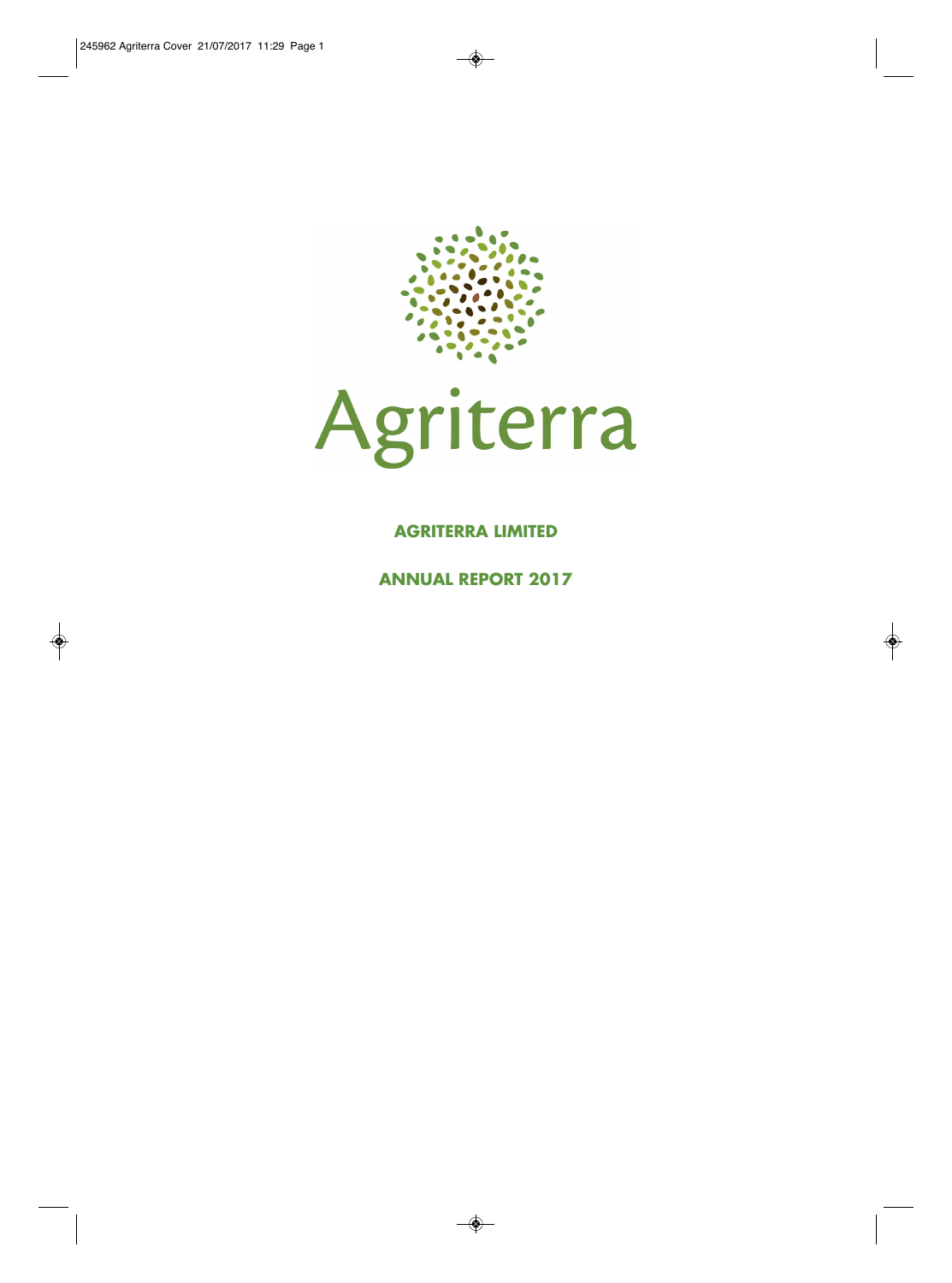| Chair's statement                                                |    |
|------------------------------------------------------------------|----|
| Directors' report                                                | 5  |
| Corporate governance                                             | 9  |
| Statement of Directors' responsibilities                         | 13 |
| Independent auditor's report to the members of Agriterra Limited | 14 |
| Consolidated income statement                                    | 15 |
| Consolidated statement of comprehensive income                   | 16 |
| Consolidated statement of financial position                     | 17 |
| Consolidated statement of changes in equity                      | 18 |
| Consolidated cash flow statement                                 | 19 |
| Notes to the consolidated financial statements                   | 20 |
| Company information and advisers                                 | 55 |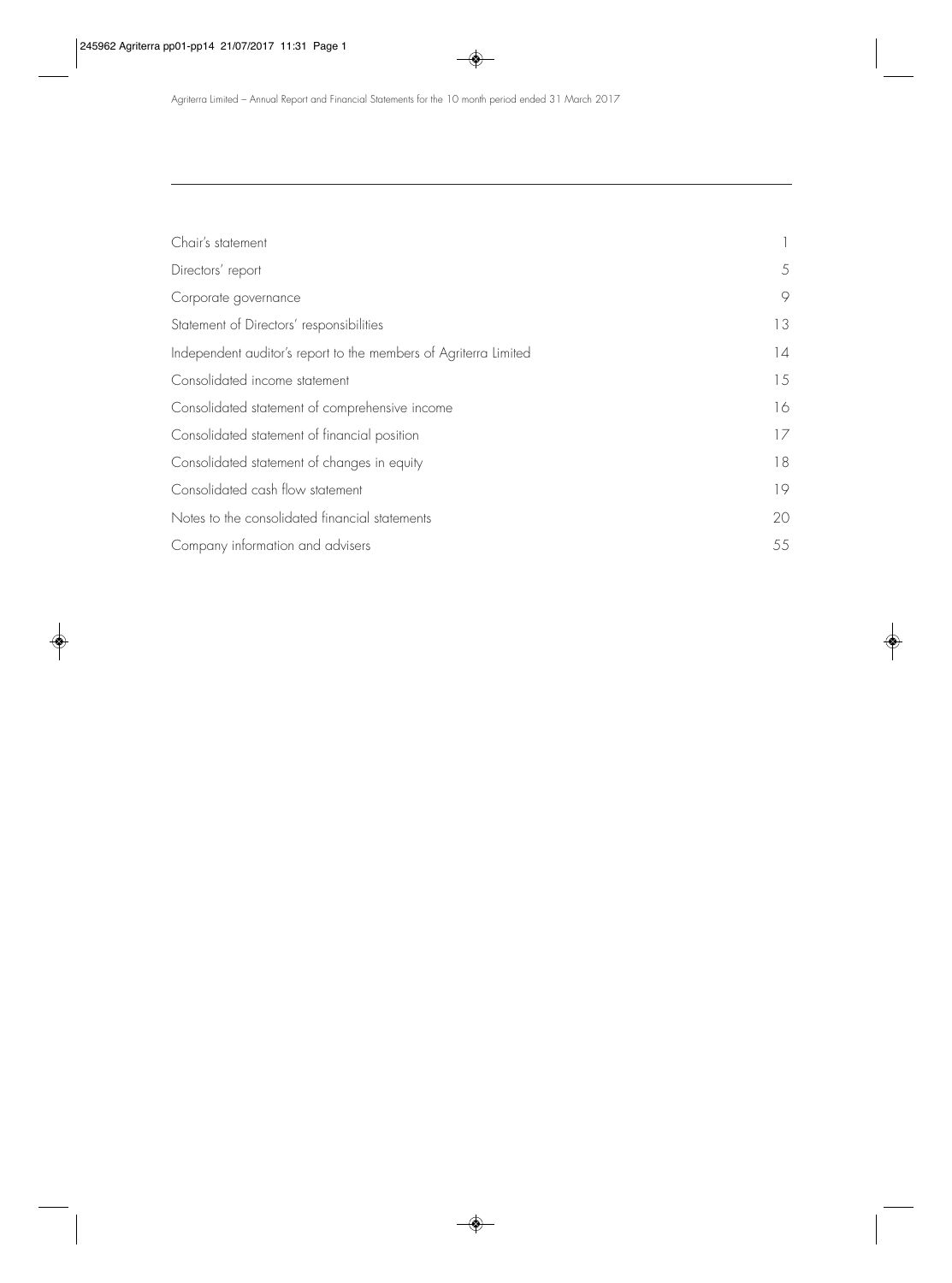## Chair's statement

On 28 February 2017, the Agriterra Limited ('Agriterra', or the 'Company') group (the 'Group') changed its accounting reference date to 31 March (from 31 May) to more effectively co-ordinate the Group's annual report and accounts with the business cycle of the Group's underlying operations. This change was implemented as at 31 March 2017, and I am now pleased to announce the results of the 10 month period ended 31 March 2017 ('FY-2017'), together with the comparative figures presented for the 12 month period ended 31 May 2016 ('FY-2016').

## **Outlook**

As shareholders will be aware, during FY-2017 we have focussed our efforts on our Grain and Beef operations in Mozambique, following the decision to dispose of our interests in the Cocoa operations in Sierra Leone, which was completed in June 2017 (as more fully described below).

The Agriterra board has always held the opinion that there is significant development potential in Mozambique's agricultural markets, as a result of the natural growth in demand which will develop as the local population gains spending power, coupled with the growth uplift that has long been expected from the development of the liquefied natural gas ('LNG') industry in the north of the country. I am pleased to report that steps towards the development of the LNG industry have now been taken by a consortium of companies, led by ENI S.p.A (and including Galp Energia, ExxonMobile and others), which in early June 2017 announced a final investment decision to proceed with a \$7bn offshore LNG platform off the coast of Cabo Delgado, in North East Mozambique. Significant infrastructure and construction contracts are reported to have been awarded for the development of this project, which is expected to produce its first exports, destined for Asian markets, in 2021/22. This important development has already started to generate positive economic effects within Mozambique, both on a macro-economic level in terms of positive sentiment regarding the country's return to high growth rates as well as at the more granular level of anticipated demand for our products (in particular, our beef).

This progress is particularly encouraging for the Group which has survived a very difficult period in Mozambique over the last two years. As has been noted in previous reports, the recent macro-economic conditions in Mozambique have been very challenging, most notably due to the combination of a decline in commodity prices, a prolonged and severe drought and the significant weakening of the Mozambique Metical ('Metical' of 'MZN') against the United States \$ (50% devaluation in the 12 months ended 31 December 2016) and the South African Rand (73% devaluation in the 12 months ended 31 December 2016). As a result of these economic changes, Mozambique has experienced high inflation rates (reaching c25% for the 12 months ended 31 December 2016, and 21% for the 12 months ended 31 March 2017), accompanied by a rapid rise in interest rates (prime lending rates are now at 27.75%, having recently peaked at 28.00% compared to 16.00% at 31 May 2015 and 19.50% at 31 May 2016). In addition to these economic complexities, Mozambique experienced further political and military tensions during the period, particularly in the centre of the country.

From January 2017, the macro-economic and political environment has improved as a result of a number of factors, including a cease-fire agreement between FRELIMO and RENAMO, combined with the relative strengthening (and stability) of the Metical to c60 Metical per United States \$ as at the date of this report. Furthermore, the prevailing sentiment now is that the donor community and the IMF may soon resume much needed support to the Mozambique government, which is a significant positive change. In addition, two years of drought have now come to an end, with a return to normal or higher than normal rainfall in Central to Northern Mozambique, and Sub-Saharan Africa in general. The risk of damage to the maize harvest in Mozambique from armyworm infestation has also been alleviated and the crop is now being harvested with no evidence of any significant effect; the result is a sizeable harvest in many of the key staple agricultural products, including maize, in Mozambique and the wider region, which can only be beneficial to the poorer households who have been facing ever rising prices.

While these circumstantial improvements since January 2017 are expected to lead to an improvement in trading conditions going forwards, FY-2017 as a whole has been significantly and negatively impacted by the difficult trading conditions.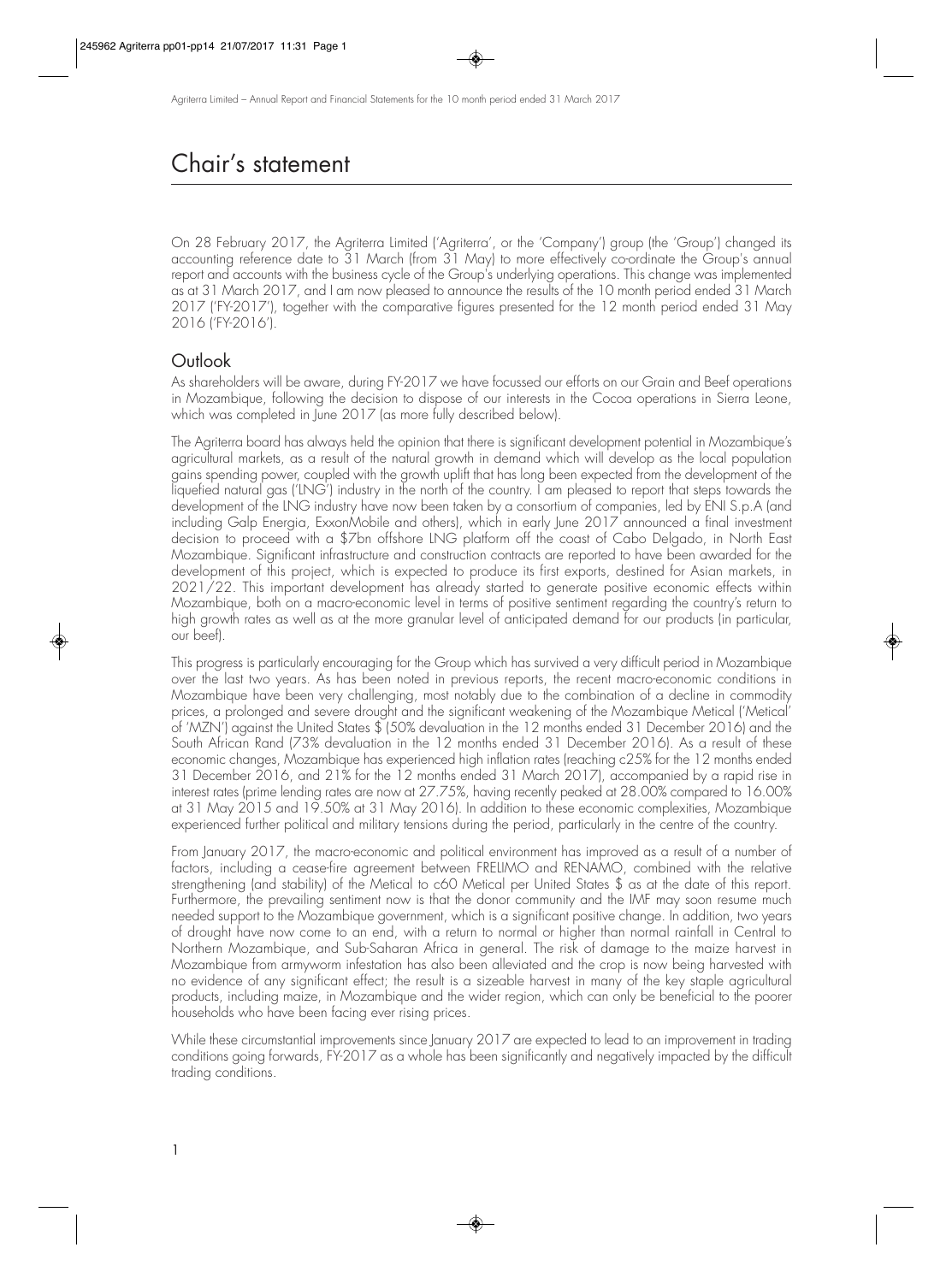## Grain division

In respect of our Grain operations, the drought conditions in the region have been a major factor in the results for the period. In particular there was a significant increase in the cost of raw maize, with a knock on effect on the price of maize meal, the primary product of our Grain division. Consistent with the normal price pattern, maize flour prices rose steadily throughout the year; price rises far outstripped inflation though and by December 2016 were 70% higher than December 2015. Despite the significantly higher price, demand was sustained over this period - maize flour is a key staple foodstuff and prices of competing products which are mainly imported (such as rice) were rising in Metical terms due to the weakening of the currency.

From January 2017, short term trading conditions worsened, with a sizeable drop in demand (to c 4,000 tonnes of maize flour in the period January to March compared to c 6,700 tonnes in the same period of FY-2016) and simultaneous lower prices (when compared to December 2016) – this is anomalous to a normal year when prices and demand rise in the period immediately preceding the new harvest, which started in May 2017.

A number of factors led to this abnormal reduction in demand and price, including a lack of cash resources for a sizeable proportion of the population, significant rainfall which made access to key selling points difficult, and the flooding of some markets with surplus maize inventory (either held on a speculative basis by traders or held at Beira port for delivery to neighbouring countries that were then unable to complete on their purchases).

This latter part of the yearly cycle is when the Grain division typically makes most of its profit and therefore these adverse trading conditions have inevitably impacted performance. As a result, the Grain division returned a small EBITDA loss of \$81,000 (FY-2016: EBITDA profit of \$1,050,000) on sales of \$8,468,000 (FY-2016: \$12,246,000) being 18,900 tonnes of maize flour (FY-2016: 27,900 tonnes) and 24,900 tonnes of all maize products (FY-2016: 39,400). Included within the results of the division is a provision of \$769,000 (FY-2016: \$nil) against the carrying value of maize inventory. The provision is required under IFRS to write the carrying value of this inventory down to net realisable value at the period end. Adjusted EBITDA for the Grain division, excluding this provision, is a profit of \$688,000 (FY-2016: \$1,050,000).

In common with many agricultural products, the working capital requirements in the Grain division are significant, principally due to the natural cycle of maize purchases peaking between April and August, while peak maize flour sales are normally between December and March. During FY-2017 we purchased c 27,200 tonnes of maize (FY-2016: c 33,100 tonnes). The Grain division's working capital is financed by bank facilities provided by Standard Bank which, with a current interest rate of 26.25%, continues to impact the profitability of the division. After an interest charge of \$686,000 in FY-2017 (FY-2016: \$473,000), loss before tax for the Grain division was \$890,000 compared to a profit of \$338,000 in FY-2016.

While the loss in the Grain division, resulting from a combination of factors including the high interest rate and abnormal fall in demand in January to March 2017, resulting in the provision against maize inventory, is disappointing, it should be noted that the cost savings generated in this division in early 2016, and during the current financial period, have been critical in mitigating the adverse effect of these factors. The cost base of the Grain division is now at a more appropriate level for the business and, in the Board's opinion, still provides a platform for future growth.

## Grain division strategy and outlook

As the economic situation in Mozambique improves, interest rates return to more normal levels and maize prices (and consequently maize flour prices) return to levels that are more sustainable for the population, we expect to see improvements in net profit generated by this division.

The development of appropriate animal feed products (primarily for poultry and beef) which are produced by our animal feed pelletizer (using maize bran, a by-product of the maize milling process) has now finished and we expect to start commercial supplies of animal feed in August 2017. In addition to this new product line, we believe that the development of further product lines is critical to the maize division. We are currently assessing the viability of additional "value add" products, including porridge, maize based drinks and maize based snacks and hope to be able to introduce additional products in the near future.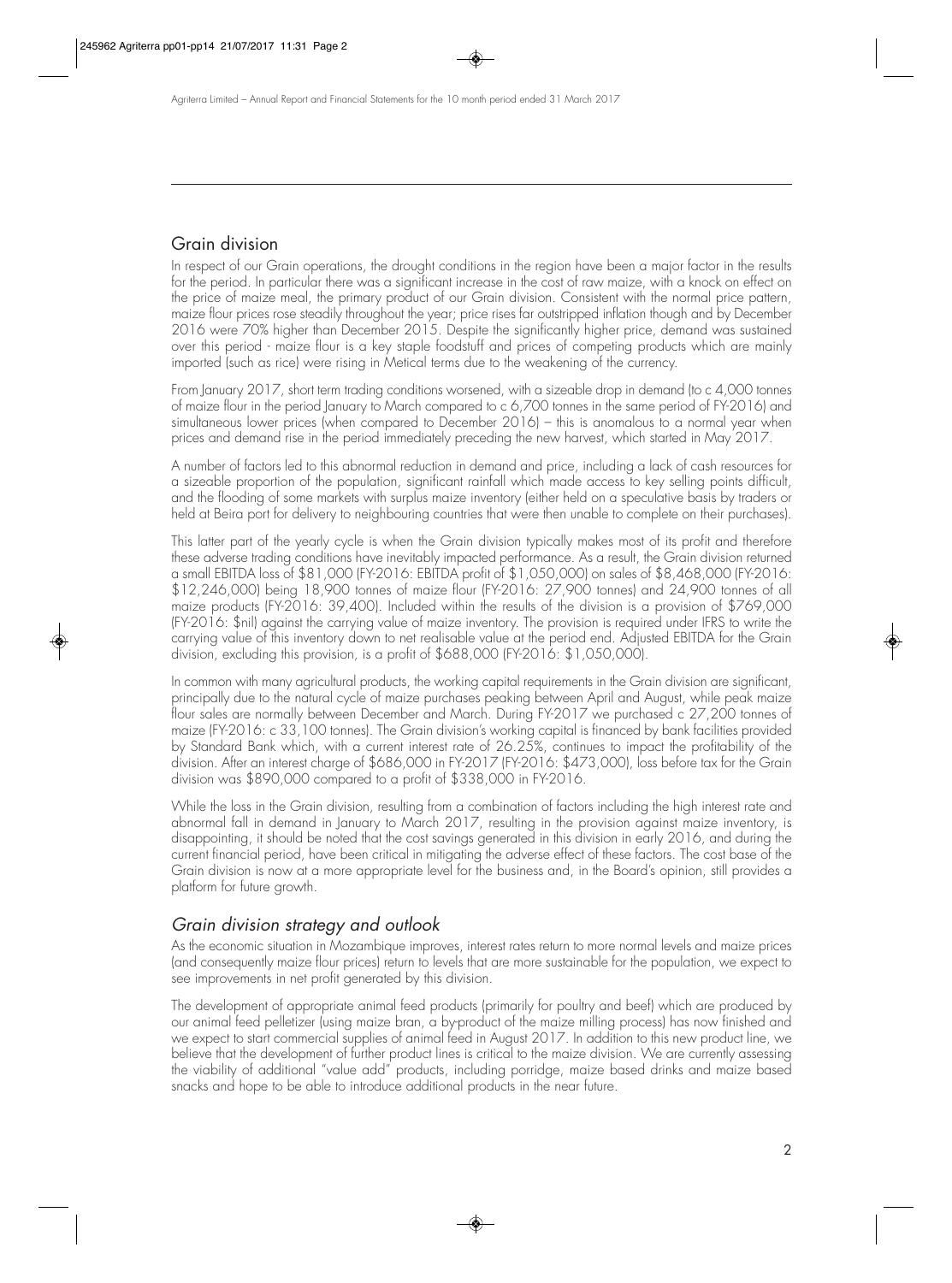## Chair's statement

### Beef division

In respect of our Beef division, the reduced price competitiveness of imported products (arising from the devaluation of the Metical) has provided certain opportunities for us to grow our markets. Given these favourable conditions, we commenced supplying into the Maputo market (the largest and most affluent market in Mozambique), which was previously dominated by South African imports. Accessing this market has helped to increase our volumes of beef products sold and Metical revenues, which have averaged 227 tonnes and 30,400,000 Metical per month compared to 186 tonnes and 22,100,000 Metical in FY-2016. Despite a strong revenue performance in Metical terms, this translates to a fall in average monthly dollar denominated revenues to \$434,000 from \$522,000 in FY-2016, due to the substantial depreciation in the Metical during the period. The first three months of 2017 have also seen a temporary fall in sales volumes in our Beef division to c 173 tonnes a month of beef products, principally due to our efforts to improve the productivity in our feedlot where we are focussing on increasing the average stay of our animals to increase their weight. These efforts to improve feedlot productivity are in response to the reduction in internal animal stocks and the fact that traditional sources of supply from the rural community are only now beginning to return following the cessation of military activity in the country. Once the average stay of animals in the feedlot is increased, we expect to return to supplying approximately 230 tonnes a month of beef products from our existing operations.

In line with our overall Group strategy, we have continued to implement significant cost savings in the Beef division during the period. Despite the positive effect of cost savings, the Beef division returned a loss before tax during FY-2017 of \$1,587,000 (FY-2016: loss of \$6,186,000) and an EBITDA loss of \$1,024,000 (FY-2016: \$2,023,000). In part this loss reflects the ongoing farming costs incurred during the de-stocking process of the cattle farms; as previously announced, and in light of the military tension in country and the need to protect the value of the herd and security of our employees, the Board took the decision in June 2016 to de-stock the cattle farms and place them in "care and maintenance". This de-stocking programme is well under way, and the Inhazonia and Mavonde ranches are now de-stocked, with c 1,000 animals remaining on our Dombe ranch at the date of this report. Due to the de-stocking of the cattle farms, we expect to exhaust our current cattle asset inventory within 12 months. Accordingly all cattle inventory is presented as a current asset in the statement of financial position as at 31 March 2017.

Although placing the farms into "care and maintenance" is a significant shift in our strategy for the Beef division, it has the positive effect of reducing the cash requirements of the ongoing development of these assets and providing cash inflow through the slaughter and sale of our remaining own herd. This cash inflow, along with income from the disposal of surplus, non-revenue generating assets is permitting the reduction of the Beef division's existing bank finance (taken during the Group's expansion period, prior to the development of the current economic and political situation in country). The Beef division's bank borrowings stood at 66,400,000 Metical as at 31 March 2017 (\$998,000 at the 31 March 2017 Metical to US\$ exchange rate) and have now been reduced to c 17,800,000 Metical as at the date of this report (\$297,000 at the current Metical to US\$ exchange rate). This compares to 100,500,000 Metical as at 31 May 2016 (\$1,687,000 at the 31 May 2016 Metical to US\$ exchange rate).

### Beef division strategy and outlook

Looking forwards, we see good growth potential in North Mozambique, both from the development of the camps to service the construction of the LNG facilities as well as the general spill-over effects of greater prosperity into and within the local community. We are therefore assessing the potential for a small feedlot and abattoir facility close to our Nampula distribution centre which, if implemented, would increase our overall supply capacity in Mozambique as a whole.

In accordance with our previous strategy, we will continue to assess new retail units in strategic locations to take advantage of regional development opportunities. While the initial focus is likely to be in North Mozambique, we remain open to opportunities countrywide.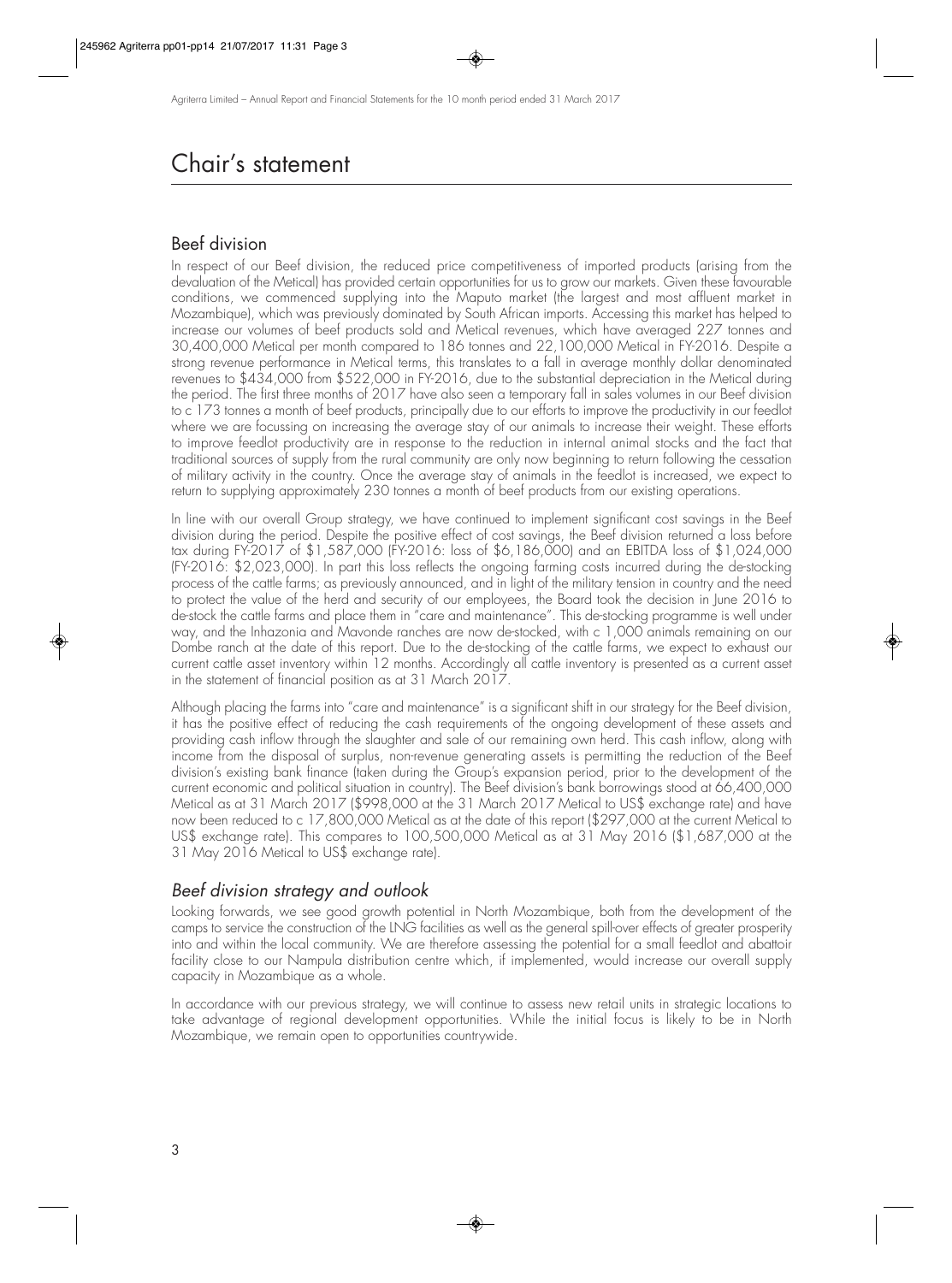We will also continue to assess our farming estate which, in the longer run, remains an important asset in order to supply our retail outlets and capitalise on potential export opportunities with high quality beef products. This established infrastructure and capacity potential mean that we are well placed for growth once appropriate investment conditions for this more rural infrastructure are re-established in Mozambique.

### Cocoa division

Turning to our Cocoa division, as previously announced, on 5 October 2016 the Group agreed the sale of its Sierra Leone Cocoa division in a management buy-out transaction (the 'MBO'), which was ultimately unsuccessful. The Cocoa division principally comprised a 3,200 hectare cocoa plantation in the Kenema district of Sierra Leone, a 2,000 m2 warehouse, and related support infrastructure and vehicles. The MBO team failed to secure the necessary finance and on 16 January 2017, the Group took back the ownership of the relevant local operating subsidiaries. Following this disappointment, we immediately initiated actions to market the Cocoa division's assets to interested parties, culminating in the disposal of the Group's operating subsidiaries in Sierra Leone on 1 June 2017 for \$500,000. The purchasers were local Sierra Leone businessmen who have existing cocoa production, purchasing and distribution operations in country. The disposal proceeds have been applied subsequent to the period end to reduce the Group's Beef division borrowing facilities in Mozambique and for general working capital purposes.

### Conclusion

Having rationalised our cost base and improved efficiencies, while reducing our outstanding debt obligations and related interest payments, we have been able to improve the underlying profitability of our businesses, and working capital position such that we have a sustainable business that can now capitalise on the growth that will inevitably come from the development of the LNG industry.

The past three years have been a particularly difficult period and I must thank our management and staff for their strong commitment to the business which has allowed it to push through the challenging business environment in which we have been operating.

#### **CSO Havers**

Chair

17 July 2017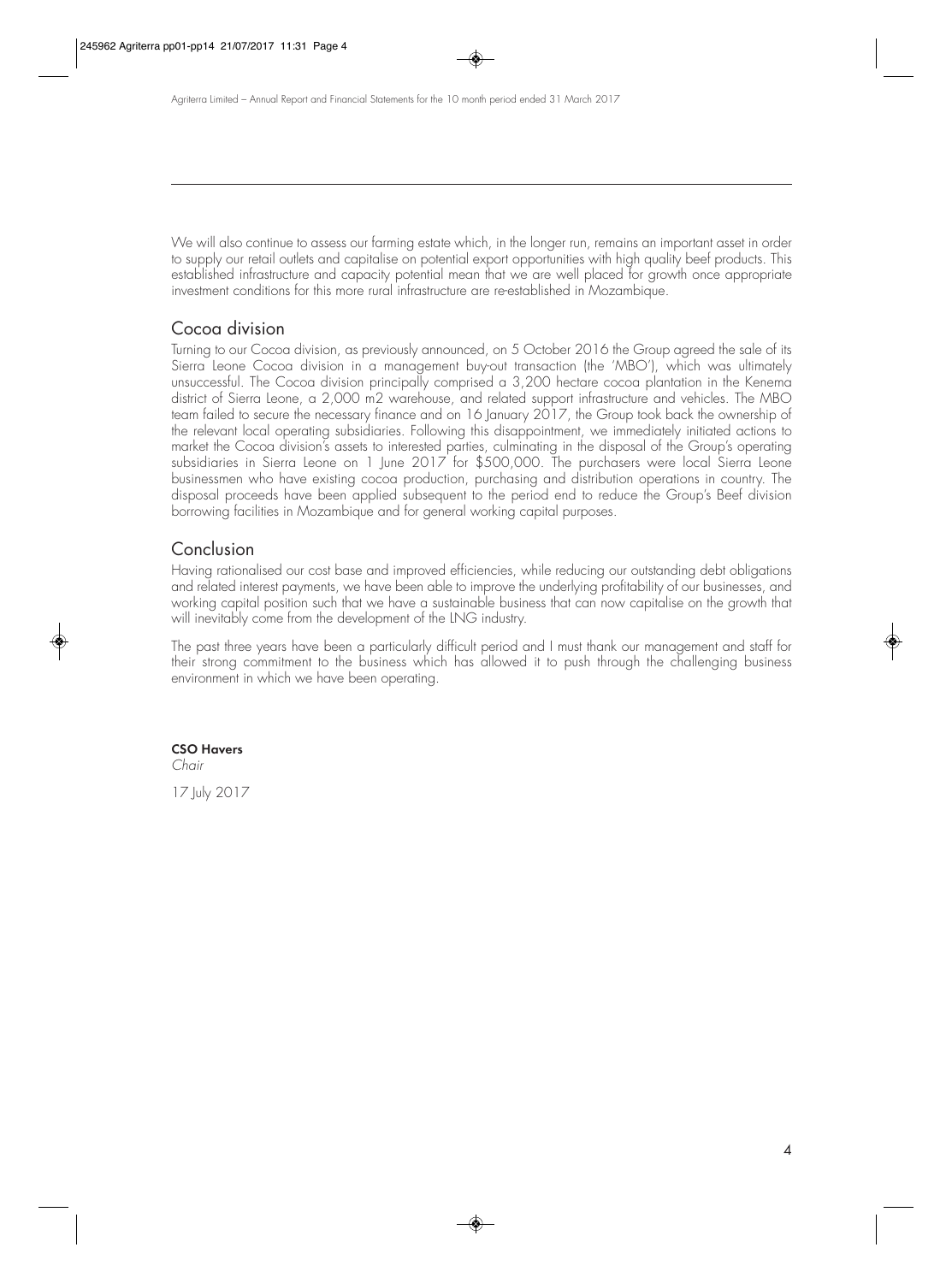## Directors' report

The directors the Company hereby present their annual report together with the audited financial statements for the 10 month period ended 31 March 2017 for the Group. The Company changed its accounting reference date to 31 March from 31 May, effective from 31 March 2017 in order to more effectively co-ordinate the Group's annual report and accounts with the business cycle of the Group's underlying business operations. Accordingly the financial statements present the results and cash flows of the Group for the 10 month period ended 31 March 2017, with the comparative period being the 12 months ended 31 May 2016.

Except where otherwise noted, amounts are presented in this Directors' report in United States Dollars ('\$' or 'US\$').

## 1. Listing details

Agriterra is a non-cellular Guernsey registered company limited by shares, whose ordinary shares ('Ordinary Shares') are quoted on the AIM Market of the London Stock Exchange ('AIM') under symbol AGTA.

## 2. Principal activities, business review and future developments

The principal activity of the Group is the investment in, development of and operation of agricultural and associated civil engineering projects in Africa. The Group's current operations are focussed on maize and beef in Mozambique. As at 31 March 2017, the Group also held interests in certain cocoa operations in Sierra Leone. These operations were sold subsequent to the period end as more fully described in note 24. A review of the Group's performance by business segment, key performance indicators and future prospects are given in the Chair's statement. A review of the risks and uncertainties impacting on the Group's long term performance is included in the Corporate Governance report.

## 3. Results and dividends

The Group results for the 10 month period ending 31 March 2017 show a loss after taxation and discontinued operations of \$3,774,000 (12 month period ending 31 May 2016: loss \$8,455,000), including an impairment charge against current and non-current assets of \$nil (12 month period ended 31 May 2016: \$3,069,000 arising against the Group's beef assets in Mozambique). The Directors do not recommend the payment of a final dividend (12 month period ending 31 May 2016: \$nil). No interim dividends were paid in the period (12 month period ended 31 May 2016: \$nil).

Further details on the Group's performance in the period are included in the Chair's statement.

### 4. Directors

#### **4.1. Directors in office**

The Directors who held office during the period and until the date of this report were:

| <b>Director</b>   | <b>Position</b>         |
|-------------------|-------------------------|
| CSO Havers        | Chair                   |
| AS Groves         | Chief Executive Officer |
| DL Cassiano-Silva | Finance Director        |

#### **4.2. Directors' interests**

As at the date of this report, the interests of the Directors and their related entities in the Ordinary Shares of the Company were:

|           | <b>Ordinary Shares held</b> |
|-----------|-----------------------------|
| AS Groves | $\Omega$<br>$\lambda$       |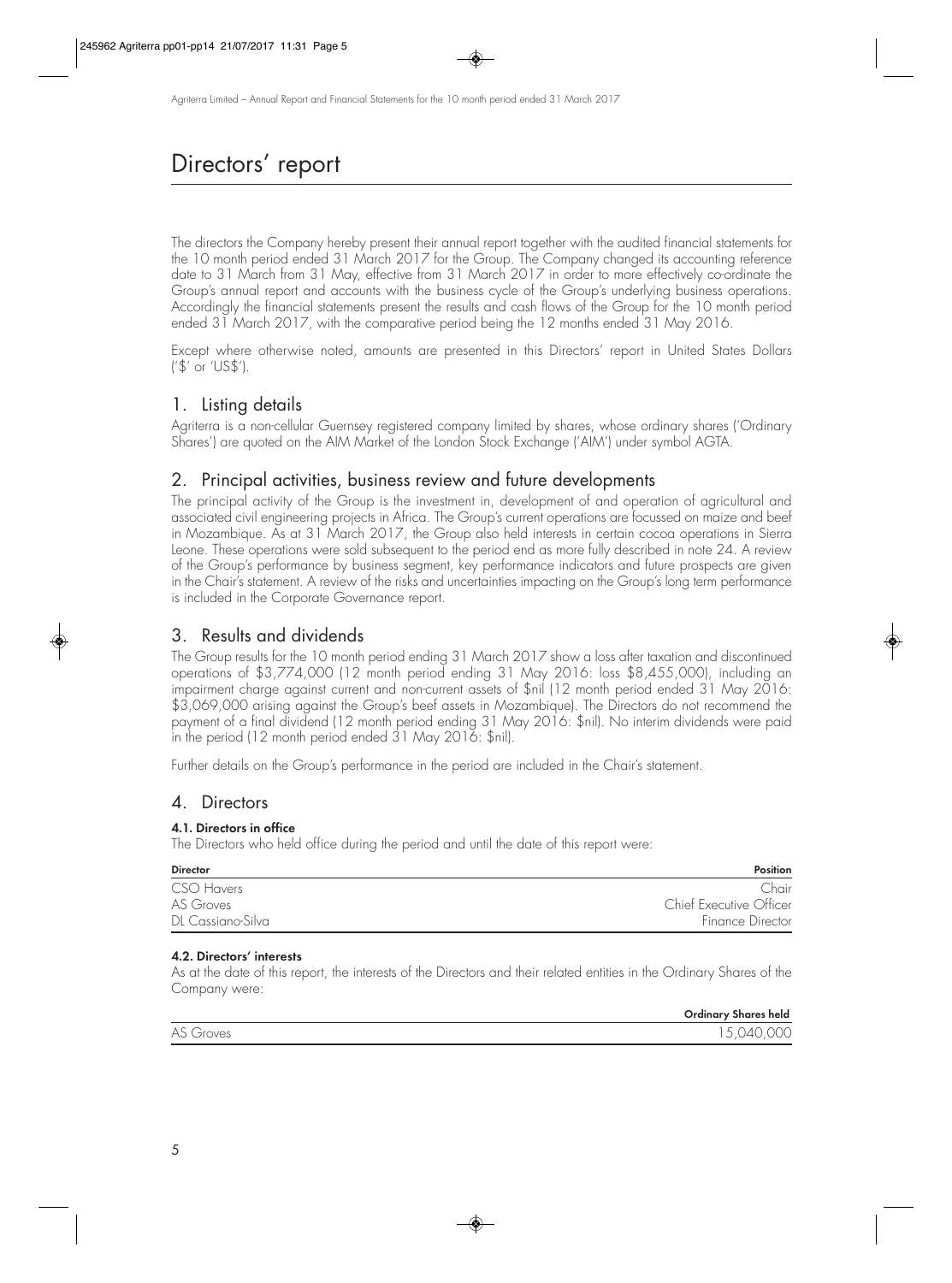#### **4.3. Directors emoluments**

Details of the nature and amount of emoluments payable by the Group for the services of its Directors during the financial period are shown in note 10 to the financial statements.

#### **4.4. Directors' share options**

Details of the Director's interests in share options of the Company during the financial period are as follows:

| <b>Director</b>   | 1 June 2016 and<br>31 March 2017 | Exercise<br>price GBP | Date from which<br>exercisable | <b>Expiry date</b> |
|-------------------|----------------------------------|-----------------------|--------------------------------|--------------------|
| DL Cassiano-Silva | 2,500,000                        | $\Delta/$             |                                | (2)                |

(1) These options were granted on 15 May 2014 and vest 20% per annum on the first to fifth anniversary from the date of grant.

These options expire five years after the date they vest.

#### **4.5. Directors' indemnities**

The Company has made qualifying third party indemnity provisions for the benefit of its Directors which remain in force at the date of this report.

### 5. Substantial shareholdings

To the best of the knowledge of the Directors, except as set out in the table below, there are no persons who, as of 14 July 2017, are the direct or indirect beneficial owners of, or exercise control or direction over 3% or more of the Ordinary Shares in issue of the Company.

|                                     | Number of Ordinary Shares | % Holding |
|-------------------------------------|---------------------------|-----------|
| Beyond Africa Fund Limited          | 106,776,005               | 10.06%    |
| Mr. William Philip Seymour Richards | 98,250,000                | 9.25%     |
| Global Resources Fund               | 67,888,600                | 6.39%     |
| Libra Fund LP                       | 52,729,574                | 4.97%     |
| Gersec Trust Reg.                   | 51,336,989                | 4.83%     |
| Oppenheimer Funds, Inc.             | 40,000,000                | 3.77%     |
| World Precious Minerals Fund        | 38,476,200                | 3.62%     |

### 6. Employee involvement policies

The Group places considerable value on the awareness and involvement of its employees in the Group's performance. Within bounds of commercial confidentiality, information is disseminated to all levels of staff about matters that affect the progress of the Group and that are of interest and concern to them as employees.

## 7. Supplier payment policy and practice

The Group's policy is to ensure that, in the absence of dispute, all suppliers are dealt with in accordance with its standard payment policy which is to abide by the terms of payment agreed with suppliers for each transaction. Suppliers are made aware of the terms of payment. The number of days of average daily purchases included in trade payables at 31 March 2017 was 4 days (31 May 2016: 5 days).

## 8. Political and charitable donations

During the period no political and charitable donations were made (12 month period ending 31 May 2016: \$nil).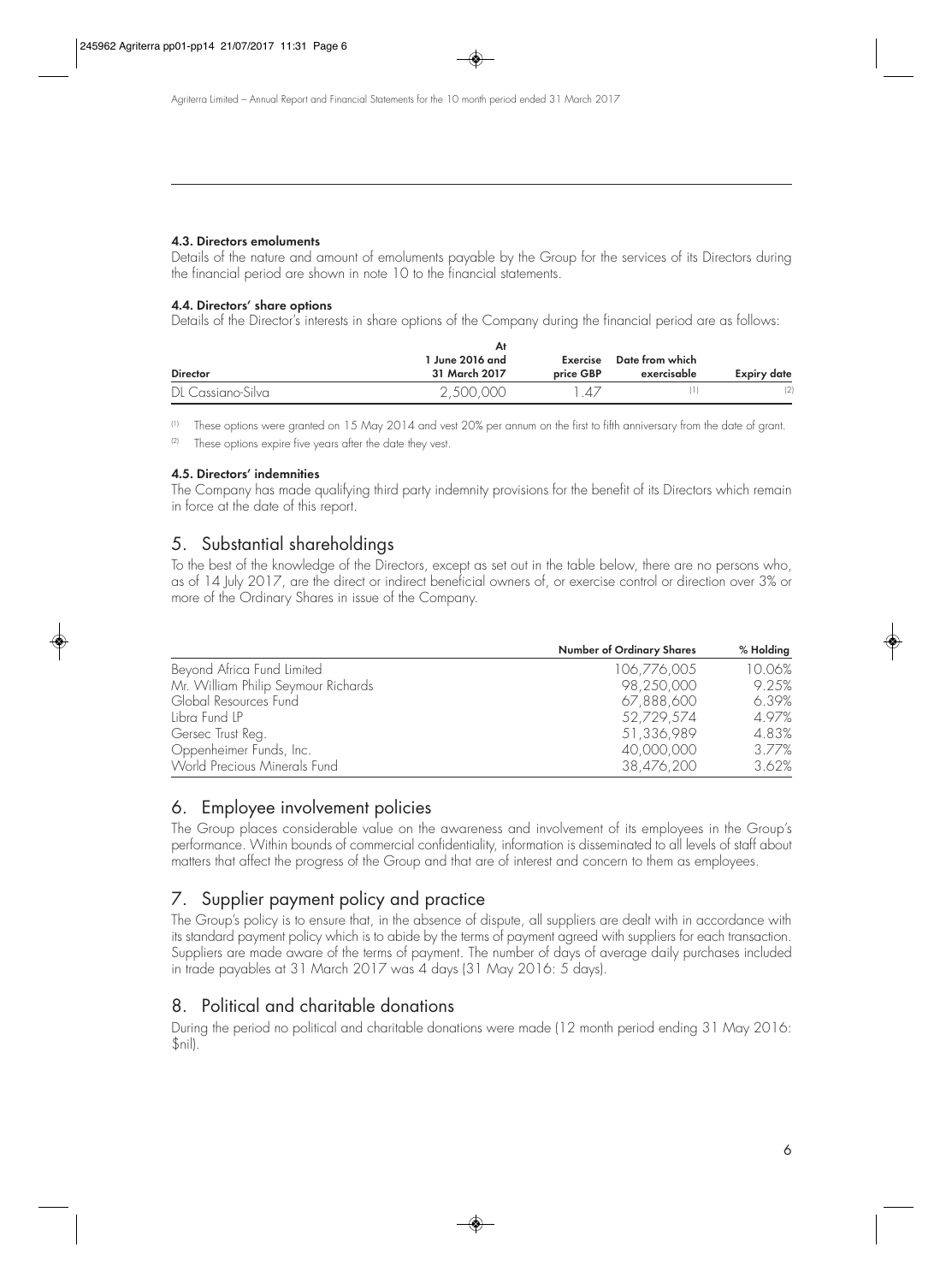## Directors' report

## 9. Social and community issues

As a Group, we strongly believe that it is part of our wider responsibility to promote the development of the countries in which we operate. Central to this development and continued economic growth is employment and training. Wherever possible, the Group continues to ensure that its expertise and specialist skills and facilities are made available to the broader community. We also believe that it is part of our role to assist in activities designed to reduce hunger – we have been active in this area during the period, in particular, by supporting Mozambique through the drought period caused by the El Nino phenomenon that has affected Sub-Saharan Africa in 2016.

Particular activities undertaken during the period have focussed on (1) practical, 'on the ground' training for students from various universities in Mozambique studying, inter alia, production practices in beef and cattle, milling practices (including mill engineering), veterinary sciences and animal sciences; (2) dissemination of agricultural management knowledge and practices; and (3) provision of health and medical assistance.

With respect to educational activities, these have included a three month internship in a maize milling position, various animal and veterinary science students visiting our abattoir for practical aspects of their university courses (these visits are guided by our in house vet who has more than 30 years' experience in the field of animal health in Mozambique) and 6 veterinary students obtaining practical work experience at our feedlot for 15 days.

With respect to agricultural management knowledge and practices, we continued a trial with 40 small scale farmers to evaluate the effects of using certified seed and basal fertilizers on maize production, and to highlight the importance of these inputs to obtaining better yields. The results were encouraging as yields at least doubled on all trial plots. We have also assisted the local population in the Mousourrize district of the Manica Province to improve the bloodline of their breeding herd by trading 10 young bulls for steers.

With respect to the promotion of health and medical assistance, a contracted doctor visits our sites and facilities on a regular basis to deal with day to day ailments and concerns. He also coordinates and monitors progress on mid to long term treatments ensuring employees are supported through whatever treatments are required. He also follows up on any previous illnesses that may have occurred to ensure that employees are supported during their recovery period. We have further completed the construction of a clinic in the district of Dombe for use by the local population.

Wherever possible, the Group is also committed to the promotion of food security in Mozambique. We are particularly proud to be working with a leading international food donor programme, providing high quality maize flour products to both alleviate national hunger and support the education of the younger population – the majority of the maize flour we have provided to this food programme has been distributed to school children. We believe that the partner relationship we have built over the year will remain strong in future years, and we hope to continue working extensively with food donor programmes in the future.

### 10. Independent auditor and statement of provision of information to the independent auditor

RSM UK Audit LLP have expressed their willingness to continue in office as independent auditor of the Company and a resolution to re-appoint them will be proposed at the forthcoming Annual General Meeting.

The Directors who held office at the date of approval of this Directors' report confirm that, so far as they are each aware, there is no relevant audit information of which the Company's auditor is not aware; and each Director has taken all the steps that he ought to have taken as a Director to make himself aware of any relevant audit information and to establish that the Company's auditor is aware of that information.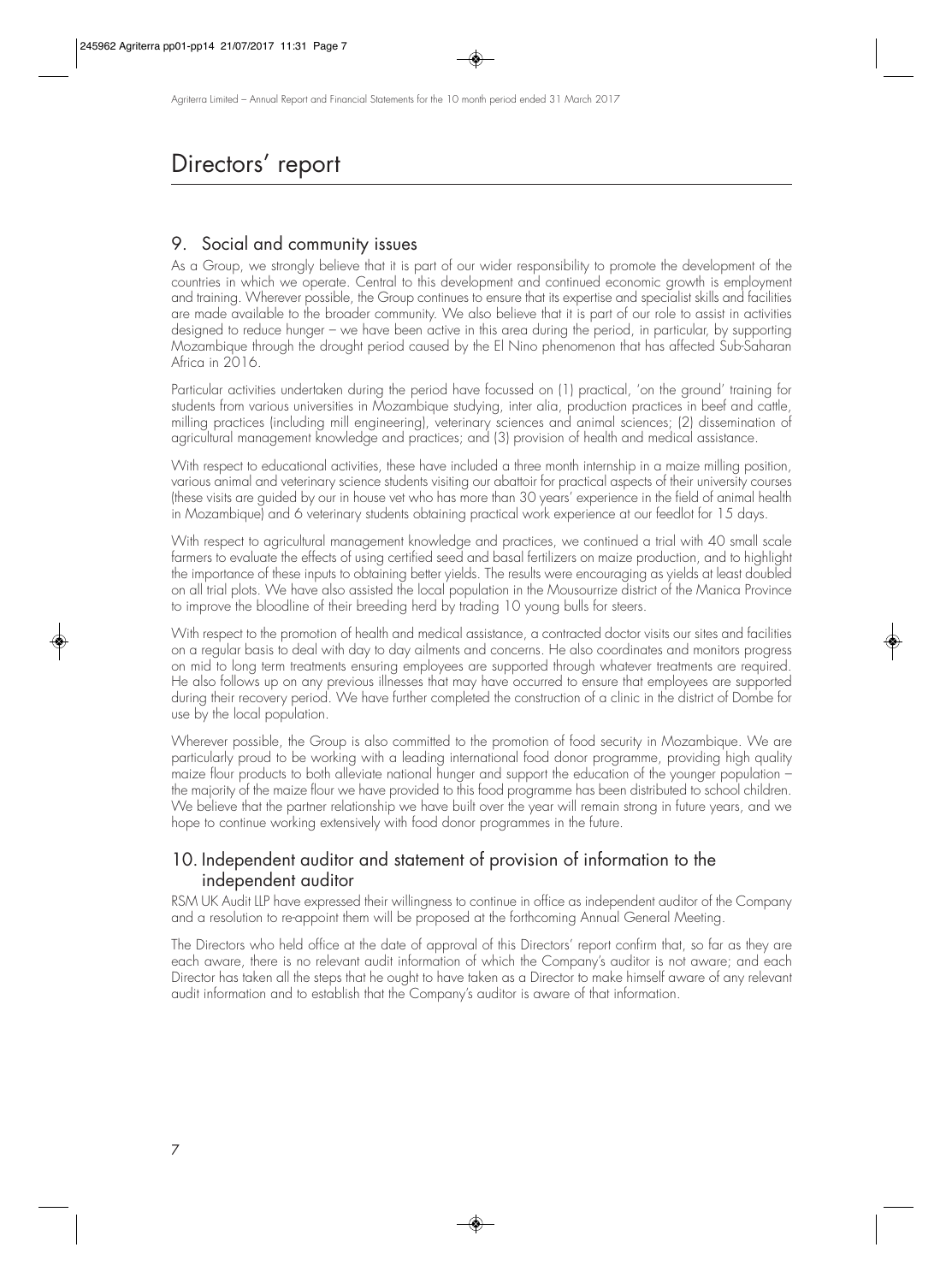### 11. Additional information and electronic communications

Additional information on the Company can be found on the Company's website at www.agriterra-ltd.com.

The maintenance and integrity of the Company's website is the responsibility of the Directors; the work carried out by the auditor does not involve consideration of these matters and accordingly, the auditor accepts no responsibility for any changes that may have occurred to the financial statements since they were initially presented on the website.

The Company's website is maintained in compliance with AIM Rule 26.

By order of the Board.

#### **CSO Havers**

Chair

17 July 2017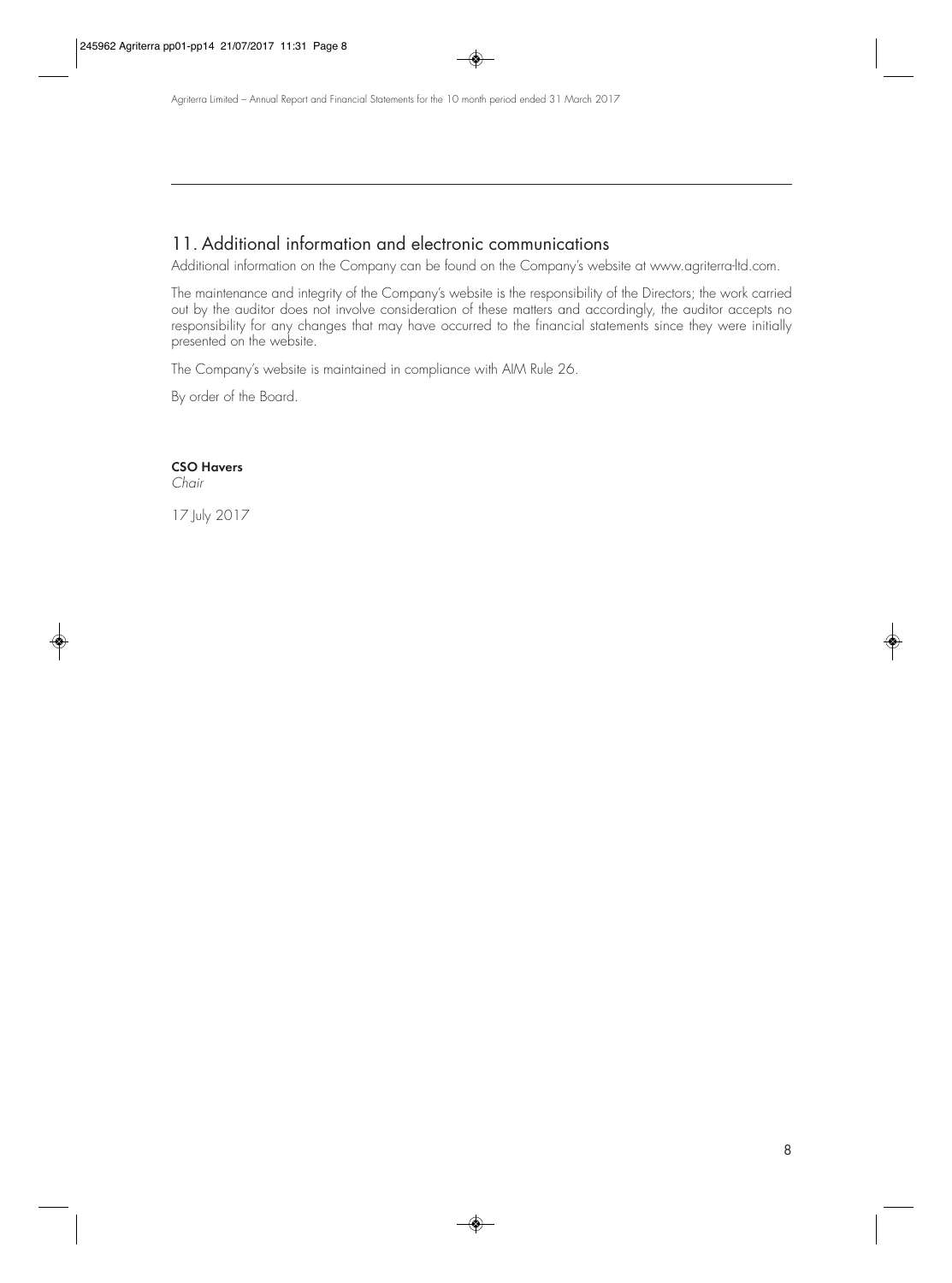## Corporate governance

The Board is accountable to the Company's shareholders for good corporate governance. The Company is quoted on AIM and is therefore not required to comply with the provisions of the UK Corporate Governance Code (the 'Code') on corporate governance as published by the UK Listing Authority. Nevertheless, the Directors recognise the value and importance of effective corporate governance and observe provisions of good governance to the extent that they consider them to be appropriate for a group of this size and stage of development. Set out below is a summary of how, at 31 March 2017, the Group was dealing with corporate governance issues.

### 1. The Board of Directors and the Executive Committee

The Group is led and controlled by a Board comprising the Chair, the Chief Executive Officer and the Finance Director.

The Board has entrusted the day-to-day responsibility for the direction, supervision and management of the business to the Group Executive Committee (the 'ExCom'). The ExCom is currently comprised of the Chief Executive Officer and the Finance Director.

Certain matters are specifically reserved to the Board for its decision including, inter alia, the creation or issue of new shares and share options, acquisitions, investments and disposals, material contractual arrangements outside the ordinary course of business and the approval of all transactions with related parties.

Due to the current size of the Board and the Company, there is no separate Nomination Committee and any new Directors are appointed by the whole Board.

There is no agreed formal procedure for the Directors to take independent professional advice at the Group's expense. The Company's Directors submit themselves for re-election at the Annual General Meeting at regular intervals in accordance with the Company's Articles of Incorporation.

The Group has adopted a share dealing code for Directors' dealings which is appropriate for an AIM quoted company. The Directors and the Company comply with the relevant provisions of the AIM Rules and the Market Abuse Regulation (EU) No. 596/2014 relating to share dealings and take all reasonable steps to ensure compliance by the Group's employees.

The Company has remuneration and audit committees as more fully described below.

### 2. Directors' remuneration

The remuneration committee reviews the performance of the Directors and makes recommendations to the Board on matters relating to the Directors' remuneration and other terms of employment. The committee makes recommendations to the Board on the granting of share options and other equity incentives and administers any equity incentive schemes. The remuneration committee is constituted on an ad hoc basis and comprises at least two members.

Details of the remuneration of each Director are set out in note 10 to the financial statements.

### 3. Accountability and audit

The audit committee is responsible for ensuring that the Group's financial performance and position is properly monitored, controlled and reported. The committee meets at least twice a year and has unrestricted access to the auditor. In addition to meeting with the auditor and reviewing the report from the auditor relating to the accounts and internal control, the committee is also responsible for reviewing the scope and results of the audit, its cost effectiveness and the independence and objectivity of the auditor. A formal statement of independence has been received from the external auditor for the period. The audit committee is constituted annually and comprises of at least two members, one of which is the Chair of the Company, who acts as Chair of the committee.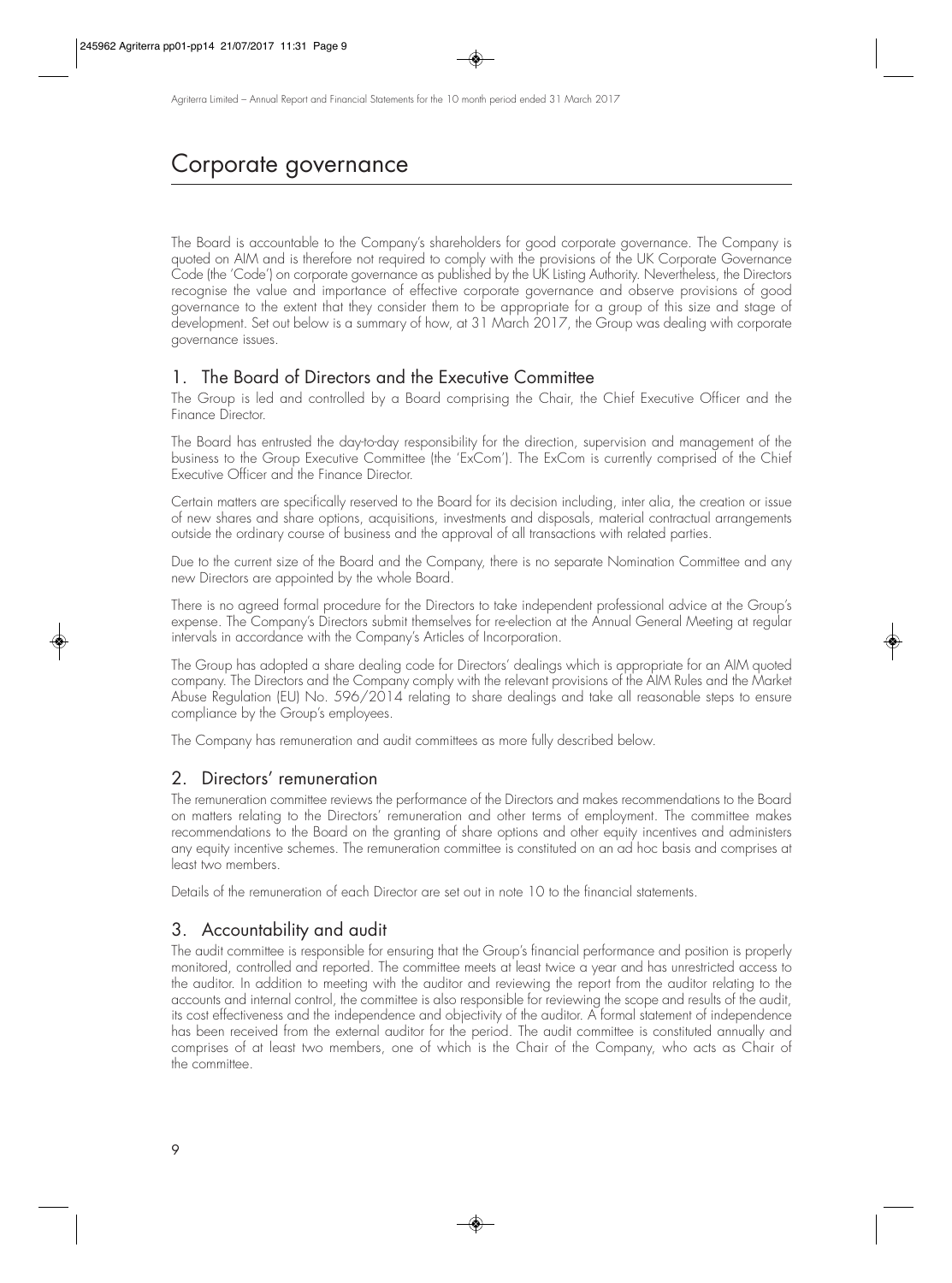## 4. Relations with shareholders

The Chief Executive is the Company's principal spokesperson with investors, fund managers, the press and other interested parties. At the Annual General Meeting, investors are given the opportunity to question the Board.

## 5. Internal audit

The Board acknowledges its responsibility for establishing and monitoring the Group's systems of internal control. Although no system of internal control can provide absolute assurance against material misstatement or loss, the Group's systems are designed to provide the Directors with reasonable assurance that problems are identified on a timely basis and dealt with appropriately.

The Board reviews the effectiveness of the systems of internal control and considers the major business risks and the control environment. No significant control deficiencies have come to light during the period and no weakness in internal financial control has resulted in material losses, contingencies or uncertainties which would require disclosure as recommended by the guidance for directors on reporting on internal financial control.

In light of this control environment the Board considers that there is no current requirement for a separate internal audit function.

## 6. Compliance with relevant legislation

All Directors are kept informed of changes in relevant legislation and changing commercial risks with the assistance of the Company's legal advisers and auditors where appropriate. The Directors have taken appropriate legal advice and implemented internal training and reporting procedures to ensure compliance with the UK Bribery Act 2010 (the 'Bribery Act') and the Prevention of Corruption (Bailiwick of Guernsey) Law, 2003 which contains broadly similar restrictions. Notwithstanding the fact that the Company is not UK–resident, the Directors have formed a view that it is appropriate for the Company to maintain compliance with the Bribery Act.

## 7. Going concern

The Board has detailed its considerations relating to Going Concern in note 4.1 to the financial statements.

## 8. Risks and uncertainties

There are a number of risks and uncertainties facing the Group, principally the following:

### **8.1. Foreign exchange**

The Group's operations are impacted by fluctuations in exchange rates, in particular between the Metical and South African Rand and the Metical and United States Dollar. Fluctuations in exchange rates may affect the underlying amounts that the Group will pay for goods or services, or impact the price competitiveness of the Group's products in certain markets. This risk has continued to be particularly noticeable this financial period – the Mozambique to US\$ exchange rate has moved from 59.61 Metical/US\$ at 31 May 2016 to 66.51 Metical/US\$ at 31 March 2017, having reached as high as approximately 80 Metical/US\$ in the period; this follows a depreciation from 36.9 Metical/US\$ at 31 May 2015. On the one hand, the devaluation in the Metical has increased a portion of the Group's cost base, albeit measures taken by the Group to reduce foreign denominated expenditure, such as the reduction in salaries pad in currencies other than Metical, have been partially successful in mitigating this exposure. On the other hand, the devaluation in the Metical has increased the cost of imported beef products, which has been relatively more expensive than produce of Mozambique origin. On a net basis, the devaluation in the Metical has been favourable for sales and net income. Future fluctuations in exchange rates could have a net positive or adverse effect on the Group's business.

### **8.2. Regulatory risk**

While the Group believes that its operations are currently in substantial compliance with all relevant material environmental and health and safety laws and regulations, there can be no assurance that new laws and regulations, or amendments to, or stringent enforcement of, existing laws and regulations will not be introduced, which could have a material adverse impact on the Group.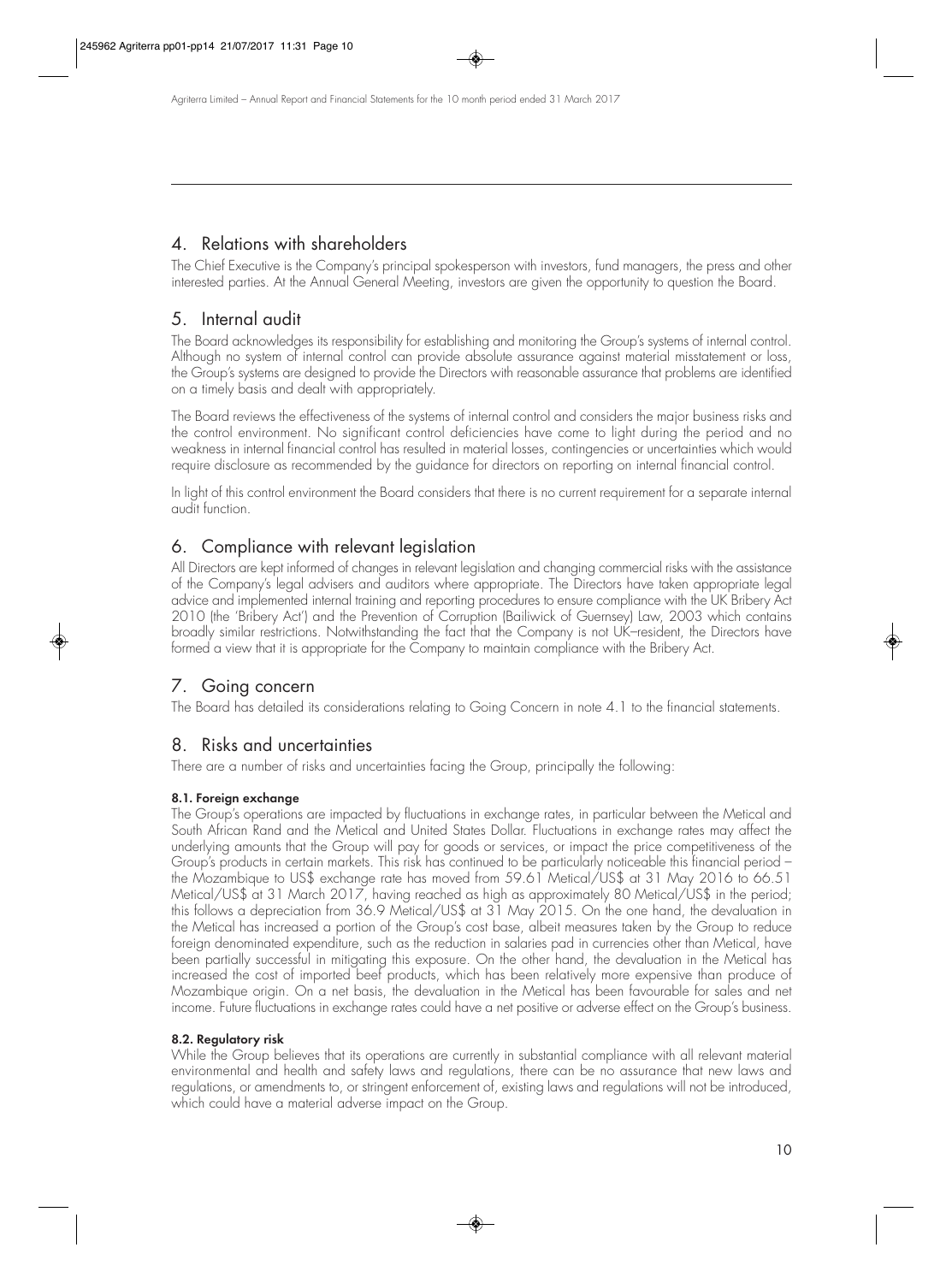## Corporate governance

#### **8.3. General risks associated with operating in Africa**

Changes in government, monetary policies, taxation, exchange control and other laws can have a significant impact on the Group's assets and operations. Several countries in Africa have experienced periods of political instability, including more recently Mozambique, and there can be no guarantees as to the level of future political stability. Changes to government policies and applicable laws could adversely affect the operations and/or financial condition of the Group. The jurisdictions in which the Group might operate in the future may have less developed legal systems than more established economies, which could result in risks such as (i) effective legal redress in the courts being more difficult to obtain; (ii) a higher degree of discretion on the part of governmental authorities; (iii) the lack of judicial or administrative guidance on interpreting applicable rules and regulations. In certain jurisdictions, the commitment of local business people, government officials and agencies and the judicial system to abide by legal requirements and negotiated agreements may be more uncertain, creating particular concerns with respect to the Group's licenses and agreements for business. These may be susceptible to revision or cancellation and legal redress may be uncertain or delayed.

This risk increased significantly during the 2016 calendar year in Mozambique, which has experienced a complex economic crisis (arising through a combination of factors including the decline in commodity prices, strong devaluation of the Metical, a rise in inflation and natural disasters) and military conflict focussed in the central regions of the country. During 2017 there has been a relative improvement in Mozambique; in particular, the cease fire which was provisionally announced in late December 2016 has now become indefinite, which will hopefully mark the end of the period of political and military unrest. Further, inflation is slowing down and agricultural commodity prices are falling in response to a more normal, or even bumper harvest in many key staple agricultural products (including maize). Conversely, international prices for coal in particular have shown significant increases since the ten year low registered in early 2016, and expectations for future gas prices also remain favourable. Combined with a general improvement in the international sentiment towards Mozambique in response to the positive actions undertaken by the Government to address the debt crisis, there is hope that donor funding and private investment (particularly in the natural gas and coal sectors) will contribute to a general economic uplift.

However, in the event that political and military tensions escalate again, the Group will be obligated to assess the risks to staff and re-consider risk mitigation so as to protect staff and assets, so far as practicable.

#### **8.4. Land ownership in Mozambique**

Under the laws of Mozambique, proprietary rights in land are exclusive to the state. The Mozambique constitution prescribes the state's rights of ownership and the power and ability to determine the conditions for the use and development of land by individual or corporate persons. The land cannot be sold, mortgaged or encumbered in any way or by any means. The state grants the right to use and develop the land which is evidenced by a Use and Development of Land License ('DUAT') which allows for the title holder to build and register any infrastructure under its name on such land. Our Mozambique operations are dependent on maintaining the relevant DUATs and, whilst there is currently no indication that the relevant DUATs are invalid, there can be no guarantees that this will not change in future.

#### **8.5. Maize growing season**

The Group anticipates a six month buying/growing season for maize. However matters outside the control of the Group, such as adverse weather conditions, could impact upon the amount of production achieved by local farmers in any year, which could consequently have adverse effects on the Group's business and profit margins.

#### **8.6. Cattle ranching and feedlot**

The Group has significant cattle ranching and feedlot assets in Mozambique, with approximately 3,500 head as at 31 March 2017 (31 May 2016: 6,800). While all necessary measures are taken to ensure the cattle remain disease and infection free, there is a risk that the animals may be affected by unforeseen illnesses which could impact on the future profitability of these operations. Mozambique is also subject to significant temperature and precipitation changes during and between years. In some years, particularly 'El Nino' years such as calendar year 2016, the country may be subject to drought conditions which impact on the availability of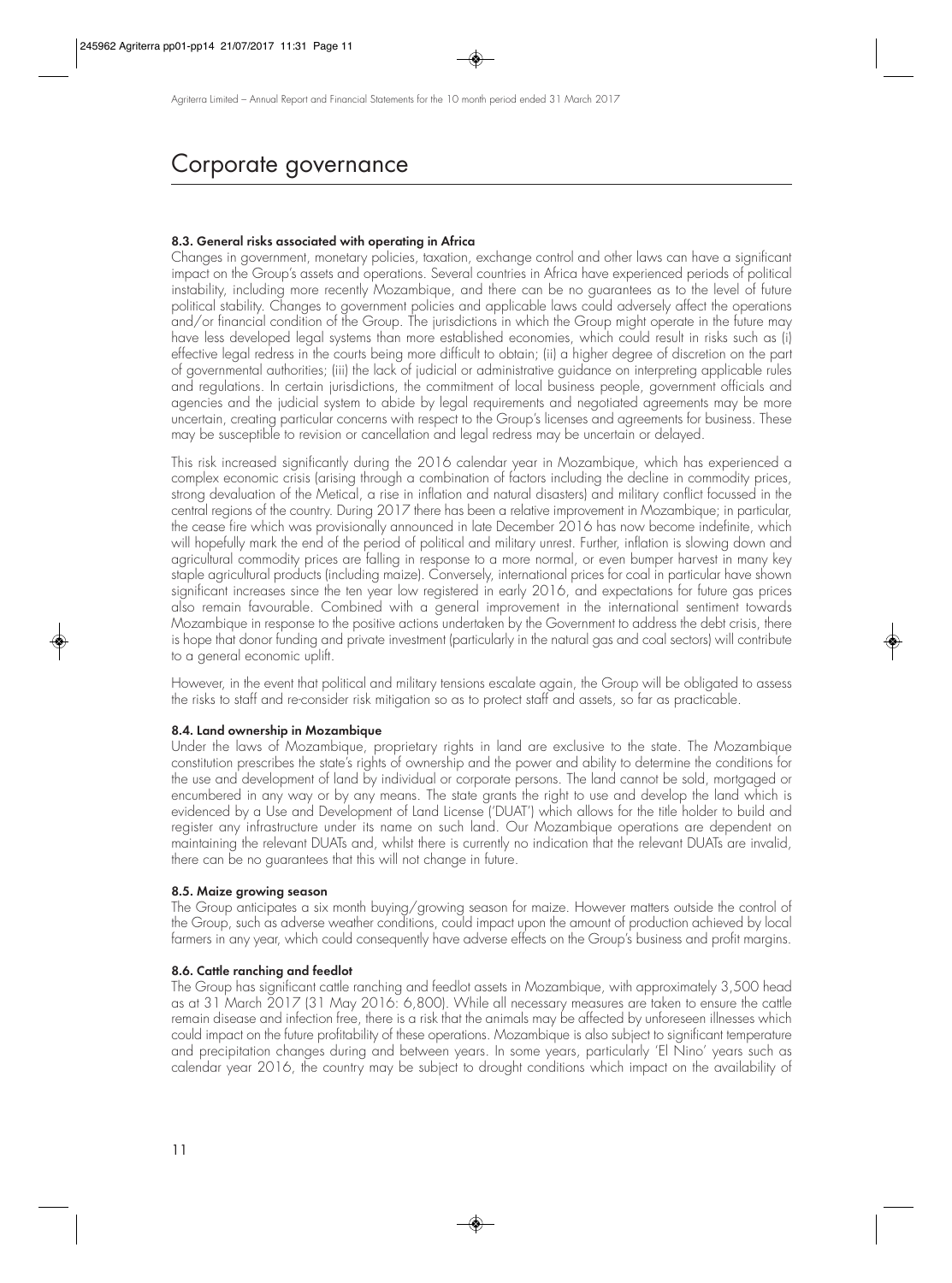grazing feed for cattle (thereby necessitating the implementation of supplementary feeding programmes to maintain the condition of the animals). Any unexpected supplementary feeding programmes, or increases in the price of purchased feed (such as maize, bran, sunflower cake etc) resulting from lower than anticipated local supplies, may impact on the profitability of the ranching operations.

As more fully described in the Chair's statement, the Group has completed de-stocking the Mavonde and Inhazonia farms, and has only limited animal stock at Dombe. The risks associated with cattle ranching have therefore been reduced at present. In the medium to longer term, the Group hopes to recommence cattle farming operations and will ensure that the relevant risks are re-assessed at that time to ensure appropriate risk mitigation procedures are implemented.

#### **8.7. Health risks**

The Group operates in countries that are, or may be, subject to significant health risks. For example, due to the Ebola epidemic in Sierra Leone in 2014 and 2015, the Group suspended the development of its Cocoa plantation and has subsequently disposed of this asset. In the event of other unforeseen epidemics in the future, there is a risk that the Group's operations may be further temporarily disrupted, or require additional precautionary measures. Accordingly, in such circumstances, the Group may be unable to develop its projects in the timeframe and budget initially projected, which may impact on the cash requirements or profitability of these projects.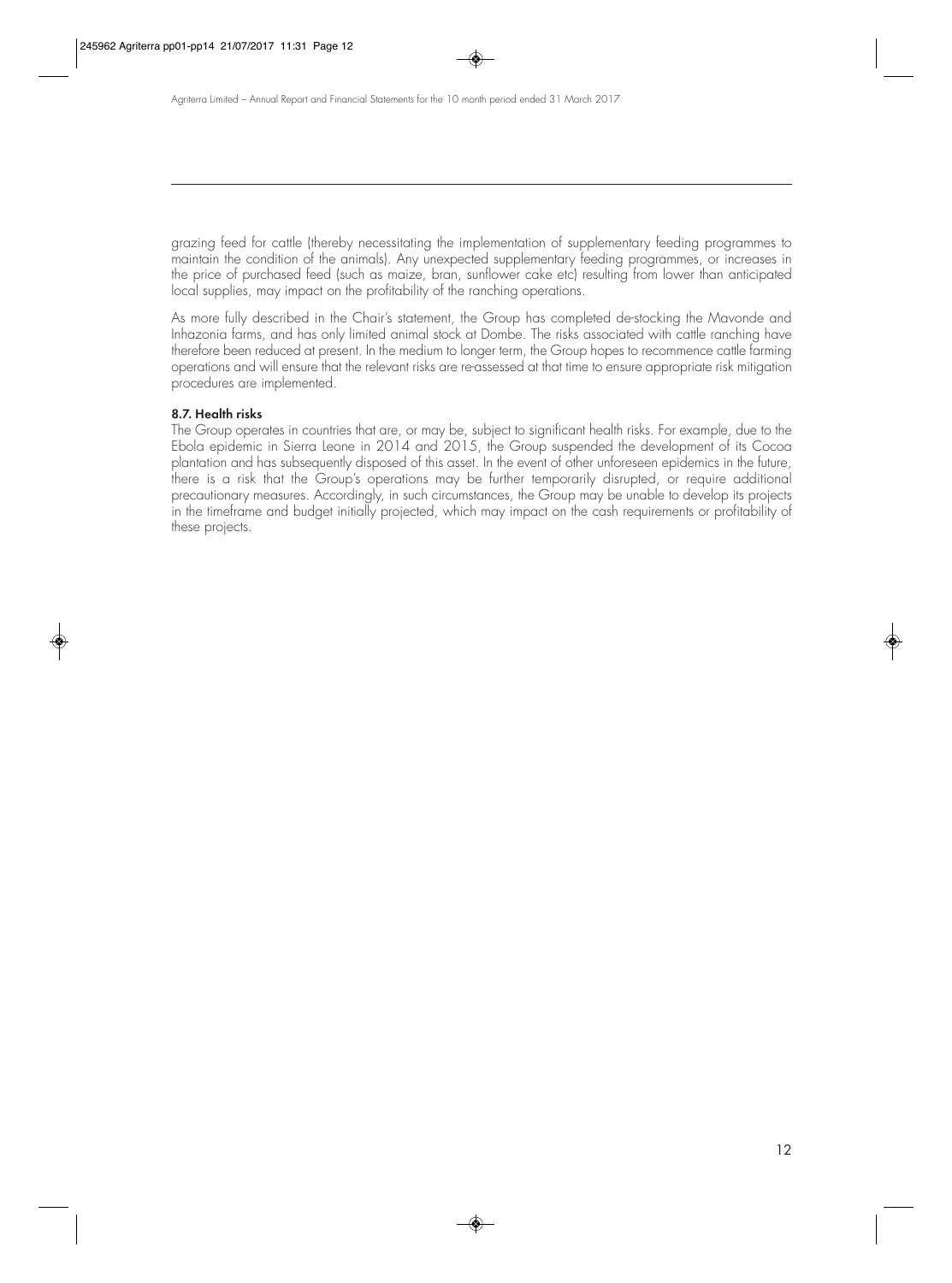## Statement of Directors' responsibilities

The Directors are responsible for preparing the Director' Report and the financial statements in accordance with applicable law and regulations.

The Companies (Guernsey) Law 2008, as amended (the '2008 Law') requires the Directors to prepare group financial statements for each financial period in accordance with generally accepted accounting principles.

The Directors are required by the AIM Rules of the London Stock Exchange to prepare group financial statements in accordance with International Financial Reporting Standards ('IFRS') as adopted by the European Union ('EU').

The financial statements of the Group are required by law to give a true and fair view and are required by IFRS as adopted by the EU to present fairly the financial position and financial performance of the Group.

In preparing the Group financial statements, the Directors are required to:

- select suitable accounting policies and then apply them consistently;
- make judgements and accounting estimates that are reasonable and prudent;
- state whether they have been prepared in accordance with IFRSs as adopted by the EU; and
- prepare the financial statements on the going concern basis unless it is inappropriate to presume that the Group will continue in business.

The Directors are responsible for keeping adequate accounting records that are sufficient to show and explain the Group and Company transactions and disclose with reasonable accuracy at any time the financial position of the Group and Company and enable them to ensure that the financial statements are properly prepared in accordance with The Companies (Guernsey) Law 2008. They are also responsible for safeguarding the assets of the Group and Company and hence for taking reasonable steps for the prevention and detection of fraud and other irregularities.

The Directors are responsible for the maintenance and integrity of the corporate and financial information included on the Group's website. Legislation in Guernsey governing the preparation and dissemination of financial statements may differ from legislation in other jurisdictions.

The Directors confirm they have discharged their responsibilities as noted above.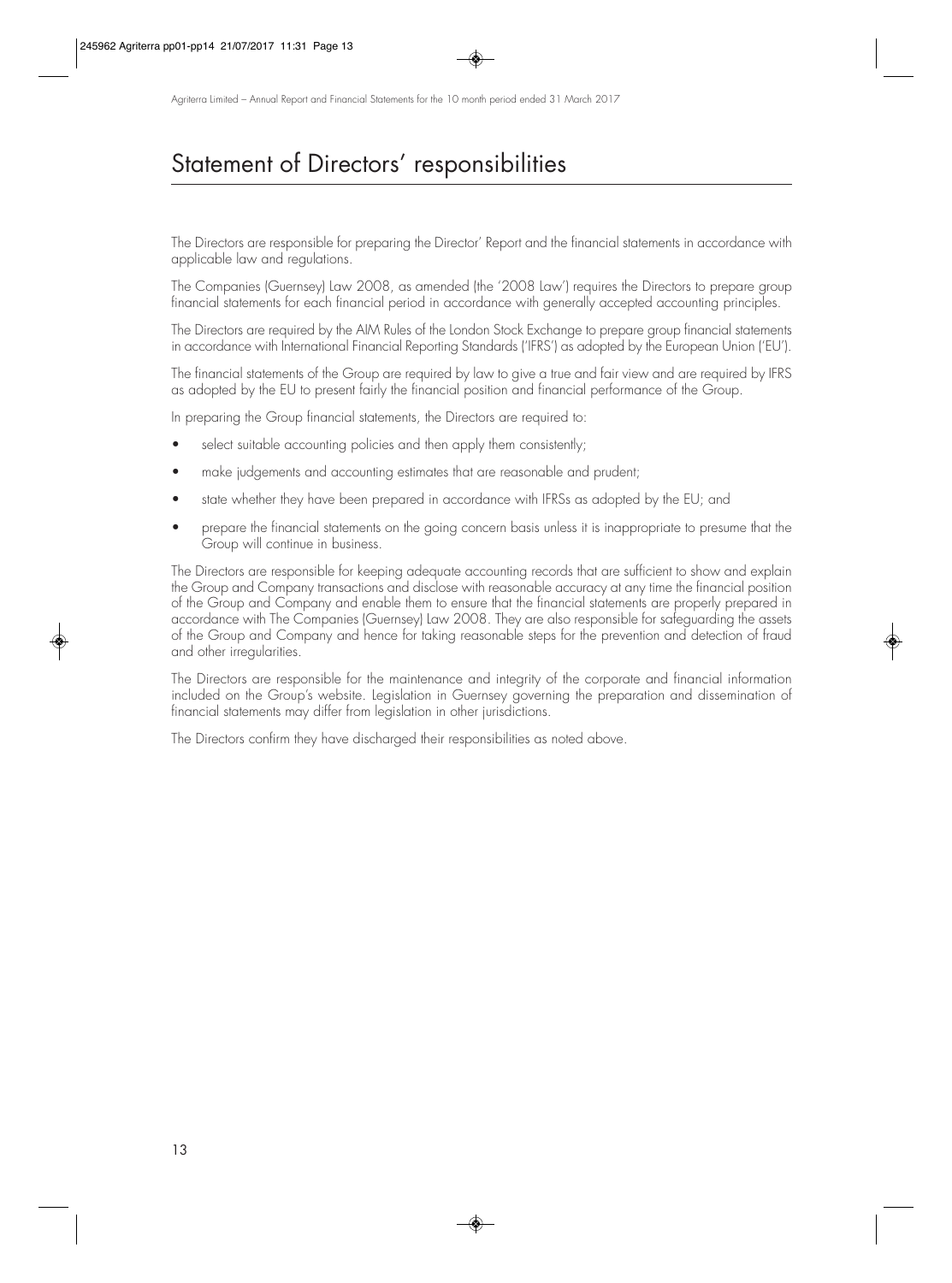## Independent auditor's report to the members of Agriterra Limited

#### **Opinion on financial statements**

We have audited the Group financial statements on pages 15 to 54. The financial reporting framework that has been applied in their preparation is applicable law and International Financial Reporting Standards (IFRSs) as adopted by the European Union.

In our opinion, the financial statements:

- give a true and fair view of the state of the Group's affairs as at 31 March 2017 and of the Group's loss for the period then ended;
- are in accordance with IFRSs as adopted by the European Union; and
- comply with the requirements of The Companies (Guernsey) Law 2008.

#### **Scope of the audit of the financial statements**

A description of the scope of an audit of financial statements arising from the requirements of International Standards on Auditing (UK and Ireland) is provided on the Financial Reporting Council's website at http://www.frc.org.uk/auditscopeukprivate

#### **Matters on which we are required to report by exception**

We have nothing to report in respect of the following matters where The Companies (Guernsey) Law 2008 requires us to report to you if, in our opinion:

- proper accounting records have not been kept by the parent Company; or
- the parent Company financial statements are not in agreement with the accounting records; or
- we have failed to obtain all the information and explanations which, to the best of our knowledge and belief, are necessary for the purposes of our audit.

#### **Respective responsibilities of Directors and auditor**

As more fully explained in the Statement of Directors' Responsibilities set out on page 13, the Directors are responsible for the preparation of the financial statements and for being satisfied that they give a true and fair view. Our responsibility is to audit and express an opinion on the financial statements in accordance with applicable law and International Standards on Auditing (UK and Ireland). Those standards require us to comply with the Auditing Practices Board's (APB's) Ethical Standards for Auditors.

We read the other financial and non-financial information contained in the annual report and consider the implications for our report if we become aware of any material inconsistency with the financial statements or with knowledge acquired by us in the course of performing the audit, or any material misstatement of fact within the other information. We also read the information in the Directors' report and consider the implications for our report if we become aware of any material inconsistency with the financial statements.

This report is made solely to the Company's members, as a body, in accordance with section 262 of The Companies (Guernsey) Law 2008. Our audit work has been undertaken so that we might state to the Company's members those matters we are required to state to them in an auditor's report and for no other purpose. To the fullest extent permitted by law, we do not accept or assume responsibility to anyone other than the Company and the Company's members as a body, for our audit work, for this report, or for the opinions we have formed.

#### **RSM UK Audit LLP, Auditor**

Chartered Accountants and Registered Auditors 25 Farringdon Street London, EC4A 4AB

17 July 2017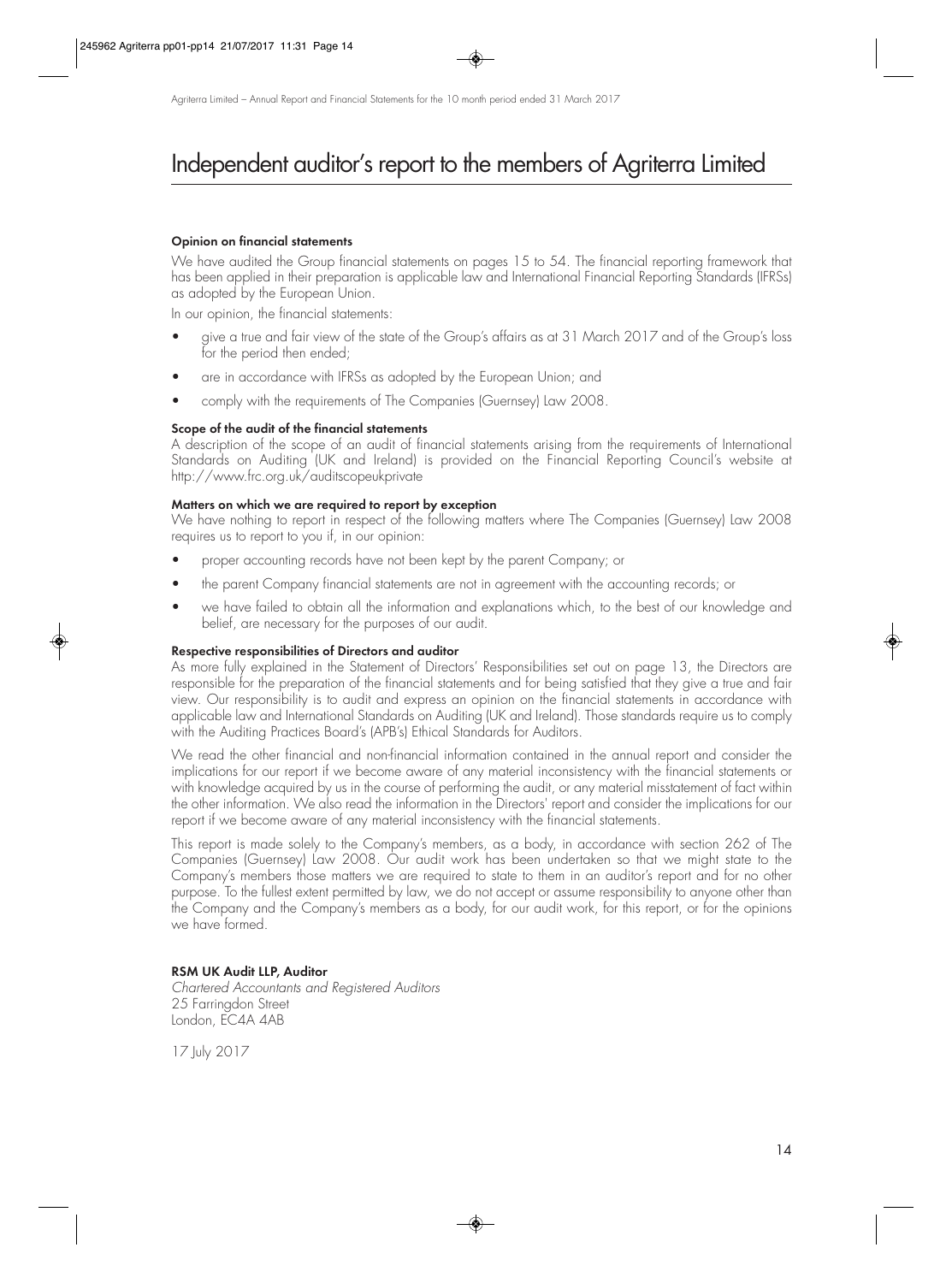## Consolidated income statement

For the 10 month period ended 31 March 2017

|                                                                         |               | 10 months<br>ended<br>31 March 2017 | 12 months<br>ended<br>31 May 2016 |
|-------------------------------------------------------------------------|---------------|-------------------------------------|-----------------------------------|
|                                                                         | <b>Note</b>   | <b>US\$000</b>                      | <b>US\$000</b>                    |
| <b>Continuing operations</b>                                            |               |                                     |                                   |
| Revenue                                                                 | 5             | 12,807                              | 18,511                            |
| Cost of sales                                                           |               | (11, 915)                           | (16,779)                          |
| Gross profit                                                            |               | 892                                 | 1,732                             |
| Increase in value of biological assets                                  | 21            | 487                                 | 1,637                             |
| Operating expenses                                                      |               | (4, 532)                            | (6, 863)                          |
| Impairment of current and non-current assets                            | $\vert \vert$ |                                     | (3,069)                           |
| Other income                                                            |               | 29                                  | 57                                |
| Profit/(loss) on disposal of property, plant and equipment and          |               |                                     |                                   |
| adjustments to the carrying value of assets classified as held for sale |               | 439                                 | (110)                             |
| <b>Operating loss</b>                                                   | 7             | (2,685)                             | (6, 616)                          |
| Investment revenues                                                     | 12            | 12                                  | $\overline{11}$                   |
| Other gains and losses                                                  | 13            | (16)                                | (360)                             |
| Finance costs                                                           | 14            | (927)                               | (678)                             |
| Loss before taxation                                                    |               | (3,616)                             | (7,643)                           |
| Taxation                                                                | 15            | (22)                                | (34)                              |
| Loss for the period from continuing operations                          |               | (3,638)                             | (7,677)                           |
| <b>Discontinued operations</b>                                          |               |                                     |                                   |
| Loss for the period from discontinued operations                        | 16            | (136)                               | (778)                             |
| Loss for the period attributable to owners of the Company               |               | (3,774)                             | (8, 455)                          |
|                                                                         |               | US cents                            | US cents                          |
| <b>LOSS PER SHARE</b>                                                   |               |                                     |                                   |
| Basic and diluted loss per share from continuing operations             | 17            | (0.35)                              | (0.72)                            |
| Basic and diluted loss per share from continuing                        |               |                                     |                                   |
| and discontinued operations                                             | 17            | (0.36)                              | (0.80)                            |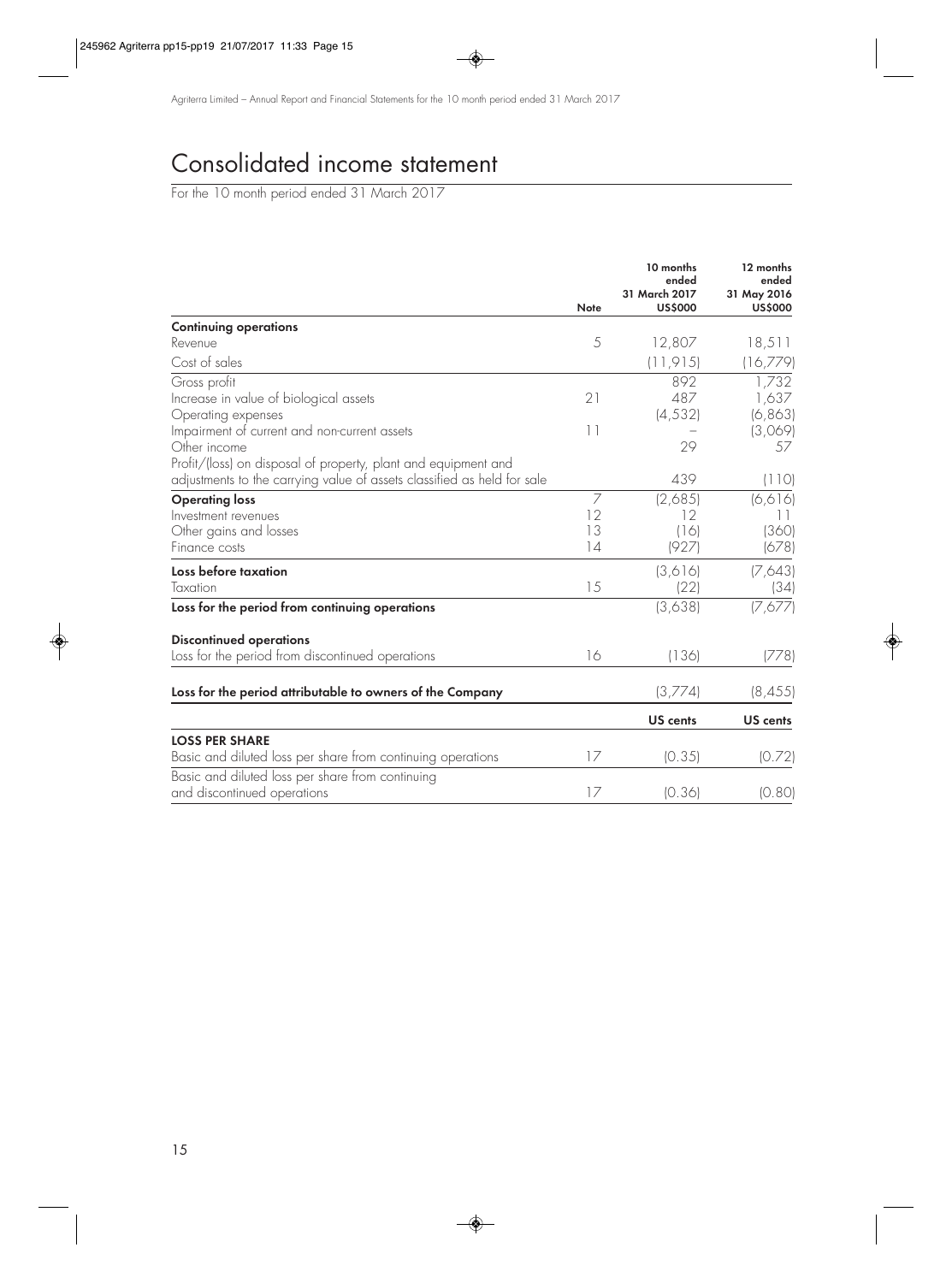## Consolidated statement of comprehensive income

For the 10 month period ended 31 March 2017

|                                                                                                            | 10 months<br>ended<br>31 March 2017<br><b>US\$000</b> | 12 months<br>ended<br>31 May 2016<br><b>US\$000</b> |
|------------------------------------------------------------------------------------------------------------|-------------------------------------------------------|-----------------------------------------------------|
| Loss for the period                                                                                        | (3,774)                                               | (8, 455)                                            |
| Items that may be reclassified subsequently to profit or loss:<br>Foreign exchange translation differences | (1, 119)                                              | (8, 139)                                            |
| Other comprehensive income for the period                                                                  | (1, 119)                                              | (8, 139)                                            |
| Total comprehensive income for the period attributable to owners of the Company                            | (4,893)                                               | (16, 594)                                           |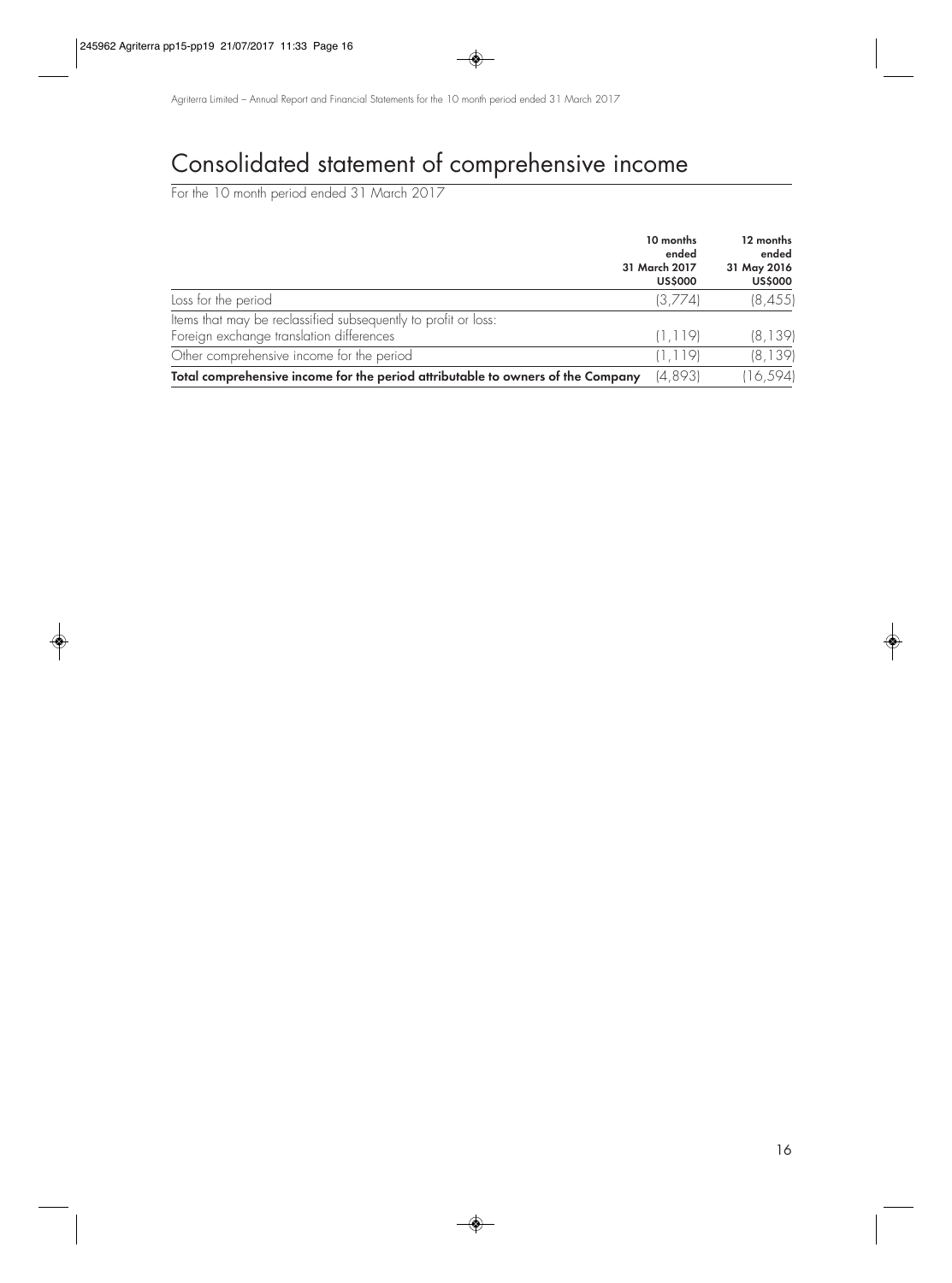## Consolidated statement of financial position

As at 31 March 2017

|                                                                         | <b>Note</b> | 31 March<br>2017<br><b>US\$000</b> | 31 May<br>2016<br><b>US\$000</b> |
|-------------------------------------------------------------------------|-------------|------------------------------------|----------------------------------|
| <b>Non-current assets</b>                                               |             |                                    |                                  |
| Property, plant and equipment                                           | 18          | 6,094                              | 7,505                            |
| Interests in associates                                                 | 19          | 4                                  | 4                                |
| Investments                                                             | 20          |                                    | 16                               |
| Biological assets                                                       | 21          |                                    | 888                              |
|                                                                         |             | 6,098                              | 8,413                            |
| <b>Current assets</b>                                                   |             |                                    |                                  |
| Biological assets                                                       | 21          | 746                                | 1,106                            |
| Inventories                                                             | 22          | 1,253                              | 1,357                            |
| Trade and other receivables                                             | 23          | 1,557                              | 1,290                            |
| Assets classified as held for sale                                      | 24          | 573                                | 860                              |
| Cash and cash equivalents                                               |             | 2,425                              | 4,055                            |
|                                                                         |             | 6,554                              | 8,668                            |
| <b>Total assets</b>                                                     |             | 12,652                             | 17,081                           |
| <b>Current liabilities</b>                                              |             |                                    |                                  |
| Borrowings                                                              | 25          | 2,730                              | 1,812                            |
| Trade and other payables                                                | 26          | 634                                | 708                              |
| Liabilities directly associated with assets classified as held for sale | 24          | 128                                | 142                              |
|                                                                         |             | 3,492                              | 2,662                            |
| <b>Net current assets</b>                                               |             | 3,062                              | 6,006                            |
| <b>Non-current liabilities</b>                                          |             |                                    |                                  |
| Borrowings                                                              | 25          | 734                                | 1,105                            |
|                                                                         |             | 734                                | 1,105                            |
| <b>Total liabilities</b>                                                |             | 4,226                              | 3,767                            |
| <b>Net assets</b>                                                       |             | 8,426                              | 13,314                           |
| Share capital                                                           | 28          | 1,960                              | 1,960                            |
| Share premium                                                           |             | 148,622                            | 148,622                          |
|                                                                         |             | 1,985                              | 1,980                            |
| Share based payment reserve<br>Translation reserve                      | 29.1        | (17, 501)                          | (16, 382)                        |
| <b>Accumulated losses</b>                                               |             |                                    | (122, 866)                       |
|                                                                         |             | (126, 640)                         |                                  |
| Equity attributable to equity holders of the parent                     |             | 8,426                              | 13,314                           |

The financial statements of Agriterra Limited were approved and authorised for issue by the Board of Directors on 17 July 2017. Signed on behalf of the Board of Directors by:

#### **CSO Havers**

Chair

17 July 2017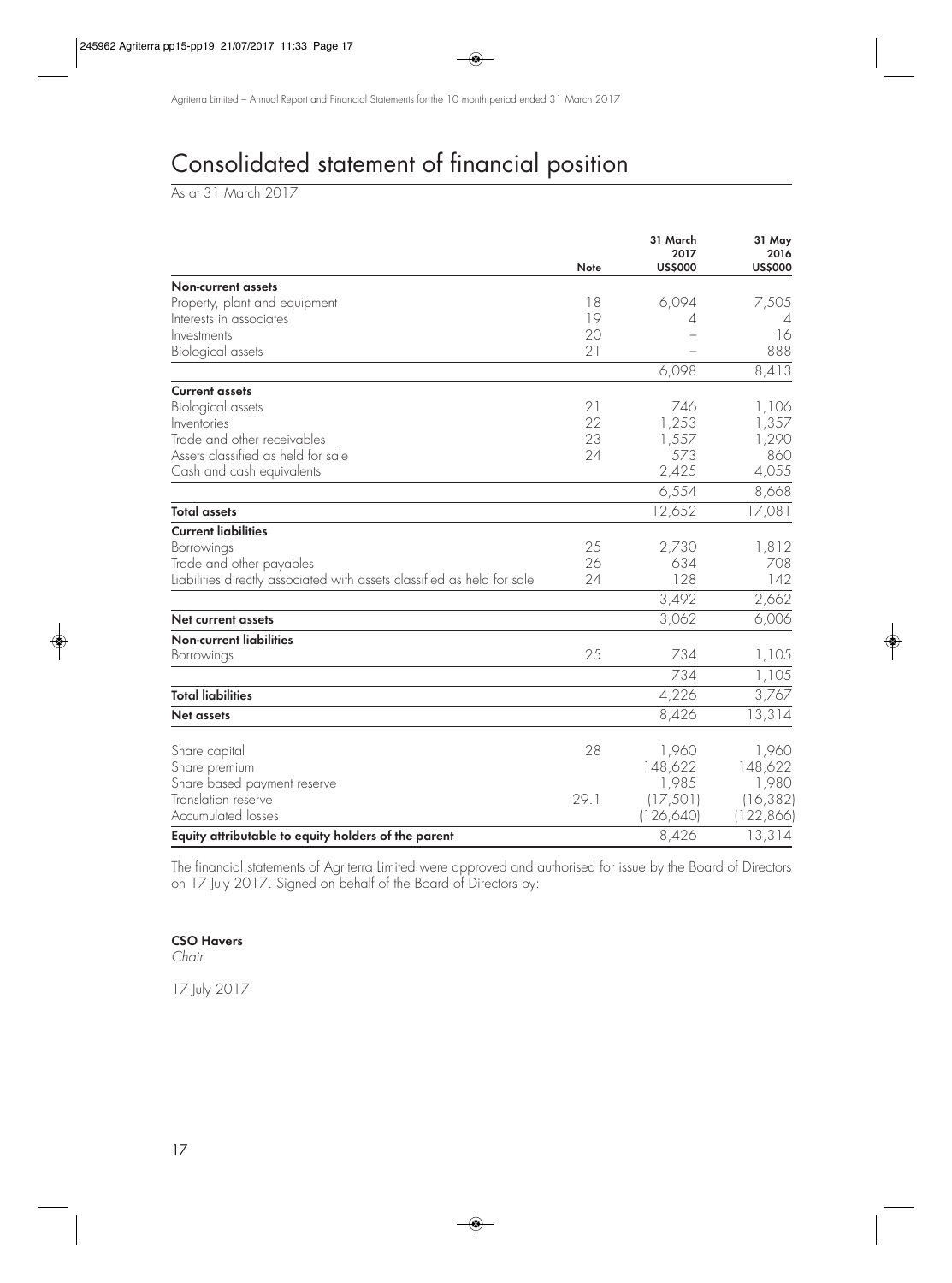## Consolidated statement of changes in equity

For the 10 month period ended 31 March 2017

|                            | <b>Share based</b> |                                           |                                    |                                      |                           |                                                            |                                   |
|----------------------------|--------------------|-------------------------------------------|------------------------------------|--------------------------------------|---------------------------|------------------------------------------------------------|-----------------------------------|
|                            | <b>Note</b>        | <b>Share</b><br>capital<br><b>US\$000</b> | Share<br>premium<br><b>US\$000</b> | payment<br>reserve<br><b>US\$000</b> | reserve<br><b>US\$000</b> | <b>Translation Accumulated</b><br>losses<br><b>US\$000</b> | Total<br>equity<br><b>US\$000</b> |
| Balance at                 |                    |                                           |                                    |                                      |                           |                                                            |                                   |
| 1 June 2015                |                    | 1,960                                     | 148,622                            | 1,914                                | (8, 243)                  | (114, 411)                                                 | 29,842                            |
| Loss for the year          |                    |                                           |                                    |                                      |                           | (8, 455)                                                   | (8, 455)                          |
| Other comprehensive        |                    |                                           |                                    |                                      |                           |                                                            |                                   |
| income:                    |                    |                                           |                                    |                                      |                           |                                                            |                                   |
| Exchange translation loss  |                    |                                           |                                    |                                      |                           |                                                            |                                   |
| on foreign operations      |                    |                                           |                                    |                                      | (8, 139)                  |                                                            | (8, 139)                          |
| <b>Total comprehensive</b> |                    |                                           |                                    |                                      |                           |                                                            |                                   |
| income for the year        |                    |                                           |                                    |                                      | (8, 139)                  | (8, 455)                                                   | (16, 594)                         |
| Share-based payments       | 30                 |                                           |                                    | 66                                   |                           |                                                            | 66                                |
| <b>Balance at</b>          |                    |                                           |                                    |                                      |                           |                                                            |                                   |
| 31 May 2016                |                    | 1,960                                     | 148,622                            | 1,980                                | (16, 382)                 | (122, 866)                                                 | 13,314                            |
| Loss for the period        |                    |                                           |                                    |                                      |                           | (3,774)                                                    | (3,774)                           |
| Other comprehensive        |                    |                                           |                                    |                                      |                           |                                                            |                                   |
| income:                    |                    |                                           |                                    |                                      |                           |                                                            |                                   |
| Exchange translation loss  |                    |                                           |                                    |                                      |                           |                                                            |                                   |
| on foreign operations      |                    |                                           |                                    |                                      | (1, 119)                  |                                                            | (1, 119)                          |
| <b>Total comprehensive</b> |                    |                                           |                                    |                                      |                           |                                                            |                                   |
| income for the period      |                    |                                           |                                    |                                      | (1, 119)                  | (3,774)                                                    | (4,893)                           |
| Share-based payments       | 30                 |                                           |                                    | 5                                    |                           |                                                            |                                   |
| <b>Balance</b> at          |                    |                                           |                                    |                                      |                           |                                                            |                                   |
| 31 March 2017              |                    | 1,960                                     | 148,622                            | 1,985                                | (17, 501)                 | (126,640)                                                  | 8,426                             |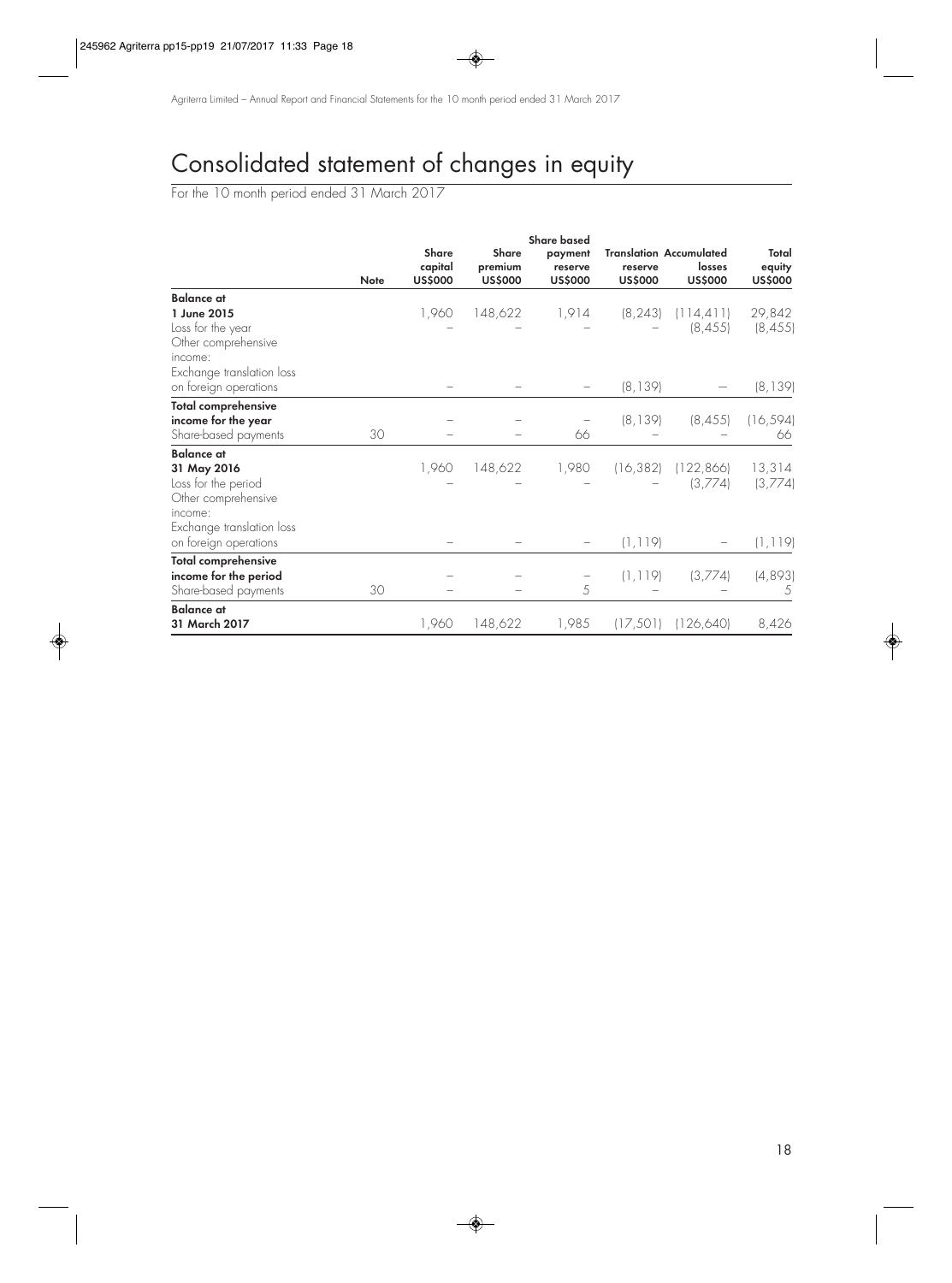## Consolidated cash flow statement

For the 10 month period ended 31 March 2017

|                                                                                                 | Note    | 10 months<br>ended<br>31 March 2017<br><b>US\$000</b> | 12 months<br>ended<br>31 May 2016<br><b>US\$000</b> |
|-------------------------------------------------------------------------------------------------|---------|-------------------------------------------------------|-----------------------------------------------------|
| <b>Cash flows from operating activities</b>                                                     |         |                                                       |                                                     |
| Loss before tax from continuing operations                                                      |         | (3,616)                                               | (7,643)                                             |
| Adjustments for:                                                                                |         |                                                       |                                                     |
| Depreciation                                                                                    | 18      | 445                                                   | 1,160                                               |
| Profit on disposal of property, plant and equipment                                             |         | (460)                                                 | (15)                                                |
| Adjustments to the carrying value of assets classified as held for sale                         |         | 21                                                    | 25                                                  |
| Share based payment expense                                                                     | 30.1    | 5                                                     | 66                                                  |
| Foreign exchange loss/(gain)                                                                    | 21      | 104                                                   | (37)                                                |
| Increase in value of biological assets<br>Finance costs                                         | 14      | (487)<br>927                                          | (1,637)<br>678                                      |
| Investment revenues                                                                             | 12      | (12)                                                  | (11)                                                |
| Decrease in fair value of investments                                                           | 20      | 16                                                    | 360                                                 |
| Impairment of current and non-current assets                                                    | $  \  $ |                                                       | 3,069                                               |
| Operating cash flows before movements in working capital                                        |         | (3,057)                                               | (3,885)                                             |
| (Increase)/decrease in inventories                                                              |         | (151)                                                 | 122                                                 |
| Increase in trade and other receivables                                                         |         | (729)                                                 | (291)                                               |
| Decrease in trade and other payables                                                            |         | (13)                                                  | (325)                                               |
| Net decrease in biological assets                                                               | 21      | 1,454                                                 | 1,592                                               |
| Cash used in operating activities by continuing operations                                      |         | (2,496)                                               | (2,787)                                             |
| Corporation tax paid                                                                            |         | (22)                                                  | (34)                                                |
| Finance costs                                                                                   |         | (927)                                                 | (678)                                               |
| Interest received                                                                               |         | 12                                                    | 11                                                  |
| Net cash used in operating activities by continuing operations                                  |         | (3, 433)                                              | (3,488)                                             |
| Net cash used in operating activities by discontinued operations                                |         | (48)                                                  | (133)                                               |
| Net cash used in operating activities                                                           |         | (3, 481)                                              | (3,621)                                             |
|                                                                                                 |         |                                                       |                                                     |
| Cash flows from investing activities<br>Proceeds from disposal of property, plant and equipment |         |                                                       |                                                     |
| net of expenses incurred                                                                        |         | 927                                                   | 105                                                 |
| Acquisition of property, plant and equipment                                                    | 18      | (204)                                                 | (465)                                               |
| Net cash from/(used in) investing activities by continuing operations                           |         | 723                                                   | (360)                                               |
| Net cash from investing activities by discontinued operations                                   |         | 33                                                    | 106                                                 |
| Net cash from/(used in) investing activities                                                    |         | 756                                                   | (254)                                               |
|                                                                                                 |         |                                                       |                                                     |
| <b>Cash flows from financing activities</b>                                                     |         |                                                       |                                                     |
| Net draw down of overdrafts                                                                     |         | 1,145                                                 | 53                                                  |
| Net (repayment)/draw down of loans                                                              |         | (110)                                                 | 1,721                                               |
| Net cash from financing activities from continuing operations                                   |         | 1,035                                                 | 1,774                                               |
| Net cash used in financing activities by discontinued operations                                |         |                                                       |                                                     |
| Net cash from financing activities                                                              |         | 1,035                                                 | 1,774                                               |
| Net decrease in cash and cash equivalents                                                       |         | (1,690)                                               | (2, 101)                                            |
| Effect of exchange rates on cash and cash equivalents                                           |         | 60                                                    | (265)                                               |
| Cash and cash equivalents at beginning of the period                                            |         | 4,055                                                 | 6,421                                               |
| Cash and cash equivalents at end of the period                                                  |         | 2,425                                                 | 4,055                                               |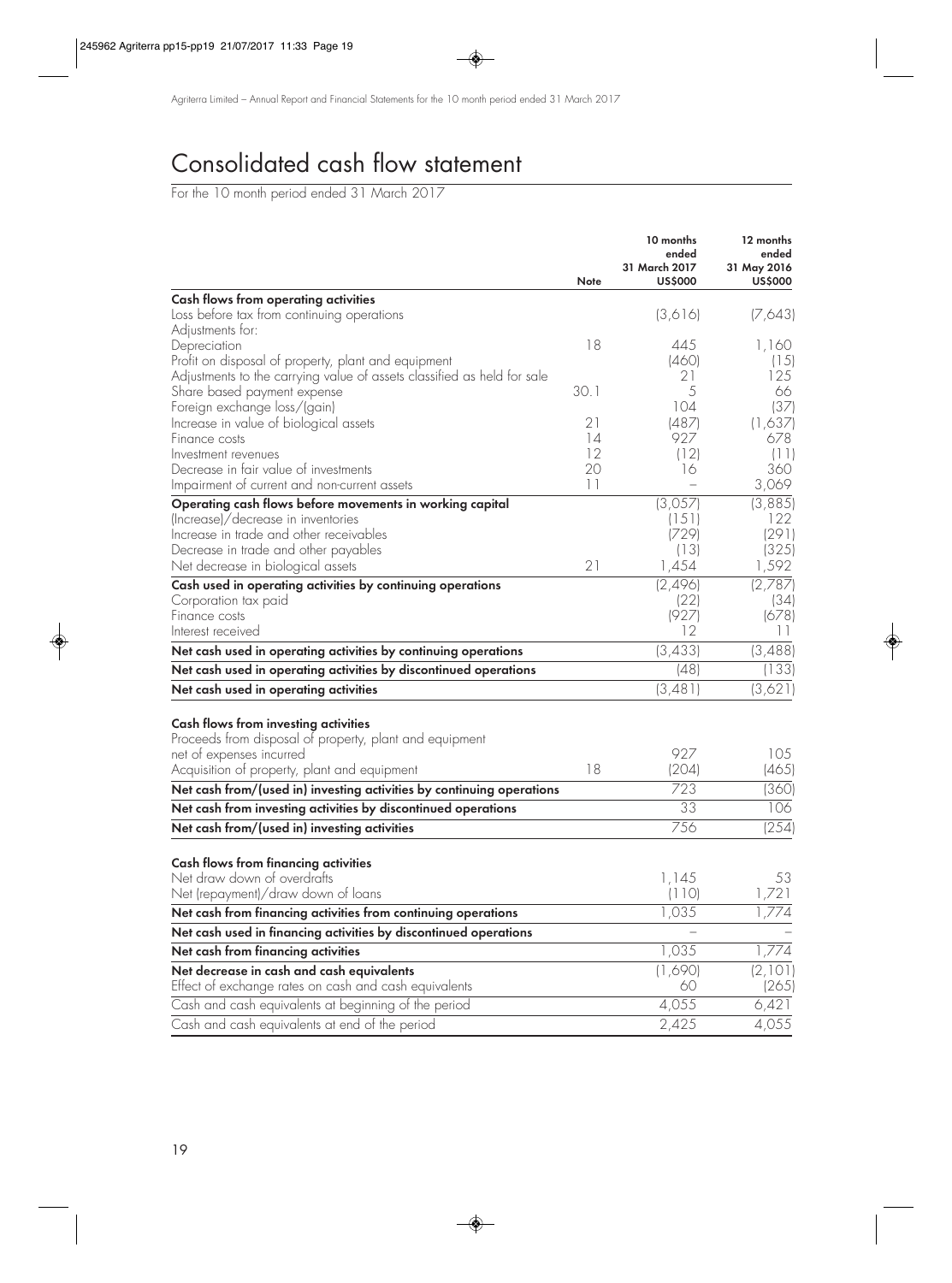## 1. General information

Agriterra is incorporated and domiciled in Guernsey, the Channel Islands, with registered number 42643. Further details, including the address of the registered office, are given on page 42. The nature of the Group's operations and its principal activities are set out in the Directors' report. A list of the investments in subsidiaries and associate companies held directly and indirectly by the Company during the period and at the period end, including the name, country of incorporation, operation and ownership interest is given in note 3.2.

The reporting currency for the Group is the US Dollar ('\$' or 'US\$') as it most appropriately reflects the Group's business activities in the agricultural sector in Africa and therefore the Group's financial position and financial performance.

The financial statements have been prepared in accordance with IFRSs as adopted by the EU.

The Company changed its accounting reference date to 31 March from 31 May, effective from 31 March 2017 in order to more effectively co-ordinate the Group's annual report and accounts with the business cycle of the Group's underlying business operations. Accordingly these financial statements present the results and cash flows of the Group for the 10 month period ended 31 March 2017, with the comparative period being the 12 months ended 31 May 2016.

## 2. Adoption of new and revised standards and interpretations

#### **2.1. New standards and interpretations adopted with no significant effect on the financial statements**

The following new and revised Standards and Interpretations have been adopted in these financial statements. Their adoption has not had any significant impact on the amounts reported in these financial statements, but may impact the accounting for future transactions and arrangements.

| IFRS 10                                           | Amendments 2014 | Amendments regarding the application of the<br>consolidation exception (effective for annual periods<br>beginning on or after 1 January 2016)                                                                                                                |
|---------------------------------------------------|-----------------|--------------------------------------------------------------------------------------------------------------------------------------------------------------------------------------------------------------------------------------------------------------|
| IFRS 11                                           | Amendments 2014 | Amendments regarding the accounting for acquisitions<br>of an interest in a joint operation (effective for annual<br>periods beginning on or after 1 January 2016)                                                                                           |
| IFRS 12                                           | Amendments 2014 | Amendments regarding the application of the<br>consolidation exception (effective for annual periods<br>beginning on or after 1 January 2016)                                                                                                                |
| IFRS 14                                           | New 2014        | Regulatory Deferral Accounts (effective for annual<br>periods beginning on or after 1 January 2016)                                                                                                                                                          |
| <b>IAS 27</b>                                     | Amendments 2014 | Amendments reinstating the equity method as an<br>accounting option for investments in subsidiaries, joint<br>ventures and associates in an entity's separate financial<br>statements (effective for annual periods beginning on<br>or after 1 January 2016) |
| <b>IAS 28</b>                                     | Amendments 2014 | Amendments regarding the application of the<br>consolidation exception (effective for annual periods<br>beginning on or after 1 January 2016)                                                                                                                |
| <b>IAS 38</b>                                     | Amendments 2014 | Amendments regarding the clarification of acceptable<br>methods of depreciation and amortisation (effective for<br>annual periods beginning on or after 1 January 2016)                                                                                      |
| <b>IAS 41</b>                                     | Amendments 2014 | Amendments bringing bearer plants into the scope of<br>IAS 16 (effective for annual periods beginning on or<br>after 1 January 2016)                                                                                                                         |
| September 2014<br>Annual Improvements<br>to IFRSs | Amendments 2014 | Effective for annual periods beginning on or after<br>1 January 2016                                                                                                                                                                                         |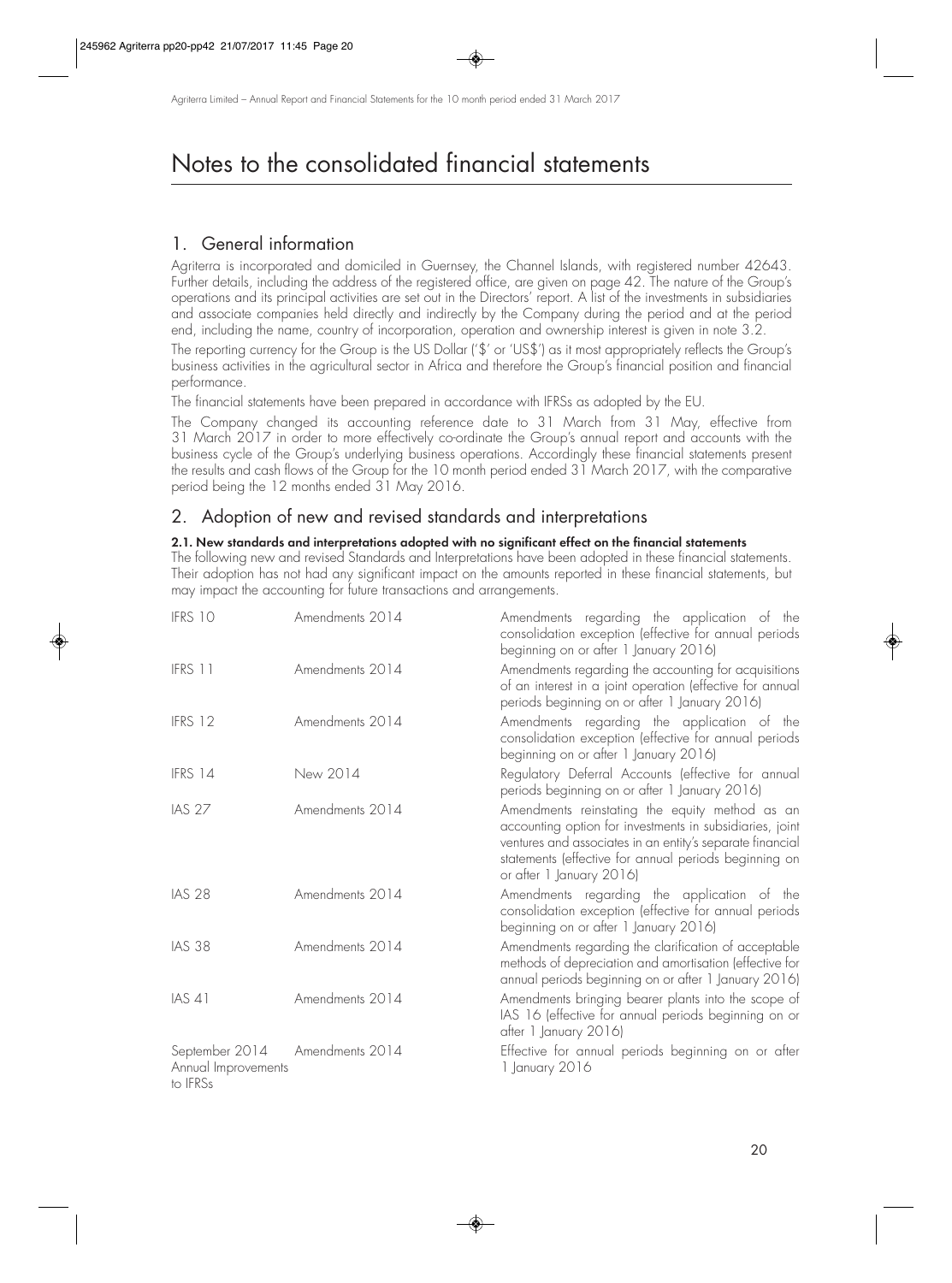#### **2.2. New Standards and Interpretations in issue but not yet effective**

At the date of authorisation of these financial statements, the following Standards and Interpretations are in issue but not yet effective (and in some cases had not yet been adopted by the EU):

| IFRS <sub>2</sub>                                | Amendments 2016                                  | Amendments to clarify the classification and<br>measurement of share-based payment transactions<br>(effective for annual periods beginning on or after<br>1 January 2018)                                                                                                                                                          |
|--------------------------------------------------|--------------------------------------------------|------------------------------------------------------------------------------------------------------------------------------------------------------------------------------------------------------------------------------------------------------------------------------------------------------------------------------------|
| IFRS 9 (2014)                                    | New 2009, Amendment 2010,<br>2011, 2013 and 2014 | Financial Instruments (Hedge Accounting and<br>amendments to IFRS 9, IFRS 7 and IAS 39) (effective<br>for annual periods<br>beginning<br>on or<br>atter<br>1 January 2018)                                                                                                                                                         |
| IFRS 4 & IFRS 9                                  | Amendments 2016                                  | Amendments regarding the interaction of IFRS 4 and<br>IFRS 9 (An entity choosing to apply the overlay<br>approach retrospectively to qualifying financial assets<br>does so when it first applies IFRS 9. An entity choosing<br>to apply the deferral approach does so for annual<br>periods beginning on or after 1 January 2018) |
| IFRS 10                                          | Amendments 2014                                  | Amendments regarding the sale or contribution of assets<br>between an investor and its associate or joint venture<br>(effective date deferred indefinitely)                                                                                                                                                                        |
| IFRS 15                                          | New 2014, Amendments<br>2015 and 2016            | Revenue from contracts with customers (effective for<br>annual periods beginning on or after 1 January 2018)                                                                                                                                                                                                                       |
| IFRS 16                                          | New 2016                                         | Leases (effective for annual periods beginning on or<br>after 1 January 2019)                                                                                                                                                                                                                                                      |
| <b>IAS 28</b>                                    | Amendments 2014                                  | Amendments regarding the sale or contribution of assets<br>between an investor and its associate or joint venture<br>(effective date deferred indefinitely)                                                                                                                                                                        |
| <b>IAS 40</b>                                    | Amendments 2016                                  | Amendments to clarify transfers or property to, or from,<br>investment property (effective for annual periods<br>beginning on or after 1 January 2018)                                                                                                                                                                             |
| December 2016<br>Annual Improvements<br>to IFRSs | Amendments 2016                                  | Effective for annual periods beginning on or after<br>1 January 2018                                                                                                                                                                                                                                                               |

The Directors do not anticipate that the adoption of these Standards and Interpretations will have a material impact on the Group's financial statements in the period of initial application.

## 3. Significant accounting policies

The financial statements have been prepared on a historical cost basis, except for certain financial instruments, biological assets and share based payments. Historical cost is generally based on the fair value of the consideration given in exchange for the assets acquired. The principal accounting policies adopted are set out below in this note.

#### **3.1. Going concern**

The Directors have, at the time of approving the financial statements, a reasonable expectation that the Company has adequate resources to continue in operational existence for the foreseeable future. Thus they continue to adopt the going concern basis of accounting in preparing the financial statements. Further detail is provided in note 4.1 to the financial statements.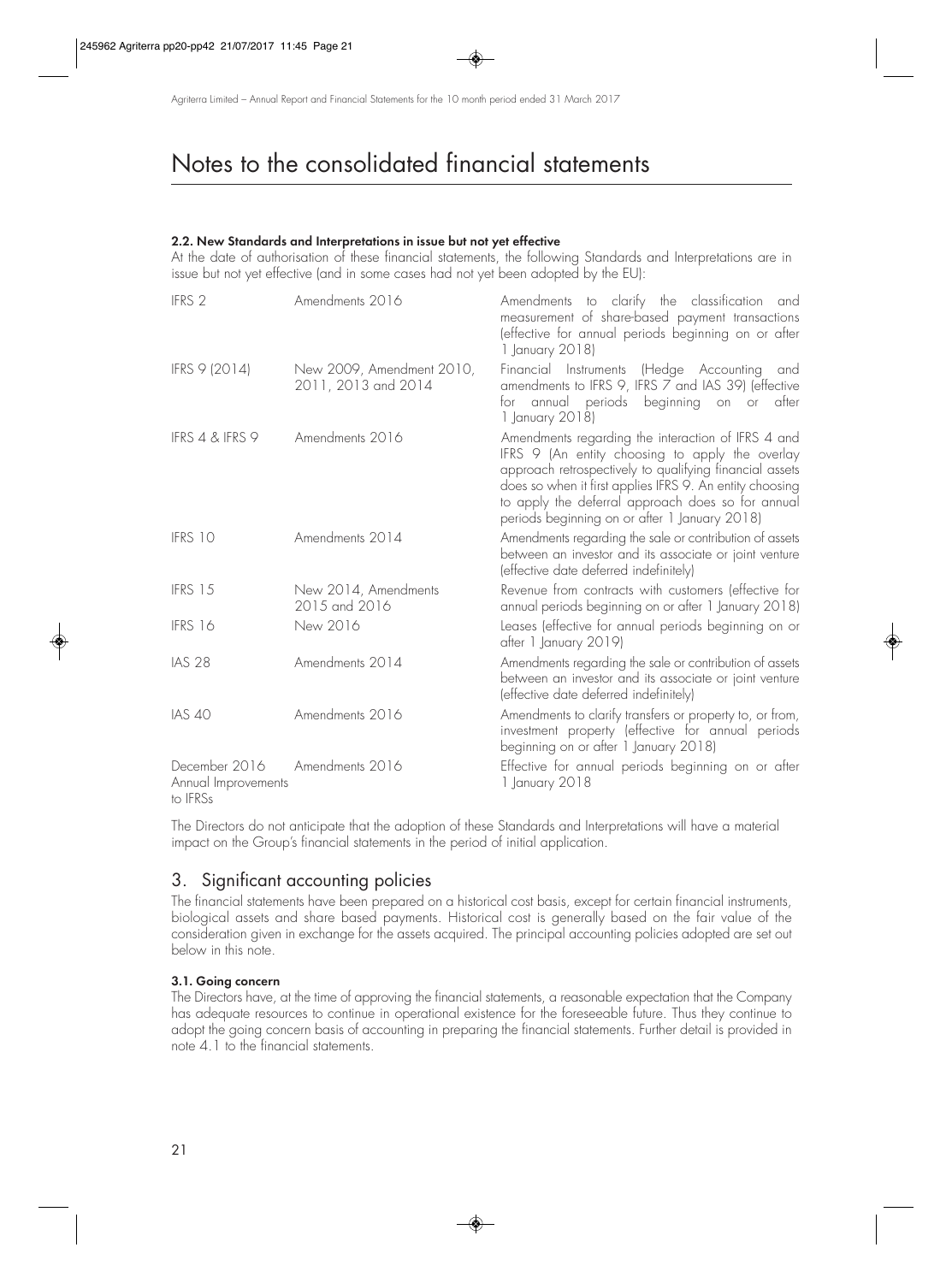#### **3.2. Basis of consolidation**

The consolidated financial statements incorporate the financial statements of the Company and entities controlled by the Company (its subsidiaries) made up to 31 March 2017 (or 31 May for periods up to and including the year ended 31 May 2016). Control is achieved when the Company has the power to govern the financial and operating policies of an investee entity so as to obtain benefits from its activities.

Associates are those entities in which the Group has significant influence, but not control, over the financial and operating policies. The consolidated financial statements include the Group's share of the total recognised income and expenses of associates on an equity accounted basis, from the date that significant influence commences until the date that significant influence ceases. When the Group's share of losses exceeds its interest in an associate, the Group's carrying amount is reduced to nil and recognition of further losses is discontinued except to the extent that the Group has a binding obligation to make payments on behalf of an associate.

Intra-group transactions, balances and unrealised gains on transactions between group companies are eliminated. Unrealised losses are eliminated in the same way as unrealised gains, but only to the extent that there is no evidence of impairment.

As at 31 March 2017, the Company held equity interests in the following undertakings:

#### **Direct investments**

|                                                                   | Proportion held of<br>equity instruments | Country of<br>incorporation | <b>Nature of business</b>             |
|-------------------------------------------------------------------|------------------------------------------|-----------------------------|---------------------------------------|
| Subsidiary undertakings                                           |                                          |                             |                                       |
| Agriterra (Mozambique) Limited                                    | 100%                                     | Guernsey                    | Holding company                       |
| Agriterra Aviation (Pty) Limited                                  | 100%                                     | South Africa                | Aviation services                     |
| Agriterra East Africa Limited                                     | 100%                                     | Mauritius                   | Trading                               |
| West Africa Cocoa Services Limited <sup>(1)</sup>                 | 100%                                     | British Virgin Islands      | Holding company                       |
| Shawford Investments Inc.                                         | 100%                                     | British Virgin Islands      | Holding company                       |
| Baranca Tide Limited (1)                                          | 100%                                     | British Virgin Islands      | Holding company                       |
| Associate undertakings                                            |                                          |                             |                                       |
| African Management Services Limited                               | 40%                                      | United Kingdom              | Business support services             |
| Indirect investments of Agriterra (Mozambique) Limited            | Proportion held of<br>equity instruments | Country of<br>incorporation | <b>Nature of business</b>             |
| Subsidiary undertakings                                           |                                          |                             |                                       |
| DECA - Desenvolvimento E Comercialização                          |                                          |                             |                                       |
| Agrícola Limitada                                                 | 100%                                     | Mozambique                  | Grain                                 |
| Compagri Limitada                                                 | 100%                                     | Mozambique                  | Grain                                 |
| Mozbife Limitada                                                  | 100%                                     | Mozambique                  | Beef                                  |
| Carnes de Manica Limitada                                         | 100%                                     | Mozambique                  | Beef                                  |
| Aviação Agriterra Limitada                                        | 100%                                     | Mozambique                  | Aviation services                     |
| <b>Indirect investments of West Africa Cocoa Services Limited</b> |                                          |                             |                                       |
|                                                                   | Proportion held of                       | Country of                  |                                       |
|                                                                   | equity instruments                       | incorporation               | <b>Nature of business</b>             |
| Subsidiary undertakings                                           |                                          |                             |                                       |
| Tropical Farms (SL) Limited <sup>(1)</sup>                        | 100%                                     |                             | Sierra Leone Cocoa and coffee trading |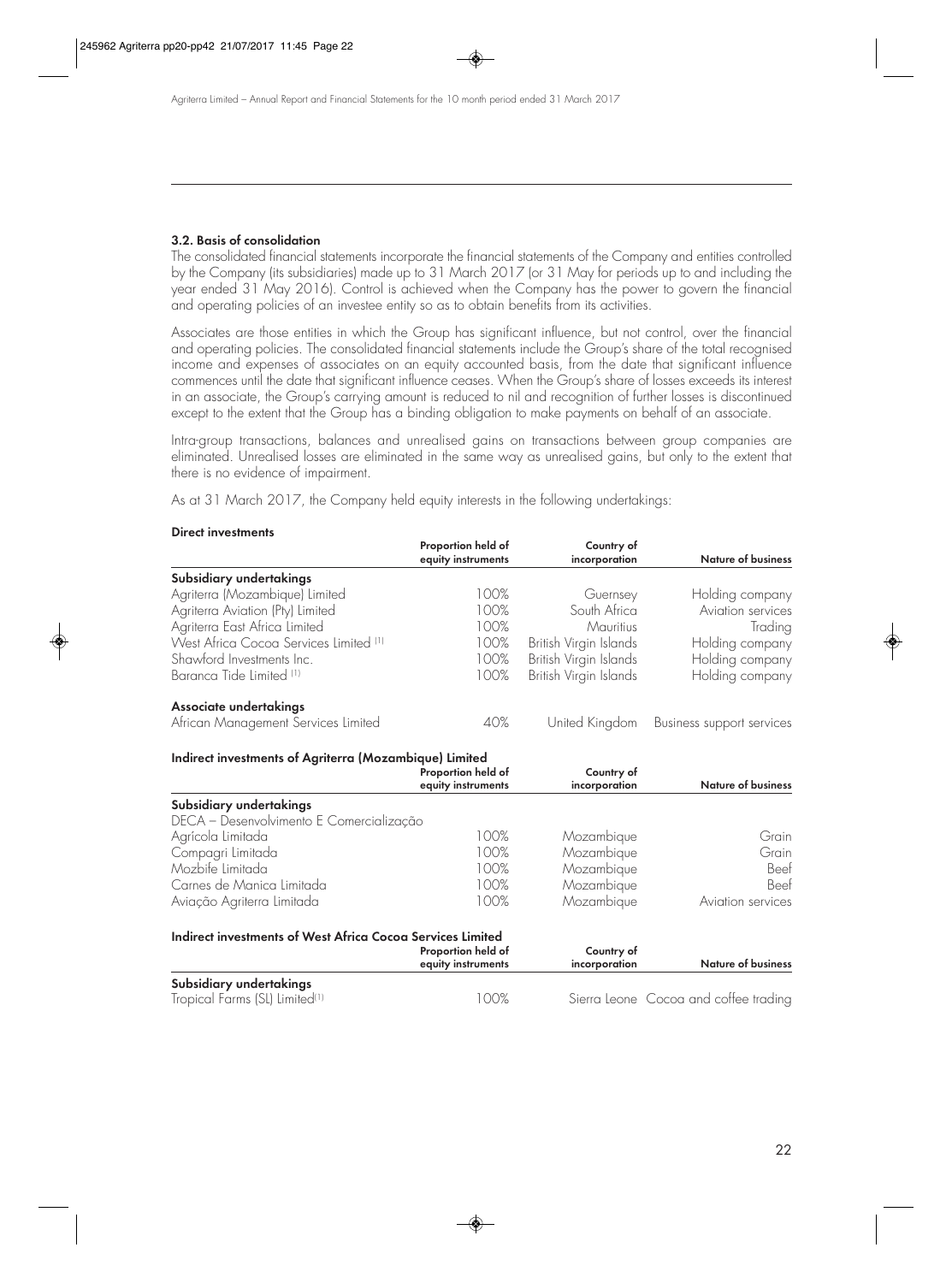#### **Indirect investments of Baranca Tide Limited**

|                                                       | Proportion held of<br>equity instruments | Country of<br>incorporation | <b>Nature of business</b> |
|-------------------------------------------------------|------------------------------------------|-----------------------------|---------------------------|
| Subsidiary undertakings                               |                                          |                             |                           |
| Tropical Farms Plantation (SL) Limited <sup>(1)</sup> | 100%                                     | Sierra Leone                | Cocoa plantation          |
| Indirect investments of Shawford Investments Inc.     |                                          |                             |                           |
|                                                       | Proportion held of                       | Country of                  |                           |
|                                                       | equity instruments                       | incorporation               | <b>Nature of business</b> |
| Subsidiary undertakings                               |                                          |                             |                           |
| Red Bunch Ventures (SL) Limited                       | 100%                                     | Sierra Leone                | Non-trading               |

(1) The assets and liabilities of these companies form part of the Cocoa disposal group. These companies were either disposed or liquidated subsequent to the end of the financial period. Refer to note 24 for further details.

#### **3.3. Foreign currency**

The individual financial statements of each company in the Group are prepared in the currency of the primary economic environment in which it operates (its 'functional currency'). The consolidated financial statements are presented in US Dollars.

In preparing the financial statements of the individual companies, transactions in currencies other than the entity's functional currency (foreign currencies) are recognised at the rates of exchange prevailing on the date of the transaction. At each balance sheet date, monetary assets and liabilities that are denominated in foreign currencies are retranslated at the rates prevailing at that date. Non-monetary items that are measured in terms of historical cost in a foreign currency are not retranslated.

For the purpose of presenting consolidated financial statements, the assets and liabilities of the Group's operations are translated at exchange rates prevailing at the balance sheet date. Income and expense items are translated at the average exchange rates for each month, unless exchange rates fluctuate significantly during the month, in which case exchange rates at the date of transactions are used. Exchange differences arising from the translation of the net investment in foreign operations and overseas branches are recognised in other comprehensive income and accumulated in equity in the translation reserve. Such translation differences are recognised as income or expense in the period in which the operation or branch is disposed of.

The following are the material exchange rates applied by the Group:

|                                                        | Average Rate   |                | <b>Closing Rate</b> |                |
|--------------------------------------------------------|----------------|----------------|---------------------|----------------|
|                                                        | 2017           | 2016           | 2017                | 2016           |
| Mozambican Meticais: US\$<br>Sierra Leone Leones: US\$ | 71.36<br>7,025 | 43.61<br>5.067 | 66.51<br>7,400      | 59.61<br>6,200 |

#### **3.4. Operating segments**

The Chief Operating Decision Maker is the ExCom. The ExCom reviews the Group's internal reporting in order to assess performance of the business. Management has determined the operating segments based on the reports reviewed by the ExCom which consider the activities by nature of business.

#### **3.5. Revenue recognition**

Revenue is measured at the fair value of the consideration received or receivable for goods and services provided in the normal course of business, net of discounts, value added taxes and other sales related taxes.

Sales of goods are recognised when goods are delivered and title has passed. Delivery occurs when the products have arrived at the specified location, and the risks and rewards of ownership have been transferred to the customer.

Income arising from the rental of surplus plant and machinery, or the rental of land and buildings, is stated on an accruals basis at the amount due for rental until the relevant financial period end.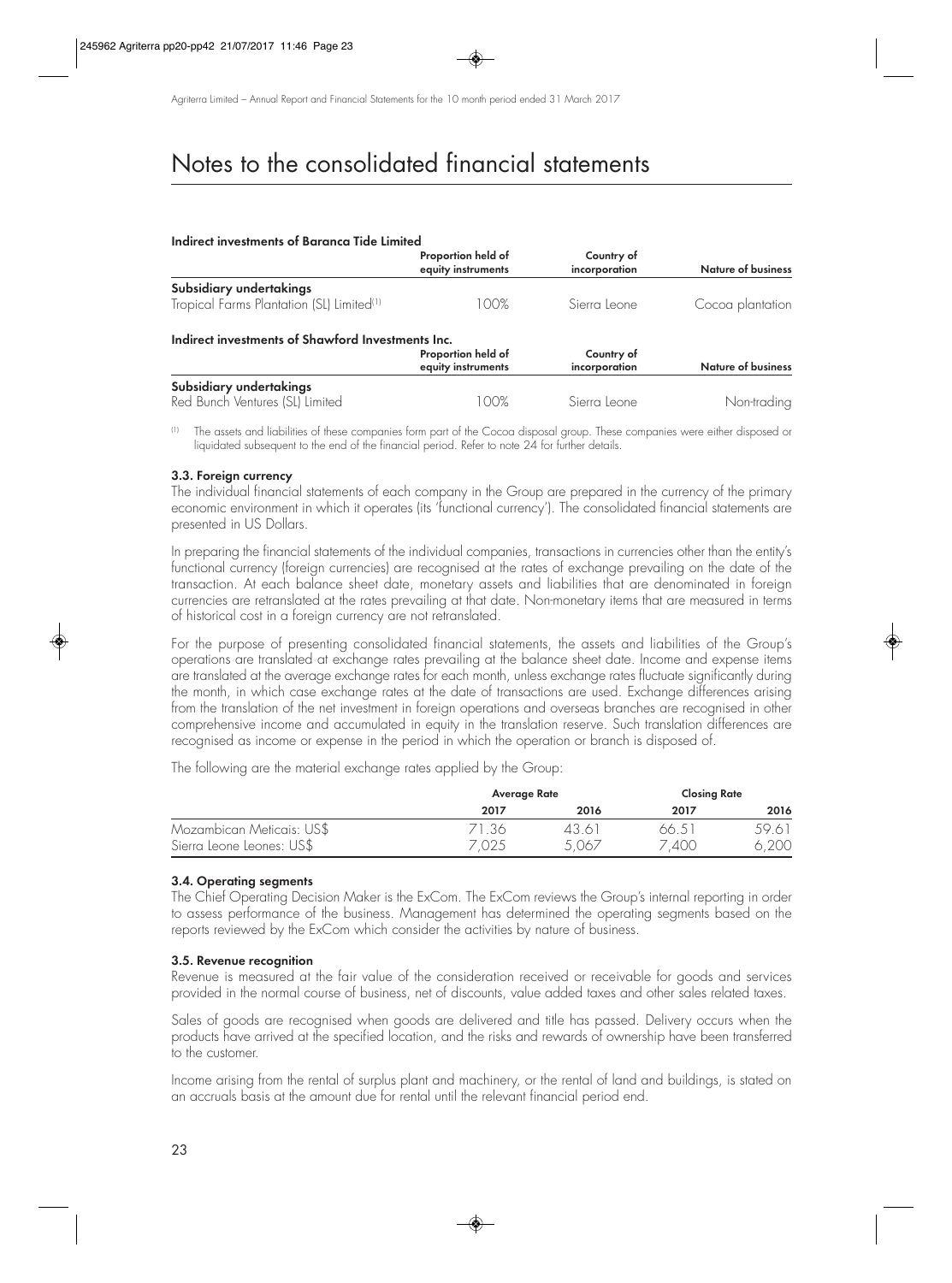#### **3.6. Operating loss**

Operating loss is stated before investment revenues, other gains and losses, finance costs and taxation.

#### **3.7. Borrowing costs**

Borrowing costs directly attributable to the acquisition, construction or production of qualifying assets, which are assets that necessarily take a substantial period of time to get ready for their intended use or sale, are added to the cost of those assets, until such time as the assets are substantially ready for their intended use or sale. The Group did not incur any borrowing costs in respect of qualifying assets in any period presented.

All other borrowing costs are recognised in profit or loss in the period in which they are incurred.

#### **3.8. Share based payments**

The Company issues equity-settled share-based payments to certain employees of the Group. These payments are measured at fair value (excluding the effect of non-market based vesting conditions) at the date of grant and the value is expensed on a straight-line basis over the vesting period, based on the Group's estimate of the shares that will eventually vest and adjusted for non-market based vesting conditions.

Fair value is measured by use of the Black Scholes model. The expected life used in the model is adjusted, based on management's best estimate, for the effects of non-transferability, exercise restrictions and behavioural considerations.

#### **3.9. Employee benefits**

#### **3.9.1. Short term employee benefits**

Short-term employee benefits include salaries and wages, short-term compensated absences and bonus payments. The Group recognises a liability and corresponding expense for short-term employee benefits when an employee has rendered services that entitle him/her to the benefit.

#### **3.9.2. Post-employment benefits**

The Group does not contribute to any retirement plan for its employees. Social security payments to state schemes are charged to profit and loss as the employee's services are rendered.

#### **3.10. Leases**

Leases that transfer substantially all the risks and rewards of ownership are classified as finance leases. All other leases are classified as operating leases. As at 31 May 2016 and 31 March 2017 the Group does not have any finance leases. During the periods presented in these financial statements, the Group was counterparty to certain operating lease contracts. Rentals payable under operating leases are charged to income on a straight-line basis over the term of the relevant lease.

#### **3.11. Taxation**

The Company is resident for taxation purposes in Guernsey and its income is subject to income tax, presently at a rate of zero per cent per annum. The income of overseas subsidiaries is subject to tax at the prevailing rate in each jurisdiction.

The income tax expense for the period comprises current and deferred tax. Income tax is recognised in the income statement except to the extent that it relates to items recognised in other comprehensive income or directly in equity, when tax is recognised in other comprehensive income or directly in equity as appropriate. Taxable profit differs from accounting profit as reported in the income statement because it excludes items of income or expense that are taxable or deductible in other years and it further excludes items that are never taxable or deductible.

Current tax expense is the expected tax payable on the taxable income for the period. It is calculated on the basis of the tax laws and rates enacted or substantively enacted at the balance sheet date, and includes any adjustment to tax payable in respect of previous periods. Deferred tax is calculated using the balance sheet liability method, providing for temporary differences between the carrying amounts of assets and liabilities for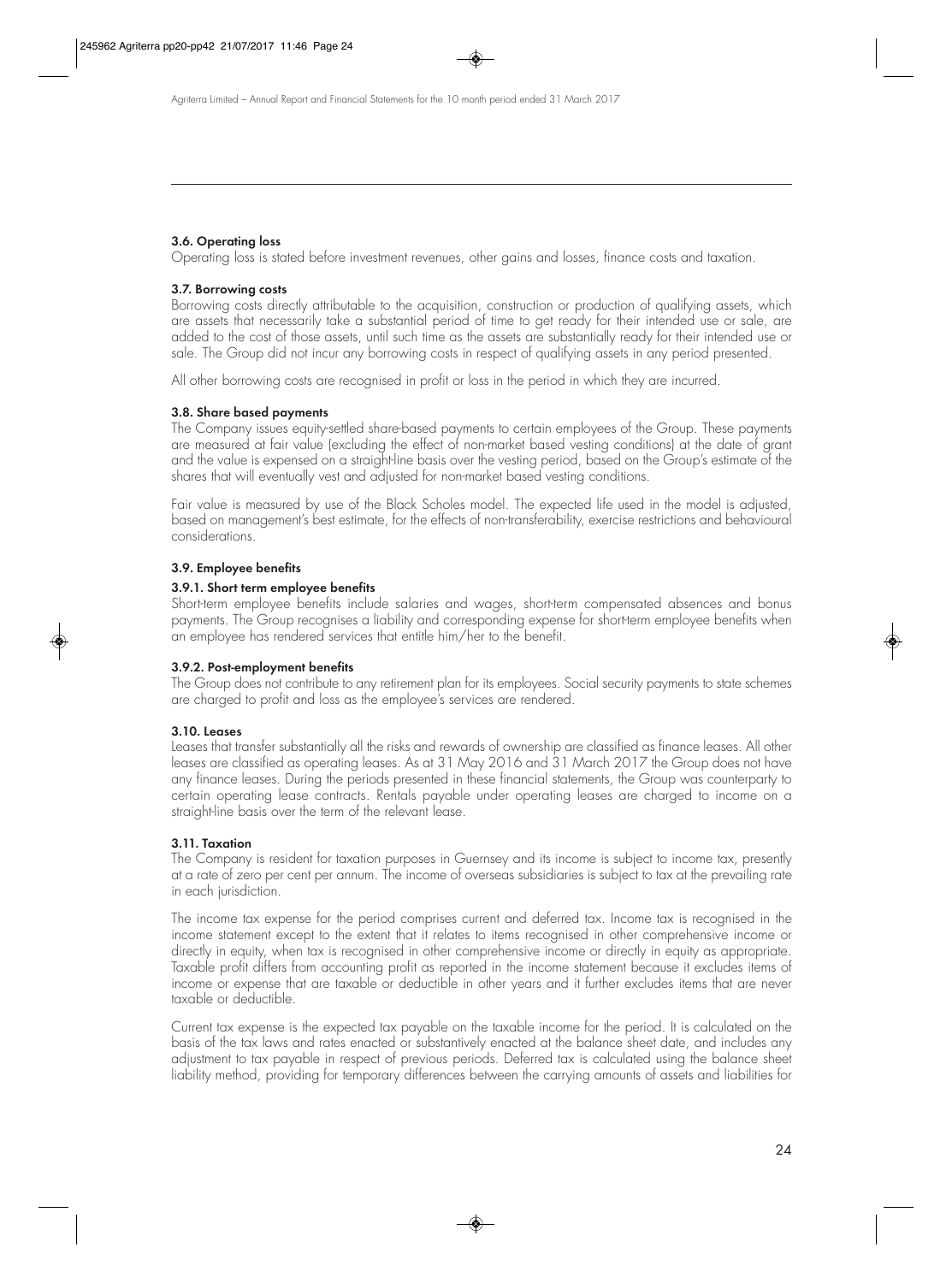financial reporting purposes and the amounts used for taxation purposes. Deferred tax assets are recognised to the extent that it is probable that taxable profit will be available against which the asset can be utilised. This requires judgements to be made in respect of the availability of future taxable income.

The Group's deferred tax assets and liabilities are calculated using tax rates that are expected to apply in the period when the liability is settled or the asset realised based on tax rates that have been enacted or substantively enacted by the reporting date.

Deferred income tax assets and liabilities are offset only when there is a legally enforceable right to offset current tax assets against current tax liabilities and when the deferred income tax assets and liabilities relate to income taxes levied by the same taxation authority on either the same taxable entity or different taxable entities where there is an intention to settle the balances on a net basis.

No deferred tax asset or liability is recognised in respect of temporary differences associated with investments in subsidiaries, branches and joint ventures where the Group is able to control the timing of reversal of the temporary differences and it is probable that the temporary differences will not reverse in the foreseeable future.

#### **3.12. Property, plant and equipment**

All items of property, plant and equipment are stated at historical cost less accumulated depreciation (see below) and impairment. Historical cost includes expenditure that is directly attributable to the acquisition. Subsequent costs are included in the asset's carrying value when it is considered probable that future economic benefits associated with the item will flow to the Group and the cost of the item can be measured reliably.

Depreciation is charged on a straight-line basis over the estimated useful lives of each item, as follows:

• Land and buildings:

|           | Land                                 | Nil            |
|-----------|--------------------------------------|----------------|
|           | Buildings and leasehold improvements | $2\% - 33\%$   |
|           | • Plant and machinery                | $.5\% - 2.5\%$ |
| $\bullet$ | Motor vehicles                       | $20\% - 25\%$  |
| $\bullet$ | Other assets                         | $10\% - 33\%$  |

The assets' residual values and useful lives are reviewed, and adjusted if appropriate, at each balance sheet date. Gains and losses on disposals are determined by comparing proceeds received with the carrying amount of the asset immediately prior to disposal and are included in profit and loss.

#### **3.13. Impairment of property, plant and equipment**

At each balance sheet date, the Group reviews the carrying amounts of its tangible assets to determine whether there is any indication that those assets have suffered an impairment loss. If any such indication exists, the recoverable amount of the asset is estimated in order to determine the extent of the impairment loss (if any). Where the asset does not generate cash flows that are independent from other assets, the Group estimates the recoverable amount of the cash-generating unit to which the asset belongs.

Recoverable amount is the higher of fair value less costs of disposal and value in use. In assessing value in use, the estimated future cash flows are discounted to their present value using a pre-tax discount rate that reflects current market assessments of the time value of money and the risks specific to the asset for which the estimates of future cash flows have not been adjusted.

If the recoverable amount of an asset (or cash-generating unit) is estimated to be less than its carrying amount, the carrying amount of the asset (or cash-generating unit) is reduced to its recoverable amount. An impairment loss is recognised immediately in profit and loss because the Group does not record any assets at a revalued amount.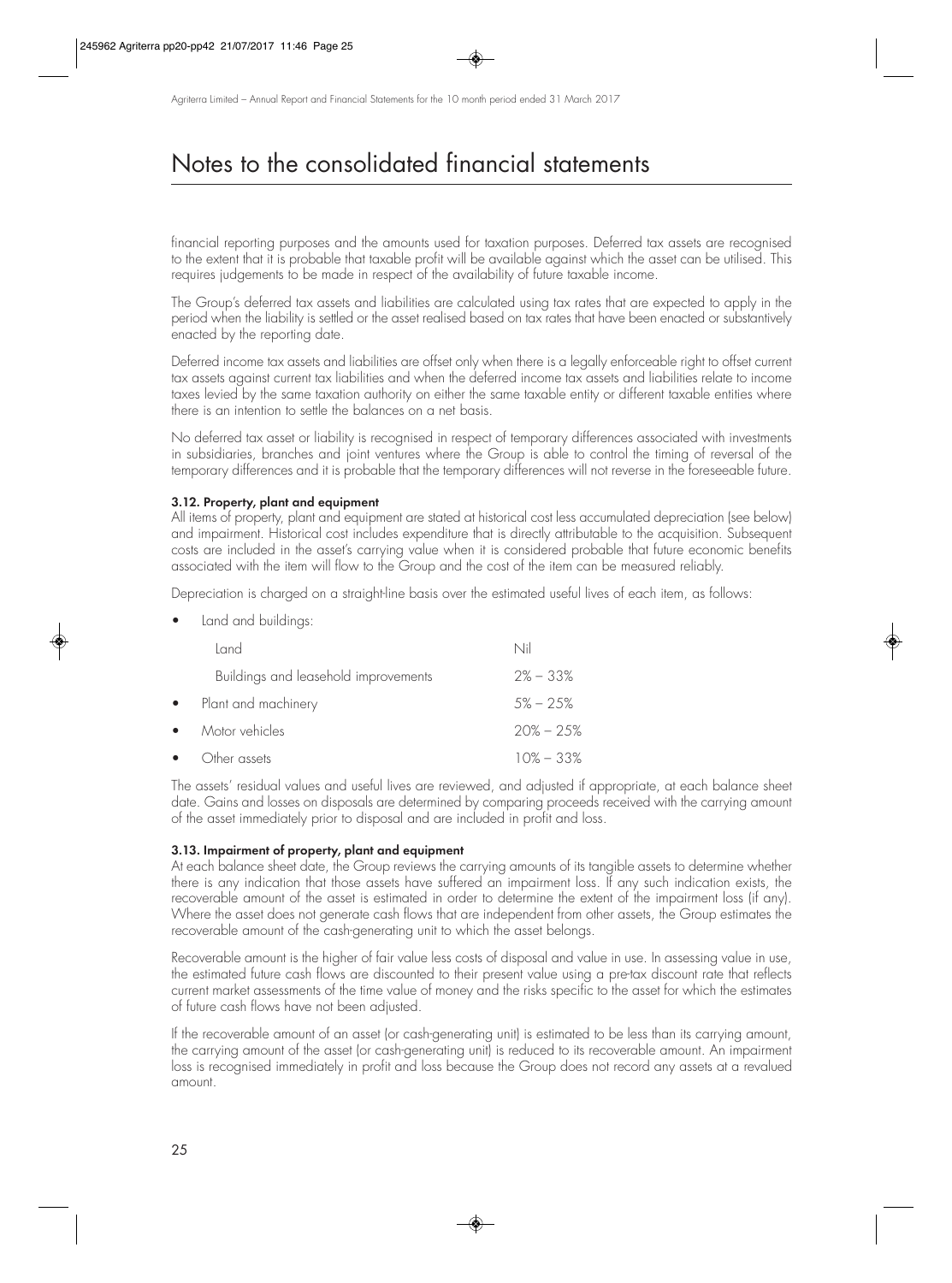Where an impairment loss subsequently reverses, the carrying amount of the asset (or cash-generating unit) is increased to the revised estimate of its recoverable amount, but so that the increased carrying amount does not exceed the carrying amount that would have been determined had no impairment loss been recognised for the asset (or cash-generating unit) in prior years. A reversal of an impairment loss is recognised immediately in profit and loss.

#### **3.14. Biological assets**

Consumer biological assets, being the beef cattle herd, are measured in accordance with IAS 41, 'Agriculture' at fair value less costs to sell, with gains and losses in the measurement to fair value recorded in profit and loss. The herd comprised breeding and non-breeding cattle. The breeding cattle comprised bulls, cows and heifers. As these were expected to be held for more than one year, breeding cattle were classified as non-current assets. The non-breeding cattle comprise animals that will be grown and sold for slaughter and are classified as current assets. Subsequent to the decision to close the cattle farms during the period, all cattle are classified as nonbreeding animals and disclosed as a current asset.

Cattle are recorded as assets at the period end and the fair value is determined by the size of the herd and market prices at the reporting date.

Cattle ceases to be a biological asset from the point it is slaughtered, after which it is accounted for in accordance with the accounting policy below for inventories.

The cost of forage is charged to profit or loss over the period it is consumed.

#### **3.15. Inventories**

Inventories are stated at the lower of cost and net realisable value. Net realisable value is the estimated selling price in the ordinary course of business, less the estimated costs of completion and selling expenses. The cost of inventories is based on the weighted average principle and includes expenditure incurred in acquiring the inventories and bringing them to their existing location and condition.

#### **3.16. Non-current assets held for sale**

Non-current assets (and disposal groups) held for sale are measured at the lower of carrying amount and fair value less costs to sell.

Non-current assets and disposal groups are classified as held for sale if their carrying amount will be recovered through a sale transaction rather than through continuing use. This condition is regarded as met only when the sale is highly probable and the asset (or disposal group) is available for immediate sale in its present condition. Management must be committed to the sale which should be expected to qualify for recognition as a completed sale within one year from the date of classification.

When the Group is committed to a sale plan involving the loss of control of a subsidiary, all of the assets and liabilities of that subsidiary are classified as held for sale when the criteria above are met.

A non-current asset is not depreciated (or amortised) while it is classified as held for sale, or while it is part of a disposal group classified as held for sale.

Interest and other expenses attributable to the liabilities of a disposal group classified as held for sale are recognised in profit or loss.

#### **3.17. Financial instruments**

Financial assets and financial liabilities are recognised in the Group's balance sheet when the Group becomes a party to the contractual provisions of the instrument.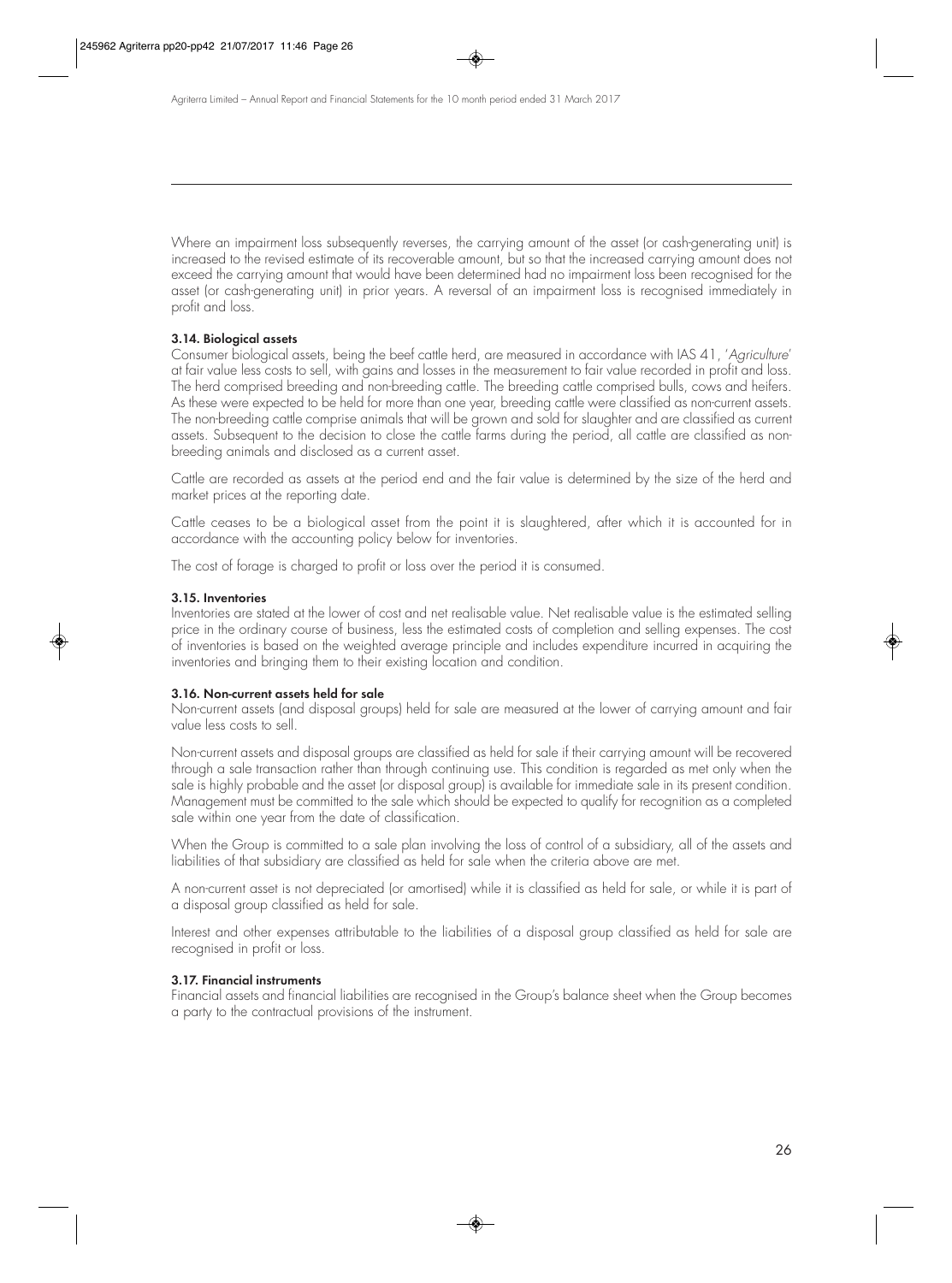#### **3.17.1. Financial assets**

All financial assets are recognised and derecognised on a trade date where the purchase or sale of a financial asset is under a contract whose terms require delivery of the financial asset within the timeframe established by the market concerned, and are initially measured at fair value, plus transaction costs, except for those financial assets classified as at fair value through profit and loss ('FVTPL'), which are initially measured at fair value.

Financial assets are classified into the following specified categories: financial assets at 'FVTPL', 'held-to-maturity' investments, 'available-for-sale' financial assets and 'loans and receivables'. The classification depends on the nature and purpose of the financial asset and is determined at the time of initial recognition. The Company and Group currently have financial assets in the category of 'loans and receivables' and FVTPL.

#### **3.17.1.1. Loans and receivables**

Trade receivables, loans receivable, bank balances, cash in hand and other receivables that have fixed or determinable payments that are not quoted in an active market are classified as 'loans and receivables'. Loans and receivables are measured at amortised cost using the effective interest method, less any impairment. Interest income is recognised by applying the effective interest rate, except for short-term receivables when the recognition of interest would be immaterial.

The effective interest method is a method of calculating the amortised cost of a financial instrument and of allocating interest income over the relevant period. The effective interest rate is the rate that exactly discounts estimated future cash receipts (including all fees paid or received that form an integral part of the effective interest rate, transaction costs and other premiums or discounts) through the expected life of the instrument, or, where appropriate, a shorter period, to the net carrying amount on initial recognition.

#### **3.17.1.2. Financial assets at FVTPL**

Financial assets are classified as at FVTPL when the financial asset is either held for trading or is designated as at FVTPL upon initial recognition. The Group holds certain investments in companies which were previously quoted on AIM and were designated as held for trading. Financial assets at FVTPL are stated at fair value, with any gains and losses arising on re-measurement recognised in profit or loss. The net gain or loss incorporates any dividends, interest earned, or foreign exchange gains and losses on the financial asset and is included within other gains and losses in the income statement. Fair value is determined in the manner described in note 20.

#### **3.17.1.3. Impairment of financial assets**

Financial assets, other than those at FVTPL, are assessed for indicators of impairment at each balance sheet date. Financial assets are impaired where there is objective evidence that, as a result of one or more events that occurred after the initial recognition of the financial asset, the estimated future cash flows of the asset have been affected.

For loans and receivables carried at amortised cost, the amount of the impairment is the difference between the asset's carrying amount and the present value of estimated future cash flows, discounted at the financial asset's original effective interest rate.

The carrying amount of the financial asset is reduced through the use of an allowance account. When a financial asset is considered uncollectible, it is written off against the allowance account. Subsequent recoveries of amounts previously written off are credited against the allowance account. Changes in the carrying amount of the allowance account are recognised in profit or loss.

If in a subsequent period, the amount of the impairment loss decreases and the decrease can be related objectively to an event occurring after the impairment was recognised, the previously recognised impairment loss is reversed through profit and loss to the extent that the carrying amount of the investment at the date the impairment is reversed does not exceed what the amortised cost would have been had the impairment not been recognised.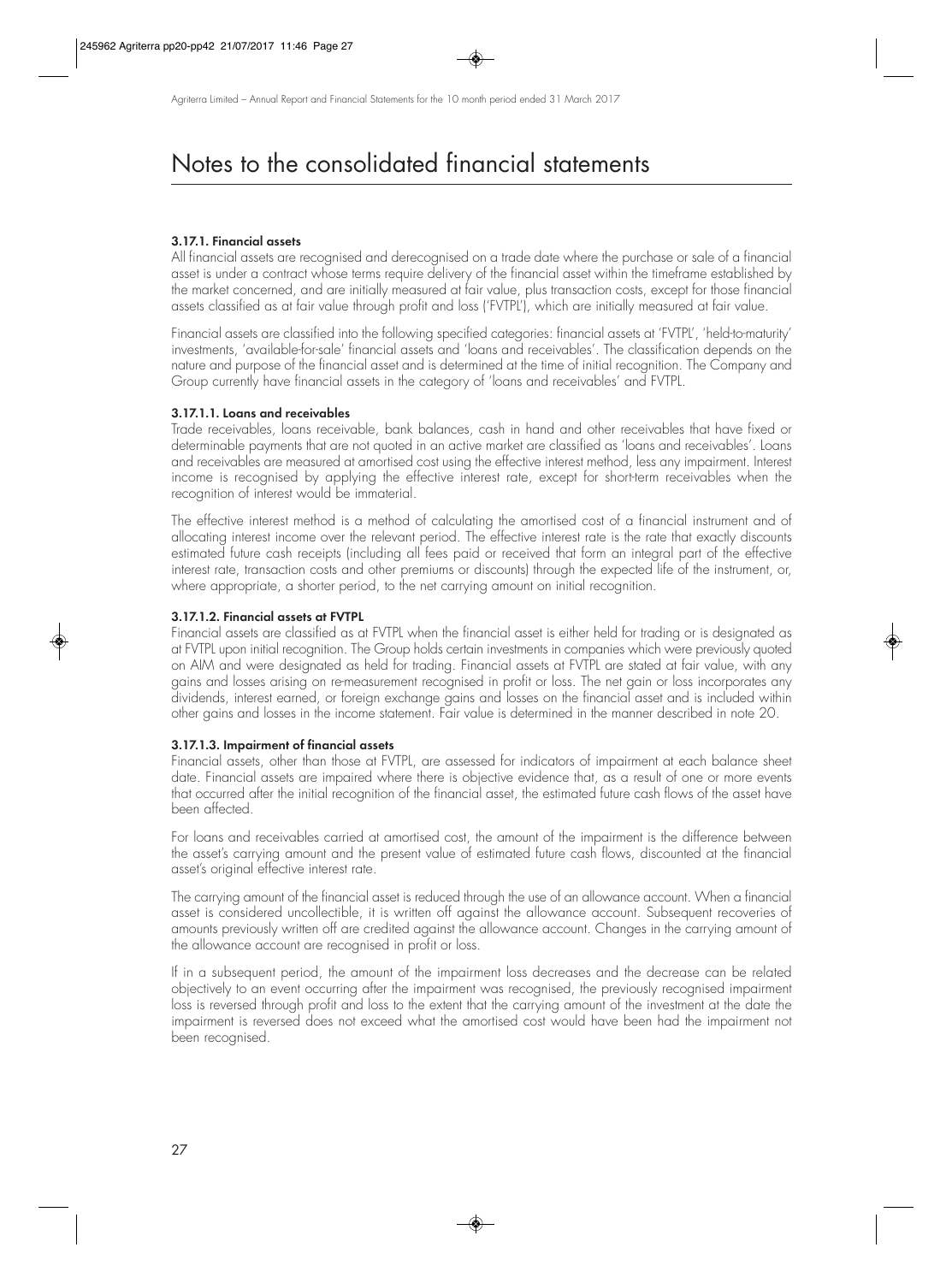#### **3.17.1.4. De-recognition of financial assets**

The Group de-recognises a financial asset only when the contractual rights to the cash flows from the asset expire, or when it transfers the financial asset and substantially all the risks and rewards of ownership of the asset to another entity. If the Group neither transfers nor retains substantially all the risks and rewards of ownership and continues to control the transferred asset, the Group recognises its retained interest in the asset and an associated liability for amounts it may have to pay. If the Group retains substantially all the risks and rewards of ownership of a transferred financial asset, the Group continues to recognise the financial asset and also recognises a collateralised borrowing for the proceeds received.

#### **3.17.2. Financial liabilities and equity**

Debt and equity instruments are classified as either financial liabilities or as equity in accordance with the substance of the contractual arrangement.

#### **3.17.2.1. Equity instruments**

An equity instrument is any contract that evidences a residual interest in the assets of the Company after deducting all of its liabilities. Equity instruments issued by the Group are recognised at the proceeds received, net of direct issue costs.

#### **3.17.2.2. Financial liabilities**

Financial liabilities are classified as either financial liabilities 'at FVTPL' or 'other financial liabilities'. The Group only has financial liabilities in the category of other financial liabilities.

#### **3.17.2.2.1. Other financial liabilities**

Other financial liabilities are initially measured at fair value, net of transaction costs.

Other financial liabilities are subsequently measured at amortised cost using the effective interest method, with interest expense recognised on an effective yield basis.

#### **3.17.2.2.2. De-recognition of financial liabilities**

The Group de-recognises financial liabilities when, and only when, the Group's obligations are discharged, cancelled or they expire.

#### **3.18. Fair value measurement**

Fair value is the price that would be received to sell an asset or paid to transfer a liability in an orderly transaction between market participants at the measurement date.

The fair value measurement is based on the presumption that the transaction to sell the asset or transfer the liability takes place either in the principal market for the asset or liability or, in the absence of a principal market, in the most advantageous market for the asset or liability. The principal or the most advantageous market must be accessible to the Group.

The fair value of an asset or a liability is measured using the assumptions that market participants would use when pricing the asset or liability, assuming that market participants act in their economic best interest.

For all other financial instruments not traded in an active market, the fair value is determined by using valuation techniques deemed to be appropriate in the circumstances. Valuation techniques include the market approach (i.e., using recent arm's length market transactions adjusted as necessary and reference to the current market value of another instrument that is substantially the same) and the income approach (i.e., discounted cash flow analysis and option pricing models making as much use of available and supportable market data as possible).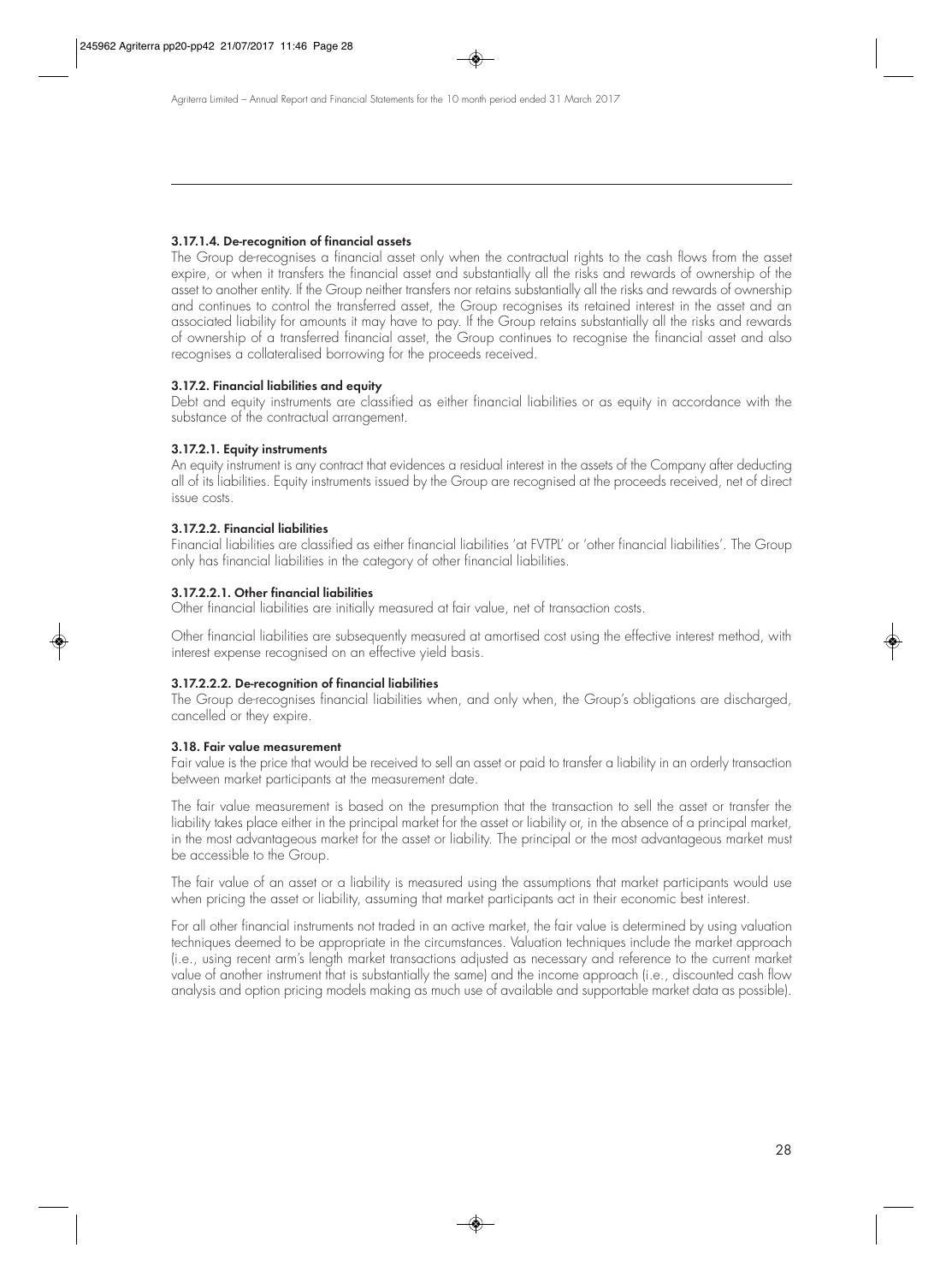All assets and liabilities for which fair value is measured or disclosed in the financial statements are categorised within the fair value hierarchy, described as follows, based on the lowest level input that is significant to the fair value measurement as a whole:

- Level 1 Quoted (unadjusted) market prices in active markets for identical assets or liabilities.
- Level 2 Valuation techniques for which the lowest level input that is significant to the fair value measurement is directly or indirectly observable.
- Level 3 Valuation techniques for which the lowest level input that is significant to the fair value measurement is unobservable.

For assets and liabilities that are recognised in the financial statements on a recurring basis, the Group determines whether transfers have occurred between levels in the hierarchy by re-assessing the categorisation (based on the lowest level input that is significant to the fair value measurement as a whole) at the end of each reporting period.

## 4. Critical accounting judgments and key sources of estimation uncertainty

In the application of the Group's accounting policies which are described in note 3, the Directors are required to make judgements, estimates and assumptions about the carrying amounts of assets and liabilities that are not readily apparent from other sources. The estimates and associated assumptions are based on historical experience and other factors that are considered to be relevant. Actual results may differ from these estimates.

The estimates and underlying assumptions are reviewed on an on-going basis. Revisions to accounting estimates are recognised in the period in which the estimate is revised if the revision affects only that period or in the period of the revision and future periods if the revision affects both current and future periods. The effect on the financial statements of changes in estimates in future periods could be material.

#### **4.1. Going concern**

The Group has prepared forecasts for the Group's ongoing businesses covering the period of at least 12 months from the date of approval of these financial statements. These forecasts are based on assumptions including, inter alia, that there are no significant disruptions to the supply of maize or cattle to meet its projected sales volumes and that key inputs are achieved, such as forecast selling prices and volume, budgeted cost reductions, and projected weight gains of cattle in the feedlot. They further take into account the expected meat to be obtained by de-stocking the remaining beef herd from the beef ranches (being approximately 1,500 animals at 31 March 2017), planned disposals of property plant and equipment, general working capital requirements and available borrowing facilities.

The Directors believe that with existing resources, including available undrawn borrowing facilities, the Group and Company is able to manage its business risks. The Directors have a reasonable expectation that the Group and Company have adequate resources to continue in operational existence for the foreseeable future. Thus they continue to adopt the going concern basis of accounting in preparing these financial statements.

#### **4.2. Impairment**

Impairment reviews for non-current assets are carried out at each balance sheet date in accordance with IAS 36, Impairment of Assets. Where there are indicators of impairment, the net book value of the asset or cash generating unit is compared with its fair value. The impairment review is sensitive to various assumptions, including the expected sales forecasts, cost assumptions, capital requirements, and discount rates among others.

No impairments were recorded in the 10 month period ended 31 March 2017. Details of impairments recorded in the 12 month period ended 31 May 2016 are included in note 11.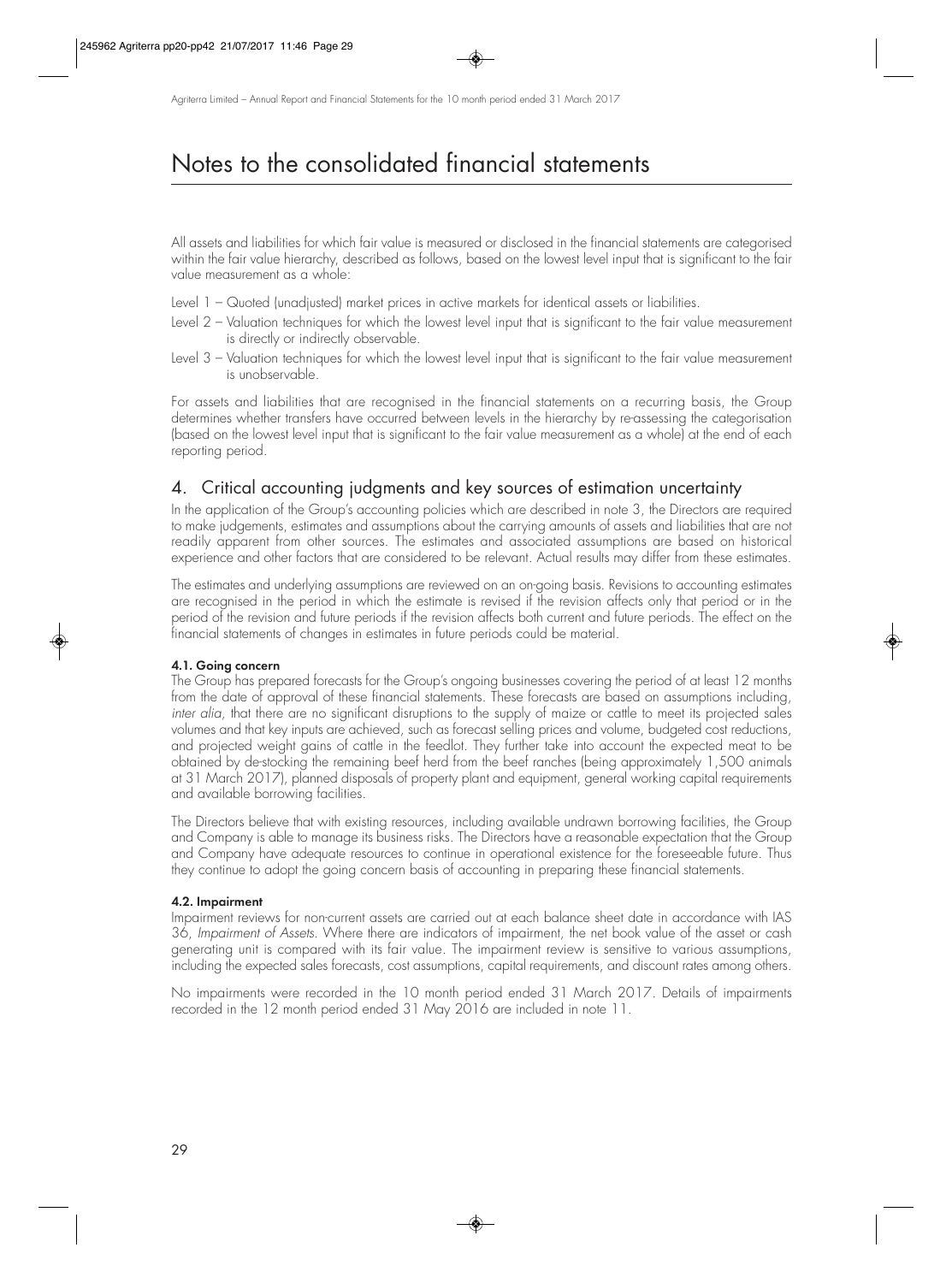#### **4.3. Biological assets**

Cattle are accounted for as biological assets and measured at their fair value at each balance sheet date. Fair value is based on the estimated market value for cattle in Mozambique of a similar age and breed, less the estimated costs to bring them to market, converted to US\$ at the exchange rate prevailing at the period end. Changes in any estimates could lead to the recognition of significant fair value changes in the consolidated income statement, or significant changes in the foreign currency translation reserve for changes in the Metical to US\$ exchange rate.

In prior periods, the herd was further categorised as either the breeding herd of slaughter herd, depending on whether it was principally held for reproduction or slaughter. During the period the Group has started to destock its cattle farms (where the breeding herd was held) into the feedlot, where the animals were, or are, being fattened for slaughter. The herd on the farms has decreased in the period from approximately 4,200 animals as at 31 May 2016, to approximately 1,500 animals as at 31 March 2017. The de-stocking is expected to be complete before 31 March 2018 and accordingly, the value of the breeding herd will be realised within 12 months of the balance sheet date; the herd is therefore disclosed as a current asset. At 31 March 2017 the value of the breeding herd disclosed as a non-current asset was \$nil (31 May 2016: \$888,000). The value of the herd held for slaughter disclosed as a current asset was \$746,000 (31 May 2016: \$1,106,000).

#### **4.4. Recoverability of input Value Added Tax**

Mozambique Value Added Tax ('IVA') operates in a similar manner to UK Value Added Tax ('VAT'). The Group is exempt from IVA on its sales of maize products under the terms of Mozambique tax law. The Group is able to recover input sales tax on substantially all of the purchases of the Grain division. The Group is always therefore in a net recovery position of IVA in respect of its Grain operations. To date the Group has not succeeded in recovering IVA from the Mozambique Government. Due to the significant uncertainty over the recoverability of these IVA balances, the Group has provided in full against the assets as at 31 May 2016 and 31 March 2017. As at 31 March 2017, the gross and net IVA recoverable assets are respectively \$857,000 (31 May 2016: \$837,000) and \$nil (31 May 2016: \$nil) at the US\$ to Metical exchange rate of 66.51 (31 May 2016: 59.61) at that date.

#### **4.5. Presentation of 'Cocoa activities' as discontinued operations and classification of related assets and liabilities as held for sale**

The results of the Group's Cocoa division are presented as discontinued operations in the period and the related assets and liabilities are classified as a disposal group held for sale (refer to notes 16 and 24). This classification was initially adopted as at 31 May 2016 for the reasons described below. The classification requires, inter alia, that:

- the disposal group is available for immediate sale in its present condition, subject only to terms that are usual and customary for the sale of such a group; and
- the sale of the disposal group must be highly probable.

On 5 October 2016, the Group agreed the sale of its Sierra Leone Cocoa division in a management buy-out transaction (the 'MBO').The Cocoa division principally comprised the 3,200 hectare cocoa plantation in the Kenema district of Sierra Leone, a 2,000 m<sup>2</sup> warehouse, and related support infrastructure and vehicles.

Under the terms of the MBO, the Group would dispose of its interests in Baranca Tide Limited and West Africa Cocoa Services Limited (the intermediate holdings companies which held the assets comprising the Group's cocoa business in Sierra Leone, the 'Target Companies') with immediate effect; payment by the MBO team was deferred for a period of 65 business days from completion of the MBO (i.e. until 9 January 2017). The MBO team failed to secure the necessary finance and, following an extension to 16 January 2017, the Group took back the ownership of the Target Companies.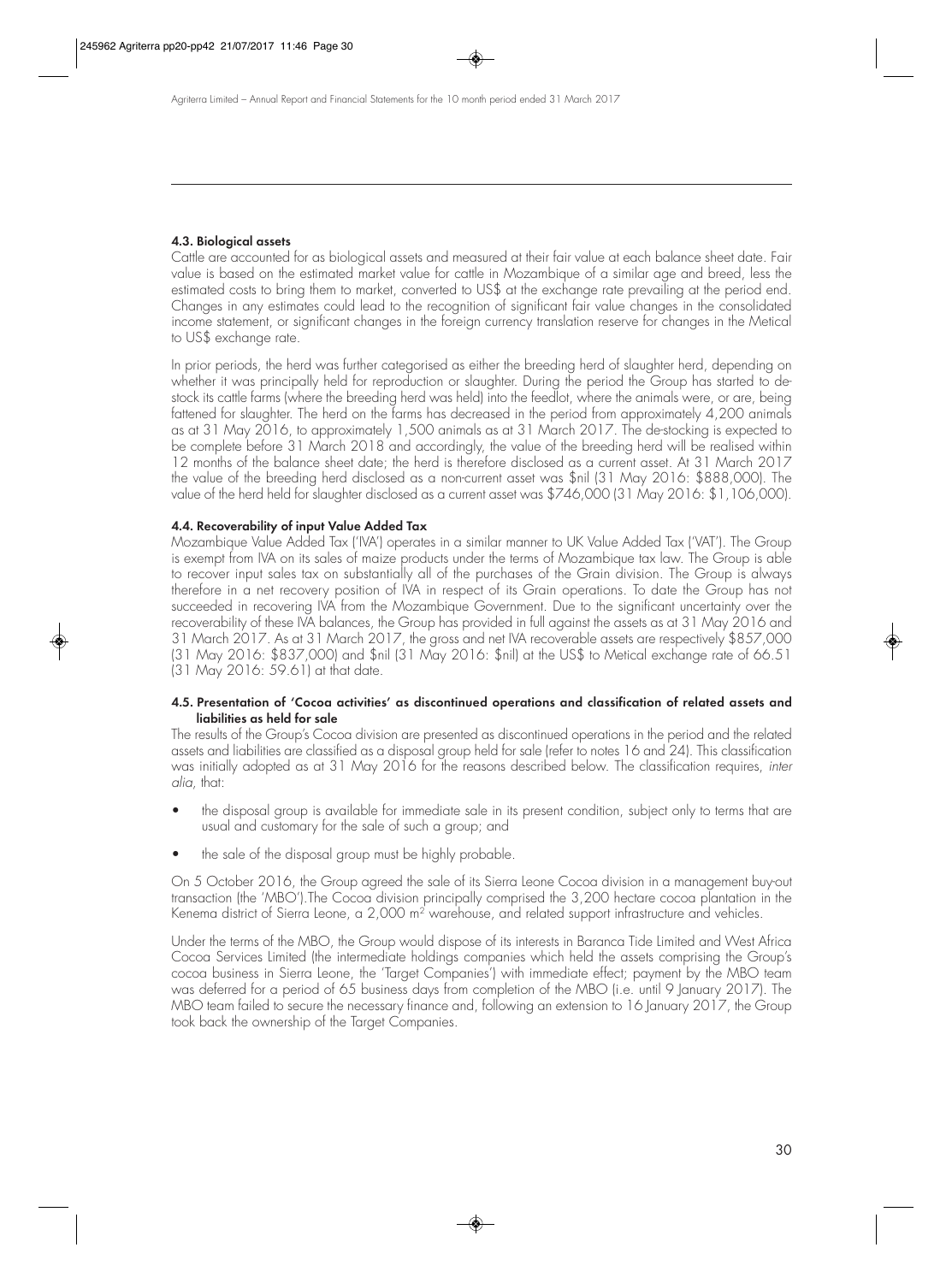The Group immediately initiated actions to market the Cocoa division's assets to interested parties. Advanced discussions with interested parties, including on site due diligence, were underway at the period end, culminating in the disposal of the Group's operating subsidiaries in Sierra Leone (being Tropical Farms Limited and Tropical Farms Plantation (SL) Limited) on 1 June 2017 for \$500,000. The purchasers were local Sierra Leone businessmen who have existing cocoa production, purchasing and distribution operations. The Group has now initiated the solvent liquidation of the Target Companies, which is expected to be completed during the financial year ended 31 March 2018.

The Directors are of the opinion that the conditions for classification as held for sale were met as at 31 March 2017 and accordingly continued to adopt that classification. The sale of these assets is part of the Group's ongoing rationalisation programme; \$400,000 of the proceeds from the sale of these assets have been applied to reduce the Group's borrowing facilities in the Beef division, with \$100,000 applied for general working capital purposes.

### 5. Revenue

An analysis of the Group's revenue is as follows:

|                                           | 10 months<br>ended              | 12 months<br>ended            |
|-------------------------------------------|---------------------------------|-------------------------------|
|                                           | 31 March 2017<br><b>US\$000</b> | 31 May 2016<br><b>US\$000</b> |
| <b>Continuing operations</b>              |                                 |                               |
| Sale of goods                             | 12,759                          | 18,334                        |
| Hire of equipment and machinery           | 48                              | 177                           |
|                                           | 12,807                          | 18,511                        |
| Investment revenues (note 12)             | 12                              |                               |
|                                           | 12,819                          | 18,522                        |
| <b>Discontinued operations</b>            |                                 |                               |
| Sales of goods (note 16)                  |                                 | 161                           |
| Hire of equipment and machinery (note 16) | 25                              | 228                           |
|                                           | 25                              | 389                           |
|                                           | 12,844                          | 18,911                        |

### 6. Segment reporting

The ExCom consider that the Group's operating activities comprise the segments of Grain, Beef and Cocoa, all undertaken in Africa. In addition, the Group has certain other unallocated expenditure, assets and liabilities, either located in Africa or held as support for the Africa operations.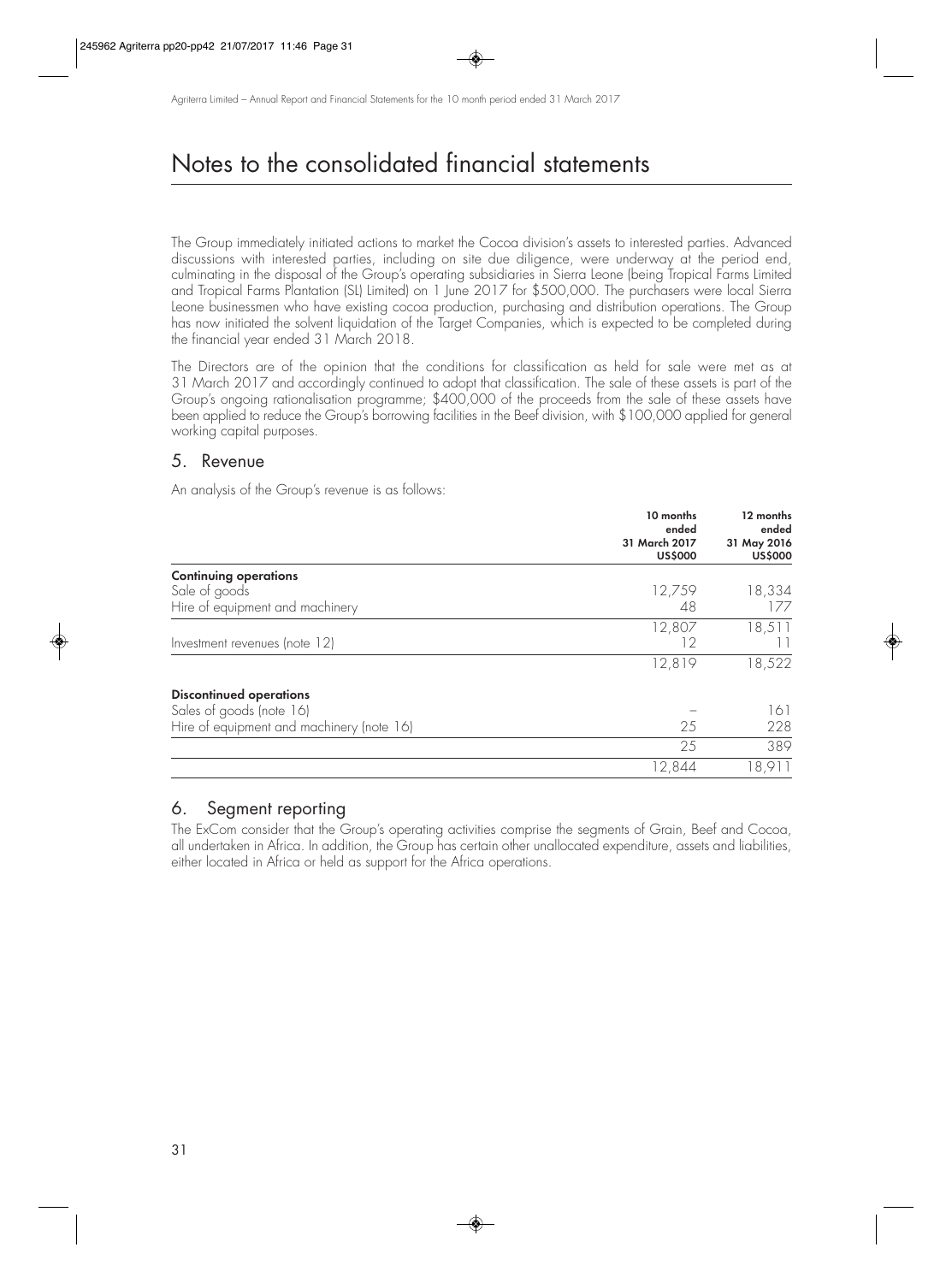#### **6.1. Segment revenue and results**

The following is an analysis of the Group's revenue and results by operating segment:

| 10 month period<br>ending 31 March 2017           | Grain<br><b>US\$000</b> | <b>Beef</b><br><b>US\$000</b> | Cocoa <sup>(3)</sup><br><b>US\$000</b> | Unallo-<br>cated<br><b>US\$000</b> | Discon-<br>tinued <sup>(4)</sup><br><b>US\$000</b> | Elimi-<br>nations<br><b>US\$000</b> | Total<br><b>US\$000</b> |
|---------------------------------------------------|-------------------------|-------------------------------|----------------------------------------|------------------------------------|----------------------------------------------------|-------------------------------------|-------------------------|
| Revenue                                           |                         |                               |                                        |                                    |                                                    |                                     |                         |
| External sales <sup>(2)</sup>                     | 8,468                   | 4,339                         | 25                                     |                                    | (25)                                               |                                     | 12,807                  |
| Inter-segment sales <sup>(1)</sup>                | 446                     |                               |                                        |                                    |                                                    | (446)                               |                         |
|                                                   | 8,914                   | 4,339                         | 25                                     | $\equiv$                           | (25)                                               | (446)                               | 12,807                  |
| Segment results<br>- Operating                    |                         |                               |                                        |                                    |                                                    |                                     |                         |
| $(\mathsf{loss})$ /profit<br>- Interest (expense) | (204)                   | (1, 346)                      | (136)                                  | (1, 135)                           | 136                                                |                                     | (2,685)                 |
| /income<br>- Other gains                          | (686)                   | (241)                         |                                        | 12                                 |                                                    |                                     | (915)                   |
| and losses                                        |                         |                               |                                        | (16)                               |                                                    |                                     | (16)                    |
| (Loss)/profit<br>before tax                       | (890)                   | (1, 587)                      | (136)                                  | (1, 139)                           | 136                                                |                                     | (3,616)                 |
| Income tax                                        | (6)                     | (1)                           |                                        | (15)                               |                                                    |                                     | (22)                    |
| (Loss)/profit for<br>the period from              |                         |                               |                                        |                                    |                                                    |                                     |                         |
| continuing operations                             | (896)                   | (1, 588)                      | (136)                                  | (1, 154)                           | 136                                                |                                     | (3,638)                 |
|                                                   |                         |                               |                                        | Unallo-                            | Discon-                                            | Elimi-                              |                         |
| Year ending<br>31 May 2016                        | Grain<br><b>US\$000</b> | Beef<br><b>US\$000</b>        | Cocoa <sup>(3)</sup><br><b>US\$000</b> | cated<br><b>US\$000</b>            | tinued <sup>(4)</sup><br><b>US\$000</b>            | nations<br><b>US\$000</b>           | Total<br><b>US\$000</b> |
| Revenue                                           |                         |                               |                                        |                                    |                                                    |                                     |                         |
| External sales <sup>(2)</sup>                     | 12,246                  | 6,265                         | 389                                    |                                    | (389)                                              |                                     | 18,511                  |
| Inter-segment sales <sup>(1)</sup>                | 660                     |                               |                                        |                                    |                                                    | (660)                               |                         |
|                                                   | 12,906                  | 6,265                         | 389                                    | $\overline{\phantom{0}}$           | (389)                                              | (660)                               | 18,511                  |
| Segment results<br>- Operating profit/            |                         |                               |                                        |                                    |                                                    |                                     |                         |
| $ $ loss)<br>- Interest (expense)                 | 811                     | (5,981)                       | (965)                                  | (1,446)                            | 965                                                |                                     | (6, 6]                  |
| /income                                           | (473)                   | (205)                         |                                        | 11                                 |                                                    |                                     | (667)                   |
| - Other gains<br>and losses                       |                         |                               |                                        | (360)                              |                                                    |                                     | (360)                   |
| Profit/(loss) before tax                          | 338                     | (6, 186)                      | (965)                                  | (1,795)                            | 965                                                | $\overline{\phantom{0}}$            | (7,643)                 |
| Income tax                                        | (16)                    | (18)                          | $\equiv$                               |                                    | $\equiv$                                           |                                     | (34)                    |
| Profit/(loss) for the period<br>from continuing   |                         |                               |                                        |                                    |                                                    |                                     |                         |
| operations                                        | 322                     | (6, 204)                      | (965)                                  | (1,795)                            | 965                                                |                                     | (7,677)                 |

(1) Inter-segment sales are charged at prevailing market prices.<br>(2) Revenue represents sales to external customers and is recorder

Revenue represents sales to external customers and is recorded in the country of domicile of the group company making the sale. Sales from the Grain and Beef divisions are principally for supply to the Mozambique market. Sales from the Cocoa division for the 10 month period ending 31 March 2017 were supplied within Sierra Leone (12 month period ending 31 May 2016: \$161,000 of sales from the Cocoa division were supplied to the world market, with the remainder supplied within Sierra Leone).

(3) \$25,000 (12 month period ended 31 May 2016: \$228,000) of revenue reported in the Cocoa segment for the 10 month period ended 31 March 2017 arises on the rental of certain of the Cocoa division's assets.

<sup>(4)</sup> Amounts reclassified to discontinued operations in both periods presented relate to the Cocoa segment – refer to note 16.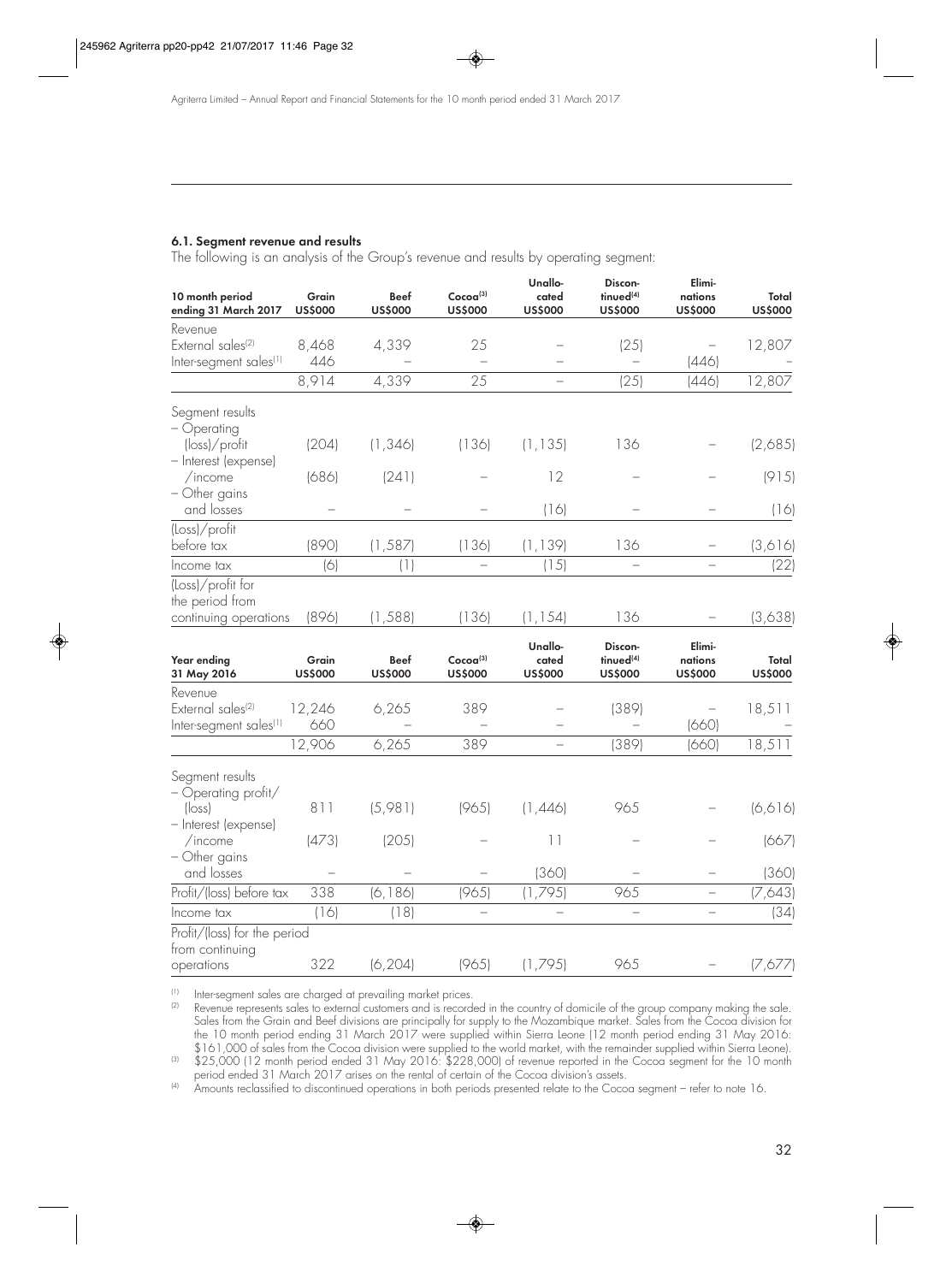| 10 month period<br>ending 31 March 2017 | Grain<br><b>US\$000</b> | <b>Beef</b><br><b>US\$000</b> | Cocoa<br><b>US\$000</b> | Unallo-<br>cated<br><b>US\$000</b> | Discon-<br>tinued<br><b>US\$000</b>                | Elimi-<br>nations<br><b>US\$000</b> | Total<br><b>US\$000</b> |
|-----------------------------------------|-------------------------|-------------------------------|-------------------------|------------------------------------|----------------------------------------------------|-------------------------------------|-------------------------|
| Depreciation                            | 23                      | 322                           |                         |                                    |                                                    |                                     | 445                     |
| Year ending<br>31 May 2016              | Grain<br><b>US\$000</b> | <b>Beef</b><br><b>US\$000</b> | Cocoa<br><b>US\$000</b> | Unallo-<br>cated<br><b>US\$000</b> | Discon-<br>tinued <sup>(1)</sup><br><b>US\$000</b> | Elimi-<br>nations<br><b>US\$000</b> | Total<br><b>US\$000</b> |
| Depreciation<br>Impairment of           | 239                     | 889                           | 391                     | 32                                 | (391)                                              |                                     | ,160                    |
| assets (note                            |                         | 3,069                         |                         |                                    |                                                    |                                     | 3,069                   |

The segment items included in the consolidated income statement for the period are as follows:

(1) Amounts reclassified to discontinued operations in 12 months ended 31 May the 2016 relate to the Cocoa segment – refer to note 16.

#### **6.2. Segment assets, liabilities and capital expenditure**

Segment assets consist primarily of property, plant and equipment, biological assets, inventories, trade and other receivables and cash and cash equivalents. Segment liabilities comprise operating liabilities, including an overdraft financing facility in the Grain segment, and bank loans and overdraft financing facilities in the Beef segment.

Capital expenditure comprises additions to property, plant and equipment.

The segment assets and liabilities at 31 March 2017 and capital expenditure for the period then ended are as follows:

|                     | Grain<br><b>US\$000</b> | <b>Beef</b><br><b>US\$000</b> | Cocoa<br><b>US\$000</b>  | Unallocated<br><b>US\$000</b> | Total<br><b>US\$000</b> |
|---------------------|-------------------------|-------------------------------|--------------------------|-------------------------------|-------------------------|
| Assets              | 5,456                   | 4/13                          | $\overline{\phantom{m}}$ | 2,483                         | '2,652                  |
| Liabilities         | (2,806)                 | 1781                          | $\overline{\phantom{m}}$ | (242)                         | (4, 226)                |
| Capital expenditure | 130                     | 74                            | $\overline{\phantom{0}}$ |                               | (204)                   |

Segment assets and liabilities are reconciled to Group assets and liabilities as follows:

|                                                                         | <b>Assets</b><br><b>US\$000</b> | <b>Liabilities</b><br><b>US\$000</b> |
|-------------------------------------------------------------------------|---------------------------------|--------------------------------------|
| Segment assets and liabilities                                          | 10,169                          | 3,984                                |
| Unallocated:                                                            |                                 |                                      |
| Interests in associates                                                 |                                 |                                      |
| Other receivables                                                       | 13                              |                                      |
| Assets classified as held for sale                                      | 453                             |                                      |
| Cash and cash equivalents                                               | 2,013                           |                                      |
| Liabilities directly associated with assets classified as held for sale |                                 | 128                                  |
| Trade payables                                                          |                                 |                                      |
| <b>Accrued liabilities</b>                                              |                                 | 103                                  |
|                                                                         | 12,652                          | 4,226                                |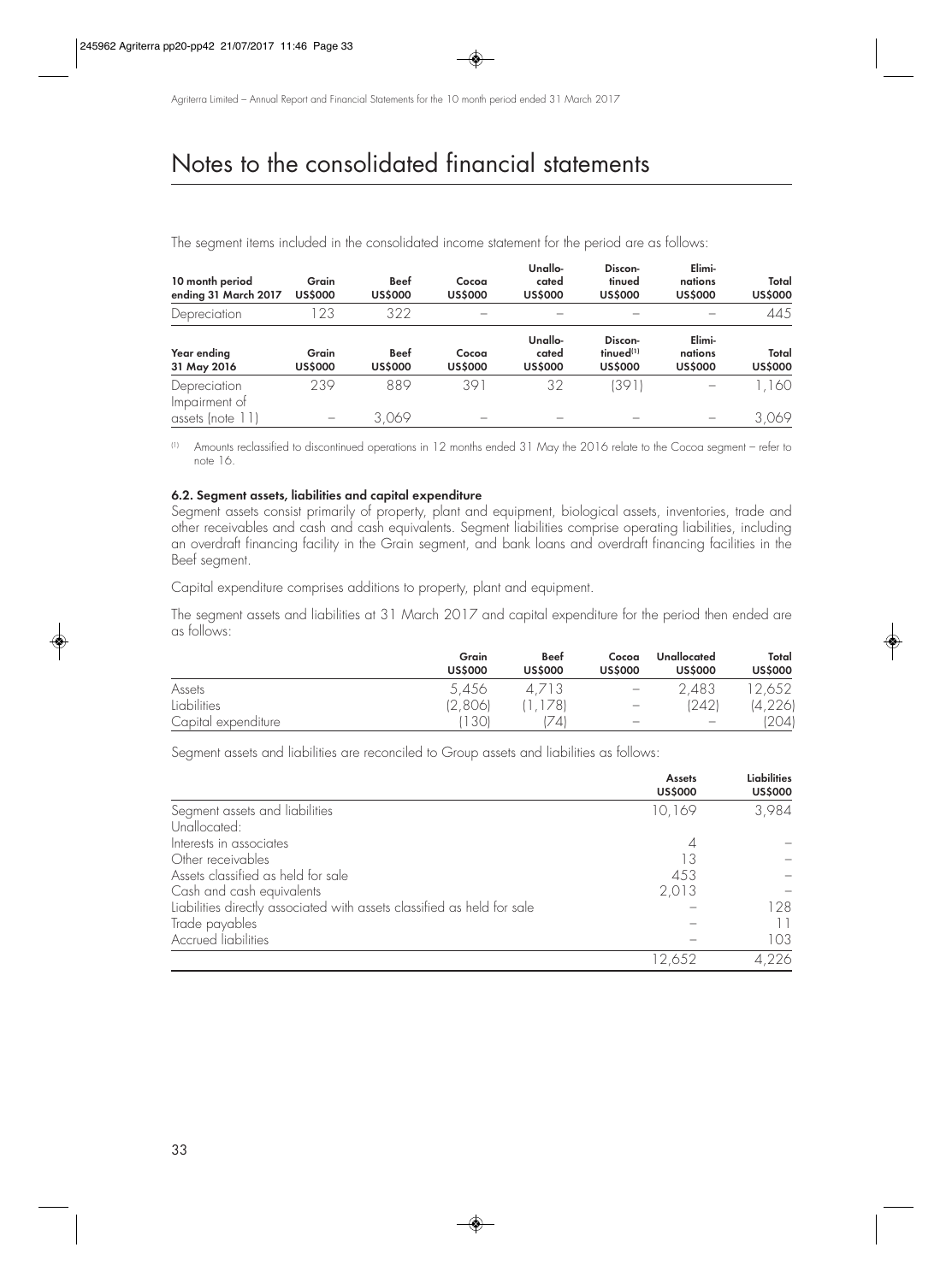The segment assets and liabilities at 31 May 2016 and capital expenditure for the period then ended are as follows:

|                     | Grain<br><b>US\$000</b> | <b>Beef</b><br><b>US\$000</b> | Cocoa<br><b>US\$000</b>         | Unallocated<br><b>US\$000</b> | Total<br><b>US\$000</b> |
|---------------------|-------------------------|-------------------------------|---------------------------------|-------------------------------|-------------------------|
| Assets              | 6.167                   | 6.401                         | $\hspace{0.1mm}-\hspace{0.1mm}$ | 4.513                         | 7,081                   |
| <b>Liabilities</b>  | 1,4961                  | ,889)                         | $\hspace{0.1mm}-\hspace{0.1mm}$ | (382)                         | (3,767)                 |
| Capital expenditure | '85'                    | 13801                         | $\qquad \qquad -$               | $\overline{\phantom{m}}$      | (465)                   |

Segment assets and liabilities are reconciled to Group assets and liabilities as follows:

|                                                                         | <b>Assets</b><br><b>US\$000</b> | <b>Liabilities</b><br><b>US\$000</b> |
|-------------------------------------------------------------------------|---------------------------------|--------------------------------------|
| Segment assets and liabilities                                          | 12,568                          | 3,385                                |
| Unallocated:                                                            |                                 |                                      |
| Investments and interests in associates                                 | 20                              |                                      |
| Other receivables                                                       | 568                             |                                      |
| Assets classified as held for sale                                      | 607                             |                                      |
| Cash and cash equivalents                                               | 3,318                           |                                      |
| Liabilities directly associated with assets classified as held for sale |                                 | 142                                  |
| Trade payables                                                          |                                 | 96                                   |
| <b>Accrued liabilities</b>                                              |                                 | 144                                  |
|                                                                         |                                 | 3.767                                |

#### **6.3. Significant customers**

In the 10 month period ended 31 March 2017, one customer of the Grain division generated revenue of \$2,484,000 amounting to 19.4% of Group revenue (12 month period ended 31 May 2016: no single customer contributed more than 10% of the Group's revenue).

## 7. Operating loss

Operating loss has been arrived at after charging/(crediting):

|                                                              | 10 months<br>ended<br>31 March 2017<br><b>US\$000</b> | 12 months<br>ended<br>31 May 2016<br><b>US\$000</b> |
|--------------------------------------------------------------|-------------------------------------------------------|-----------------------------------------------------|
| Depreciation of property, plant and equipment                | 445                                                   | 1,160                                               |
| Profit on disposal of property, plant and equipment          | (460)                                                 | (15)                                                |
| Loss on re-measurement of assets classified as held for sale |                                                       | 12.5                                                |
| Net foreign exchange loss/(gain)                             | 104                                                   | (37)                                                |
| Impairment of assets (see note 11)                           |                                                       | 3,069                                               |
| Staff costs (see note 9)                                     | 1,838                                                 | 3,360                                               |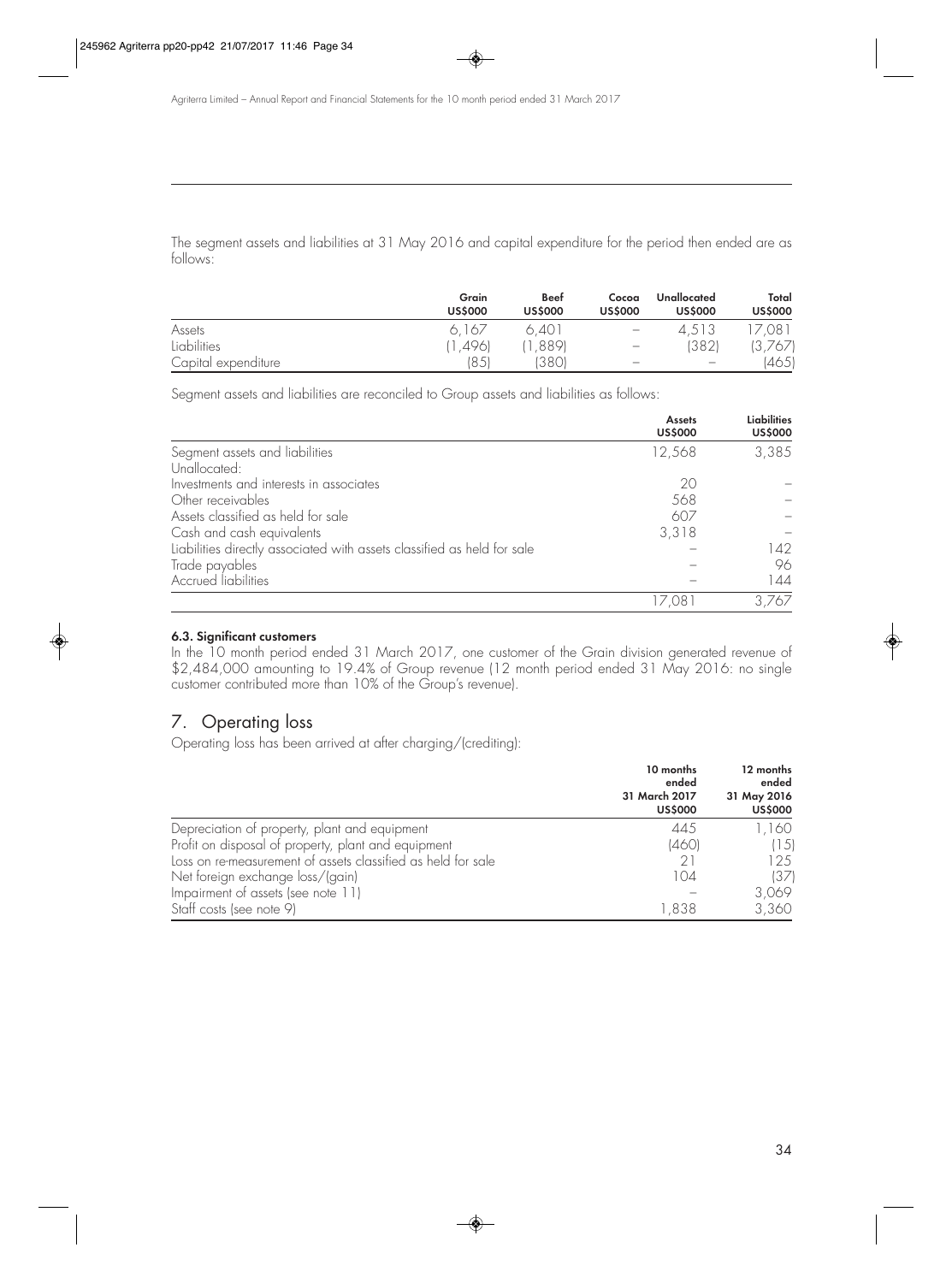### 8. Auditors remuneration

Amounts payable to RSM UK Audit LLP and their associates in respect of audit services are as follows:

|                                                                                                                                                                | 10 months<br>ended<br>31 March 2017<br><b>US\$000</b> | 12 months<br>ended<br>31 May 2016<br><b>US\$000</b> |
|----------------------------------------------------------------------------------------------------------------------------------------------------------------|-------------------------------------------------------|-----------------------------------------------------|
| Fees payable to the Company's auditor for the audit of the Company's accounts<br>Fees payable to the Company's auditor and their associates for other services | 94                                                    |                                                     |
| to the Group:<br>The audit of the Company's subsidiaries                                                                                                       | 31                                                    |                                                     |
| Total audit fees                                                                                                                                               | -25                                                   |                                                     |

Other than as disclosed above, the Company's auditor and their associates have not provided additional services to the Group.

## 9. Staff costs

The average monthly number of employees (including executive Directors) employed by the Group for the period was as follows:

|                         | 10 months<br>ended<br>31 March 2017<br>Number | 12 months<br>ended<br>31 May 2016<br>Number |
|-------------------------|-----------------------------------------------|---------------------------------------------|
| Office and Management   | 50                                            | 47                                          |
| Operational             | 492                                           | 746                                         |
|                         | 542                                           | 793                                         |
| Of which relating to:   |                                               |                                             |
| Continuing operations   | 519                                           | 730                                         |
| Discontinued operations | 23                                            | 63                                          |
|                         | 542                                           | 793                                         |

Their aggregate remuneration comprised:

|                            | 10 months<br>ended<br>31 March 2017<br><b>US\$000</b> | 12 months<br>ended<br>31 May 2016<br><b>US\$000</b> |
|----------------------------|-------------------------------------------------------|-----------------------------------------------------|
| Wages and salaries         | 1,828                                                 | 3,615                                               |
| Social security costs      | 40                                                    | 78                                                  |
| Share based payment charge | 5                                                     | 66                                                  |
|                            | 1,873                                                 | 3,759                                               |
| Of which relating to:      |                                                       |                                                     |
| Continuing operations      | 1,838                                                 | 3,360                                               |
| Discontinued operations    | 35                                                    | 399                                                 |
|                            | 1,873                                                 | 3,759                                               |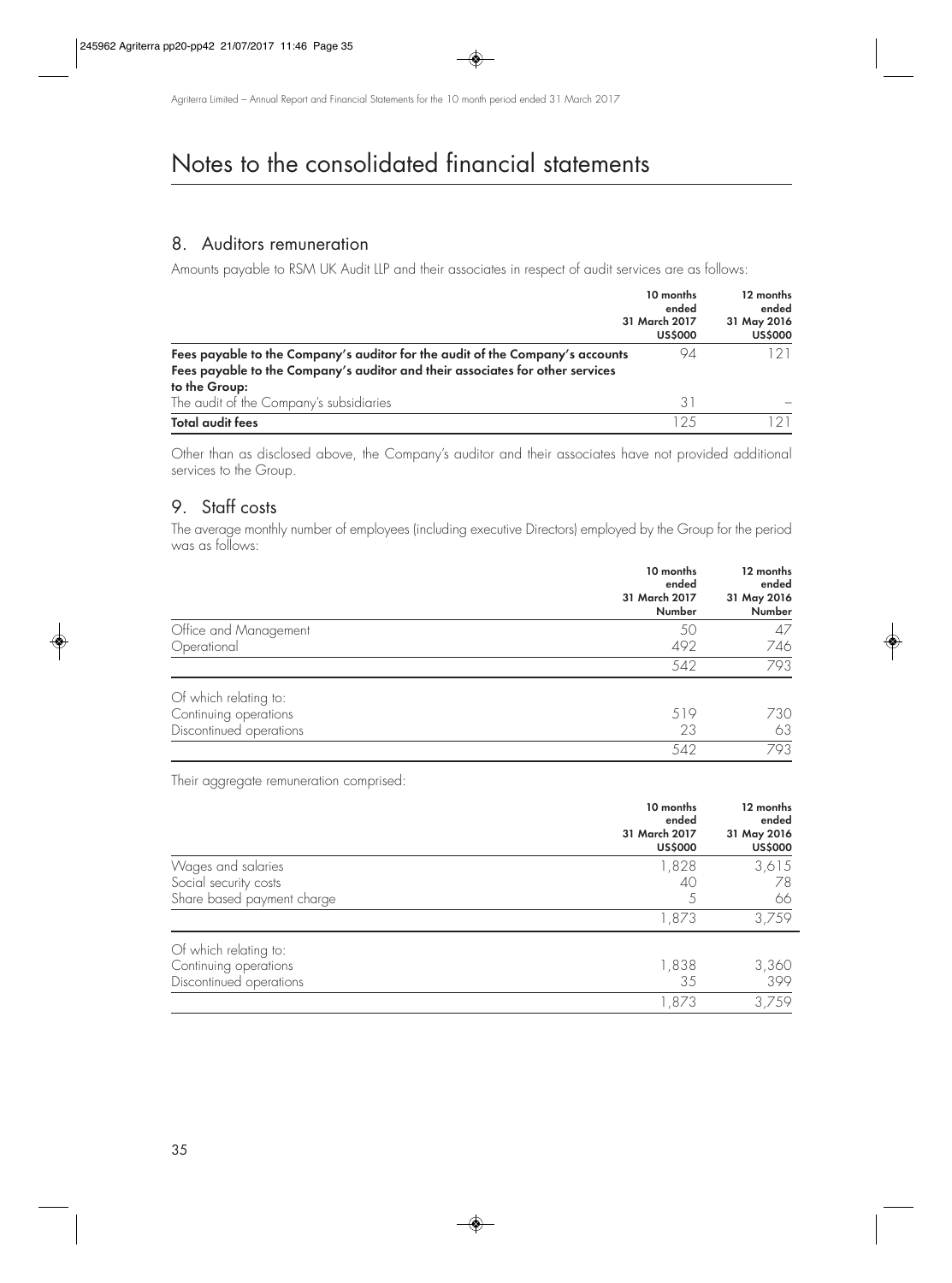## 10. Remuneration of Directors

|                               |                          |                                | <b>Share based</b>        |                         |
|-------------------------------|--------------------------|--------------------------------|---------------------------|-------------------------|
| 10 months ended 31 March 2017 | Salary<br><b>US\$000</b> | <b>Bonus</b><br><b>US\$000</b> | payment<br><b>US\$000</b> | Total<br><b>US\$000</b> |
| CS Havers                     | 32                       |                                |                           | 32                      |
| AS Groves                     | 106                      |                                |                           | 106                     |
| DL Cassiano-Silva             | 14.5                     |                                |                           | .50                     |
|                               | 283                      |                                |                           | 288                     |

|                             |                          |                                | <b>Share based</b>        |                         |
|-----------------------------|--------------------------|--------------------------------|---------------------------|-------------------------|
| 12 months ended 31 May 2016 | Salary<br><b>US\$000</b> | <b>Bonus</b><br><b>US\$000</b> | payment<br><b>US\$000</b> | Total<br><b>US\$000</b> |
| PH Edmonds                  | 136                      | 13                             |                           | 49                      |
| CS Havers                   | 4                        |                                |                           | $\overline{A}$          |
| AS Groves                   | 149                      | 13                             |                           | 62                      |
| DL Cassiano-Silva           | 202                      | lδ                             | l 3                       | 231                     |
|                             |                          |                                |                           | 546                     |

### 11. Impairment of current and non-current assets

|               | 10 months<br>ended<br>31 March 2017<br><b>US\$000</b> | 12 months<br>ended<br>31 May 2016<br><b>US\$000</b> |
|---------------|-------------------------------------------------------|-----------------------------------------------------|
| Beef division |                                                       | 3,069                                               |
|               |                                                       | 3,069                                               |

In accordance with IAS 36, Impairment of assets, the Group conducted an impairment review of its tangible assets as at 31 March 2017; no impairment charges were recorded as a result of this review. The equivalent impairment review conducted as at 31 May 2016 resulted in an impairment against the Beef division assets held in Mozambique. Further details are provided below.

#### **11.1. Impairment of Beef division non-current assets in the financial year ended 31 May 2016**

The economic environment in Mozambique altered substantially during the 2016 calendar year, having been affected by a combination of a decline in commodity prices, the strong devaluation of the Metical, a rise in inflation, natural disasters and military conflict in the central regions of the country. As a result of these factors and in accordance with IAS 36, Impairment of assets, the Company conducted an impairment review of its tangible assets as at 31 May 2016, resulting in an impairment against its property, plant and equipment of \$3,069,000.

Where assets were capable of generating cash flows that were largely independent from those generated by other assets, the impairment review compared the carrying value of individual assets to their recoverable amount. Examples of such assets were vehicles, agricultural equipment, heavy plant and machinery etc. Where the asset did not generate cash flows that were independent from other assets, the Group estimated the recoverable amount of the cash-generating unit to which the asset belonged. Examples of such assets were (1) the farm and feedlot development assets (for each of Mavonde, Inhazonia, Dombe and Vanduzi), including the land itself, clearing costs, planting, maintenance and other expenditure, and (2) the abattoir and retail units.

\$2,408,000 of the impairment charge related to the farming assets, which comprise in the main the initial purchase price of the land, fixed land improvements (such as land clearing and preparation or the construction of the Mavonde dam) and semi-fixed improvements (such as fencing). \$197,000 of the impairment charge related to vehicles, heavy plant and machinery and agricultural equipment (including irrigation pivots). The remaining charge of \$464,000 was recorded against the Vanduzi feedlot assets. No impairments were recorded against the retail and abattoir assets.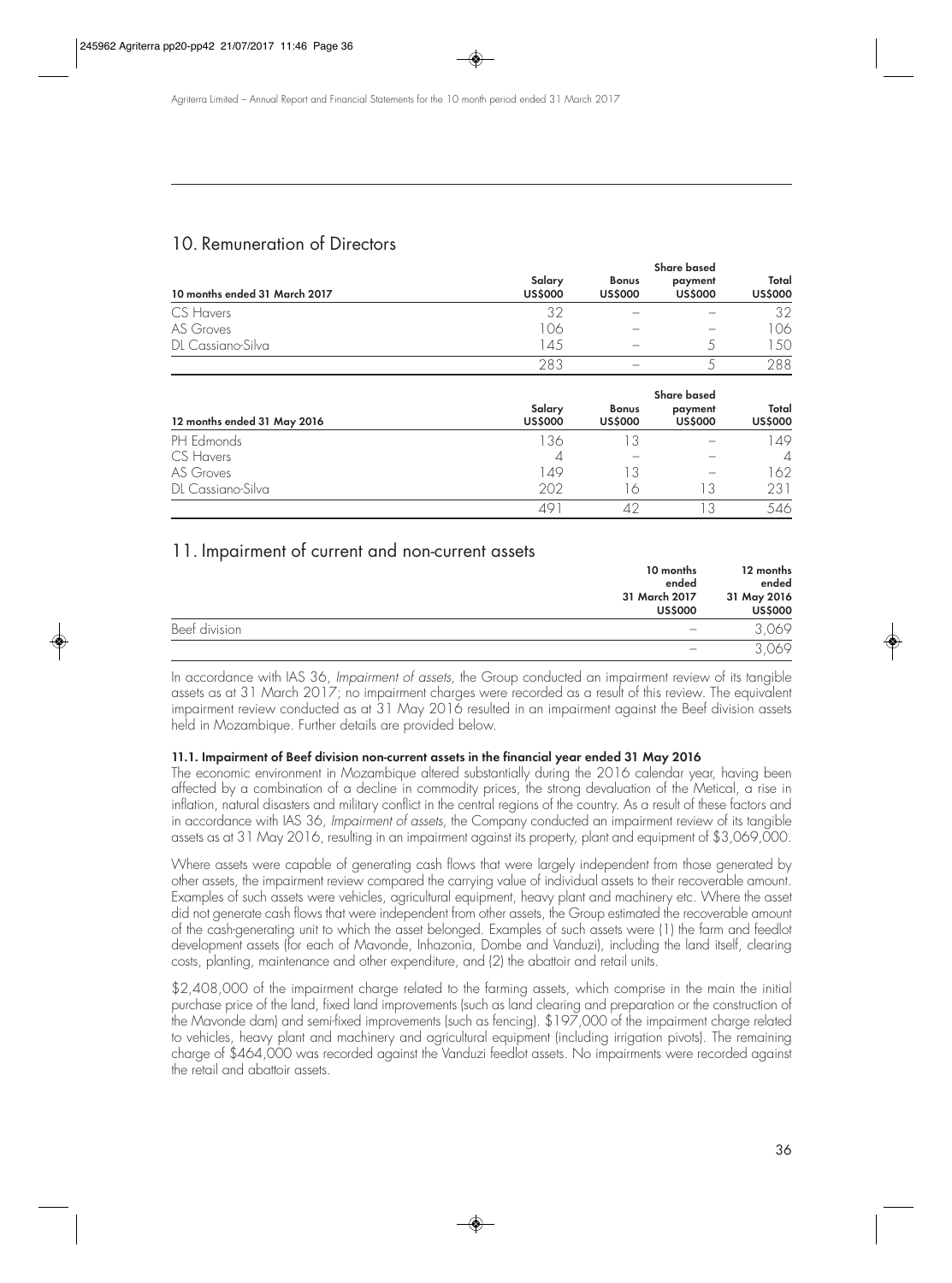### 12. Investment revenues

|                                  | 10 months<br>ended              | 12 months<br>ended            |
|----------------------------------|---------------------------------|-------------------------------|
|                                  | 31 March 2017<br><b>US\$000</b> | 31 May 2016<br><b>US\$000</b> |
| Interest income on bank deposits |                                 |                               |

All investment revenues are earned on cash and bank balances which are financial assets classified as loans and receivables.

### 13. Other gains and losses

|                                                        | 10 months      |                |  | 12 months |  |
|--------------------------------------------------------|----------------|----------------|--|-----------|--|
| ended                                                  | ended          |                |  |           |  |
|                                                        | 31 March 2017  | 31 May 2016    |  |           |  |
|                                                        | <b>US\$000</b> | <b>US\$000</b> |  |           |  |
| Decrease in fair value of quoted investments (note 20) |                | 360            |  |           |  |

### 14. Finance costs

|                                     | 10 months<br>ended              | 12 months<br>ended            |
|-------------------------------------|---------------------------------|-------------------------------|
|                                     | 31 March 2017<br><b>US\$000</b> | 31 May 2016<br><b>US\$000</b> |
| Interest expense on bank borrowings |                                 | 578.                          |

### 15. Taxation

|                                                                              | 10 months<br>ended<br>31 March 2017<br><b>US\$000</b> | 12 months<br>ended<br>31 May 2016<br><b>US\$000</b> |
|------------------------------------------------------------------------------|-------------------------------------------------------|-----------------------------------------------------|
| Loss before tax from continuing activities                                   | (3,616)                                               | (7,643)                                             |
| Tax credit at the Mozambican corporation tax rate of 32% (2016: 32%)         | (1, 157)                                              | (2,446)                                             |
| Tax effect of expenses that are not deductible in determining taxable profit | 39                                                    | 55                                                  |
| Tax effect of losses not allowable                                           | 499                                                   | 463                                                 |
| Tax effect of net losses not recognised in overseas subsidiaries             |                                                       |                                                     |
| (net of effect of different rates)                                           | 634                                                   | 1,928                                               |
| Statutory taxation payments irrespective of income                           |                                                       | 14                                                  |
| Adjustment in respect of prior periods                                       |                                                       | 20                                                  |
| lax expense                                                                  | 22                                                    | 34                                                  |

The tax reconciliation has been prepared using a 32% tax rate, the corporate income tax rate in Mozambique, as this is where the Group's principal assets of its continuing operations are located.

The Group has not recognised any tax credits for the 10 month period ended 31 March 2017 (12 month period ended 31 May 2016: \$187,000 tax credit in respect of the disposal of its Ethiopian oil and gas interests, reported within discontinued operations).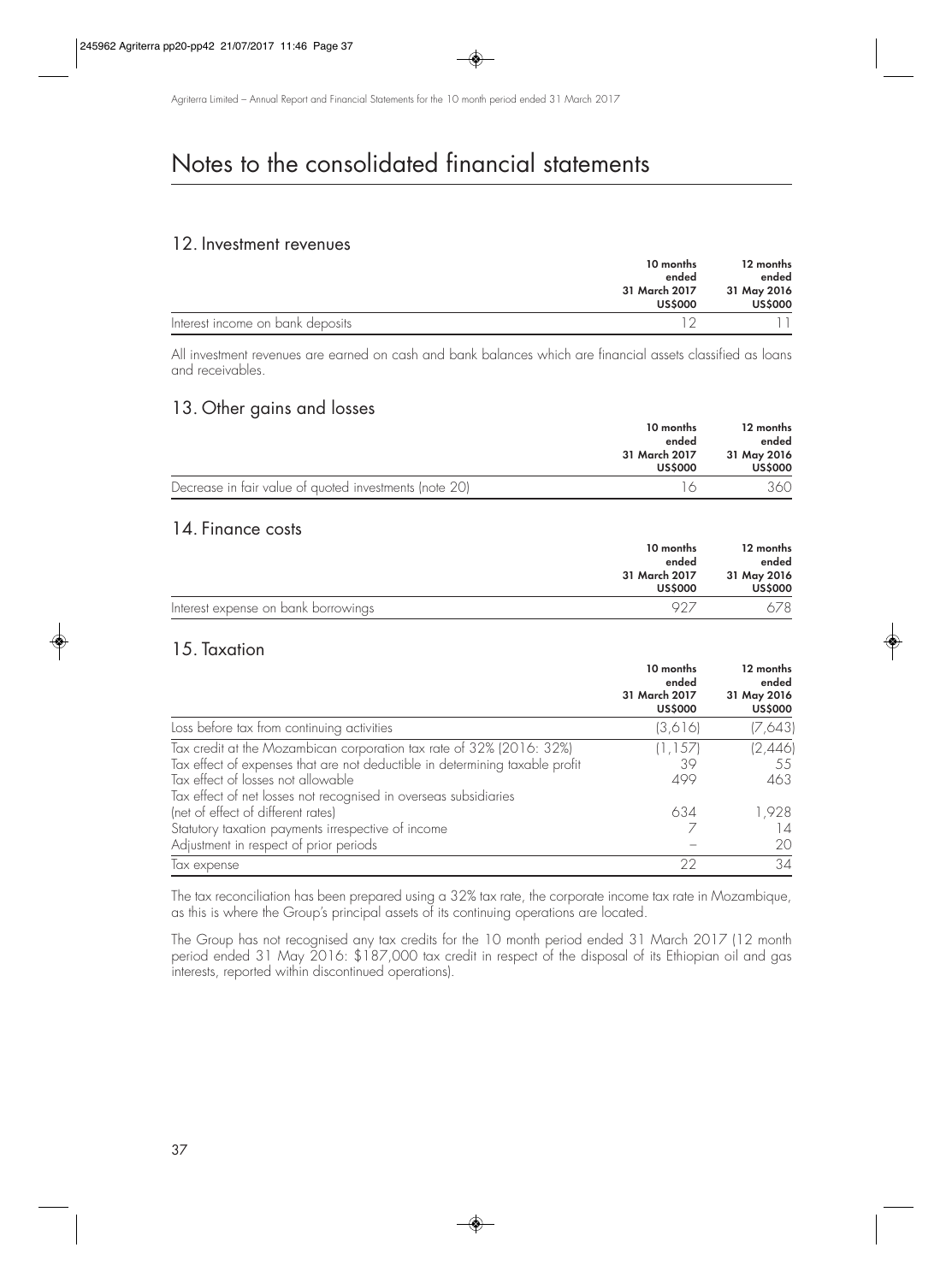The Group has operations in a number of overseas jurisdictions where it has incurred taxable losses which may be available for offset against future taxable profits amounting to approximately \$9,324,000 (31 May 2016: \$9,652,000). In addition, the Group has further deductible timing differences relating to property, plant and equipment, and foreign exchange gains and losses on intercompany loans, amounting to approximately \$33,926,000 (31 May 2016: \$31,285,000). No deferred tax asset has been recognised for these tax losses and other deductible timing differences as the requirements of IAS 12, 'Income taxes', have not been met.

The Company is resident for taxation purposes in Guernsey and its income is subject to Guernsey income tax, presently at a rate of zero percent. per annum (2016: zero percent. per annum). No tax is payable for the period due to losses incurred. Deferred tax has not been provided for, as brought forward tax losses are not recoverable under the Income Tax (Zero 10) (Guernsey) Law, 2007 (as amended).

## 16. Discontinued operations

The loss after tax arising on discontinued operations during the period is analysed by business operation as follows:

|                                                            | 10 months<br>ended<br>31 March 2017<br><b>US\$000</b> | 12 months<br>ended<br>31 May 2016<br><b>US\$000</b> |
|------------------------------------------------------------|-------------------------------------------------------|-----------------------------------------------------|
| Oil and gas activities                                     |                                                       | 187                                                 |
| Cocoa activities                                           | (136)                                                 | (965)                                               |
| Net loss after tax attributable to discontinued operations |                                                       |                                                     |
| (attributable to owners of the Company)                    | (136)                                                 | 7781                                                |

#### **16.1. Oil and gas**

On 6 January 2009, the Shareholders approved the adoption of the investing strategy to acquire or invest in businesses or projects operating in the agricultural and associated civil engineering industries in Southern Africa. At the same time the Group suspended all exploration activities and reduced expenditure to the minimum required in order to retain exploration licenses and extract potential value for Shareholders. Consequently the oil and gas activities were reclassified as a discontinued operation.

In the financial year ended 31 May 2013 the Group completed the disposal of its oil and gas interests in Ethiopia. The gain on disposal was taxed in full in Ethiopia in that year, without taking into consideration certain tax deductible expenditure incurred by the Group. In the financial year ended 31 May 2016, the Group was successful in recovering \$187,000 as full and final settlement of amounts due to the Group from overpaid tax arising on the aforementioned gain on disposal.

#### **16.2. Cocoa activities**

Since September 2014, the group's Cocoa division in Sierra Leone focussed its efforts on maintaining its cocoa plantation assets, while undertaking revenue generating logistics activities, principally providing assistance in the Ebola relief efforts. Sierra Leone was declared Ebola free in the year ended 31 May 2016; consequently, the logistics activities which were being undertaken to provide cash support for the Cocoa division reduced in scale such that the available income from these activities no longer substantially covered the costs of the Cocoa division.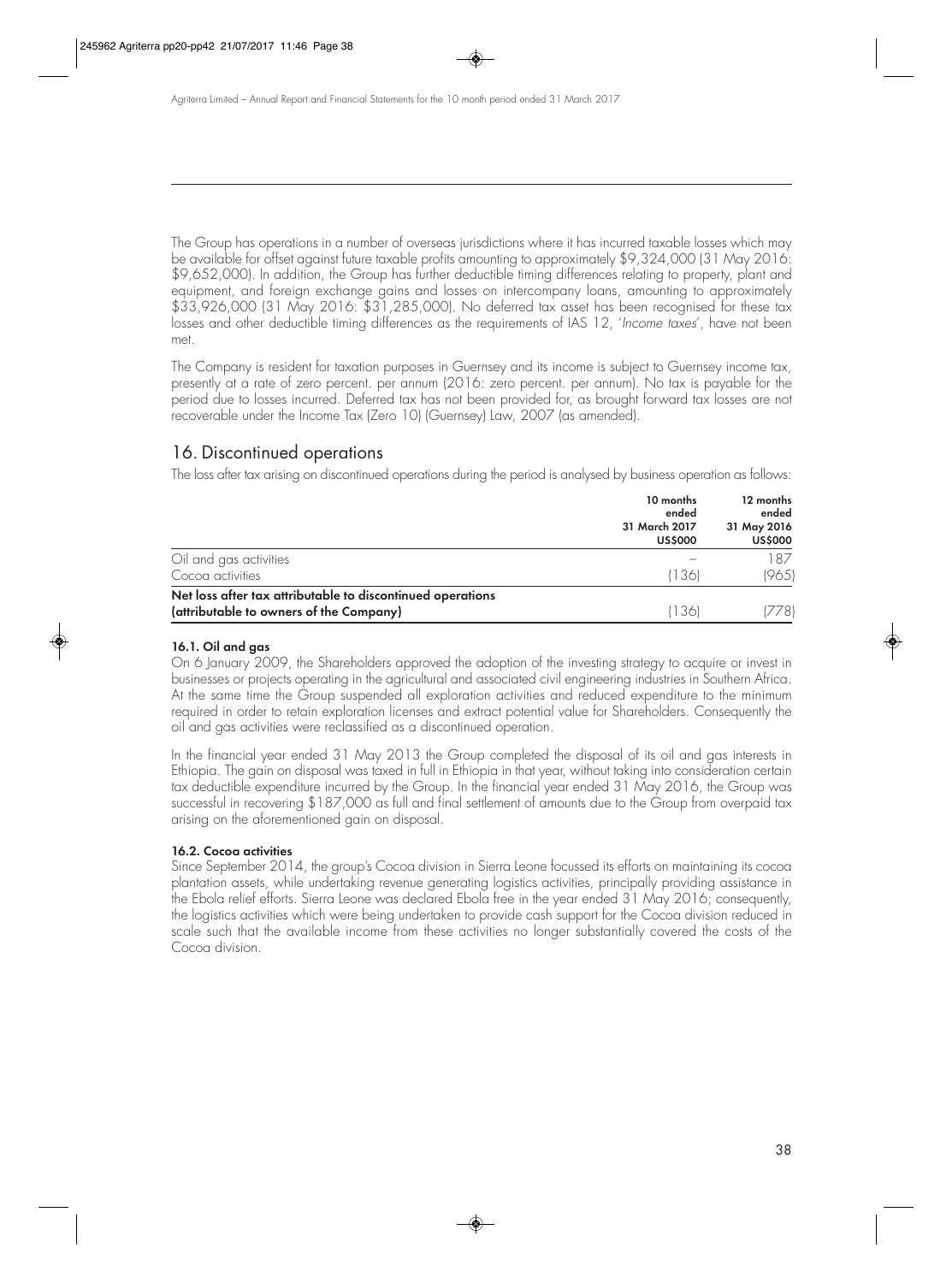Given the impact of Ebola on the West African region as a whole and the lack of investment appetite from traditional finance sources, the Board formed the view, after due investigations and careful consideration that the Group would be unlikely to be able to raise the finance to continue with the development of the cocoa plantation in the foreseeable future. In this context, the Board therefore believed that it was in the best interests of the Group to sell the Cocoa division to bolster the Group's cash reserves and to enable the Cocoa division to access other finance sources, such as dedicated development and sustainability funds.

The Cocoa activities represented a business segment of the Group and accordingly the results of the Cocoa activities are presented as discontinued operations within the consolidated income statement. This presentation was already adopted by the Group in the financial year ended 31 May 2016. The amounts recorded in the consolidated income statement related to the Cocoa activities were as follows:

|                                                                                      | 10 months<br>ended<br>31 March 2017<br><b>US\$000</b> | 12 months<br>ended<br>31 May 2016<br><b>US\$000</b> |
|--------------------------------------------------------------------------------------|-------------------------------------------------------|-----------------------------------------------------|
| Revenue                                                                              | 25                                                    | 389                                                 |
| Cost of sales                                                                        | (3)                                                   | (277)                                               |
| Gross profit                                                                         | 22                                                    | 112                                                 |
| Operating expenses                                                                   | (188)                                                 | (1,126)                                             |
| Profit on disposal of property, plant and equipment                                  | 30                                                    | 49                                                  |
| Loss before taxation                                                                 | (136)                                                 | (965)                                               |
| Taxation                                                                             |                                                       |                                                     |
| Loss after tax and net loss attributable to the discontinued Cocoa activities in the |                                                       |                                                     |
| period (attributable to owners of the Company)                                       | (136)                                                 | (965)                                               |

Cash flows pertaining to the Cocoa activities are presented in the consolidated cash flow statement along with all cash flows relating to discontinued operations.

The net assets of the Cocoa division, all of which related to the Cocoa activities, are classified as held for sale as at 31 March 2017 and 31 May 2016. Further details are provided in notes 4.5 and 24.

The operating companies that comprised the Cocoa division were sold subsequent to the period end for cash consideration of \$500,000. Further details are provided in notes 24 and 33.2.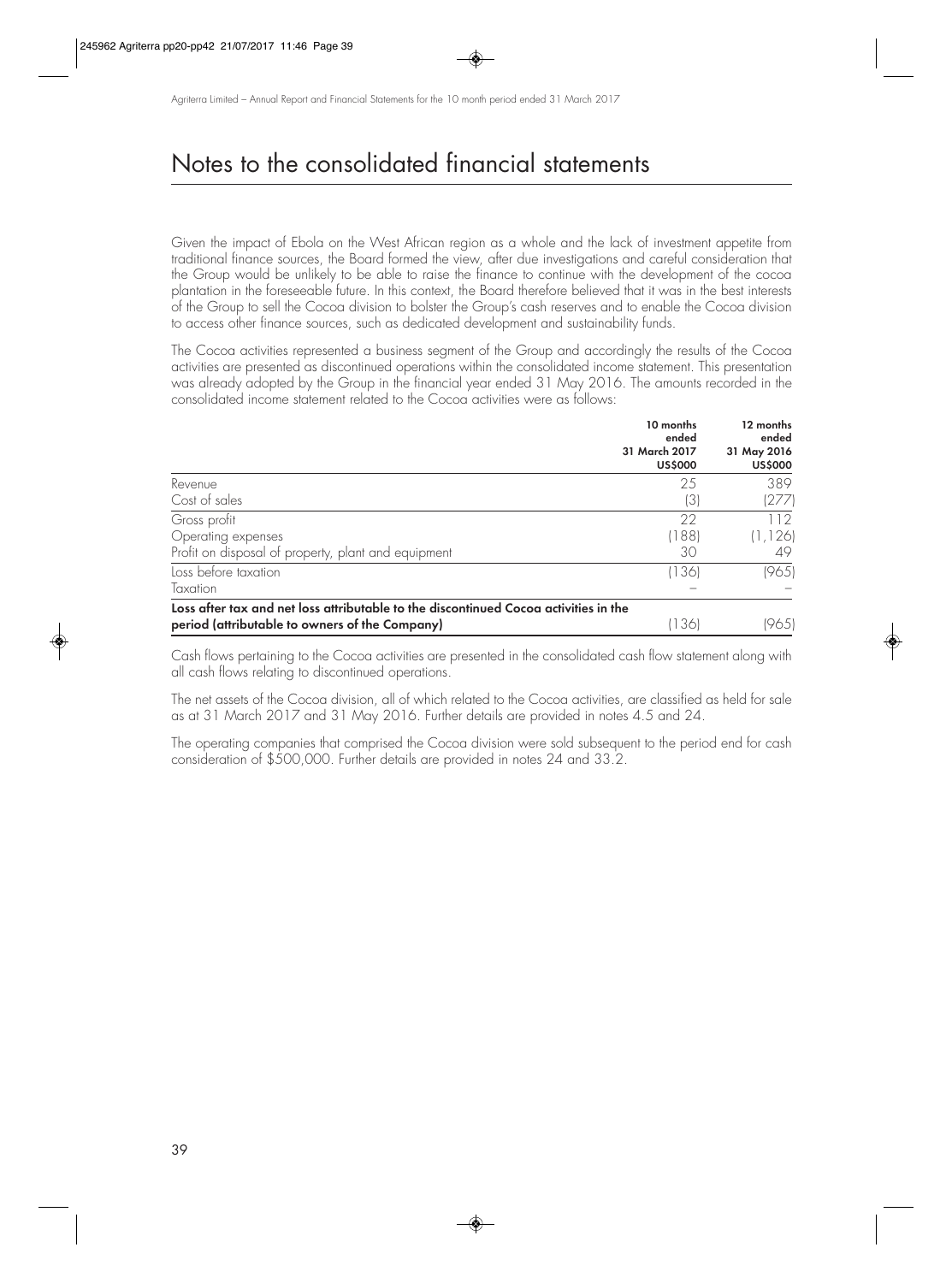## 17. Loss per share

The calculation of the basic and diluted loss per share is based on the following data:

|                                                                                                                                      | 10 months<br>ended<br>31 March 2017<br><b>US\$000</b> | 12 months<br>ended<br>31 May 2016<br><b>US\$000</b> |
|--------------------------------------------------------------------------------------------------------------------------------------|-------------------------------------------------------|-----------------------------------------------------|
| Loss for the purposes of basic and diluted earnings per share from<br>continuing activities                                          | (3,638)                                               | (7,677)                                             |
| Loss for the purposes of basic and diluted earnings per share from<br>discontinued activities                                        | (136)                                                 | (778)                                               |
| Loss for the purposes of basic and diluted earnings per share (loss for the<br>period attributable to equity holders of the Company) | (3,774)                                               | (8, 455)                                            |

| Weighted average number of Ordinary Shares for the purposes of basic<br>and diluted loss per share | 1,061,818,478 1,061,818,478 |        |
|----------------------------------------------------------------------------------------------------|-----------------------------|--------|
|                                                                                                    |                             |        |
| Basic and diluted loss per share - US cents                                                        | [0.36]                      | (0.80) |
| Basic and diluted loss per share from continuing activities - US cents                             | (0.35)                      | (0.72) |
| Basic and diluted loss per share from discontinued activities - US cents                           | 10 Q 11                     | (0.08) |

## 18. Property, plant and equipment

|                               | Land and<br>buildings | Plant and<br>machinery | Motor<br>vehicles | Aviation       | Other<br>assets                               | Total          |
|-------------------------------|-----------------------|------------------------|-------------------|----------------|-----------------------------------------------|----------------|
|                               | <b>US\$000</b>        | <b>US\$000</b>         | <b>US\$000</b>    | <b>US\$000</b> | <b>US\$000</b>                                | <b>US\$000</b> |
| Cost                          |                       |                        |                   |                |                                               |                |
| At 1 June 2015                | 25,185                | 9,524                  | 4,932             | 986            | 575                                           | 41,202         |
| Additions                     | 124                   | 1.51                   | 92                | 78             | 20                                            | 465            |
| Disposals                     | (5                    | (297)                  | (427)             |                |                                               | (729)          |
| Transfer to assets classified |                       |                        |                   |                |                                               |                |
| as held for sale              | (4, 510)              | (1,020)                | (623)             | (1,000)        | (53)                                          | (7, 206)       |
| Exchange rate adjustment      | (6, 858)              | (3, 471)               | (1,722)           | (64)           | (213)                                         | (12, 328)      |
| At 31 May 2016                | 13,936                | 4,887                  | 2,252             |                | 329                                           | 21,404         |
| <b>Additions</b>              | 23                    | 149                    | 9                 |                | 23                                            | 204            |
| Disposals                     | (170)                 | (201)                  | (168)             |                | (12)                                          | (551)          |
| Transfer to assets classified |                       |                        |                   |                |                                               |                |
| as held for sale              |                       | (378)                  | (74)              |                | $\left( \begin{array}{c} \end{array} \right)$ | (453)          |
| Exchange rate adjustment      | (837)                 | (513)                  | (240)             |                | 33                                            | (1,623)        |
| At 31 March 2017              | 12,952                | 3,944                  | 1,779             |                | 306                                           | 18,981         |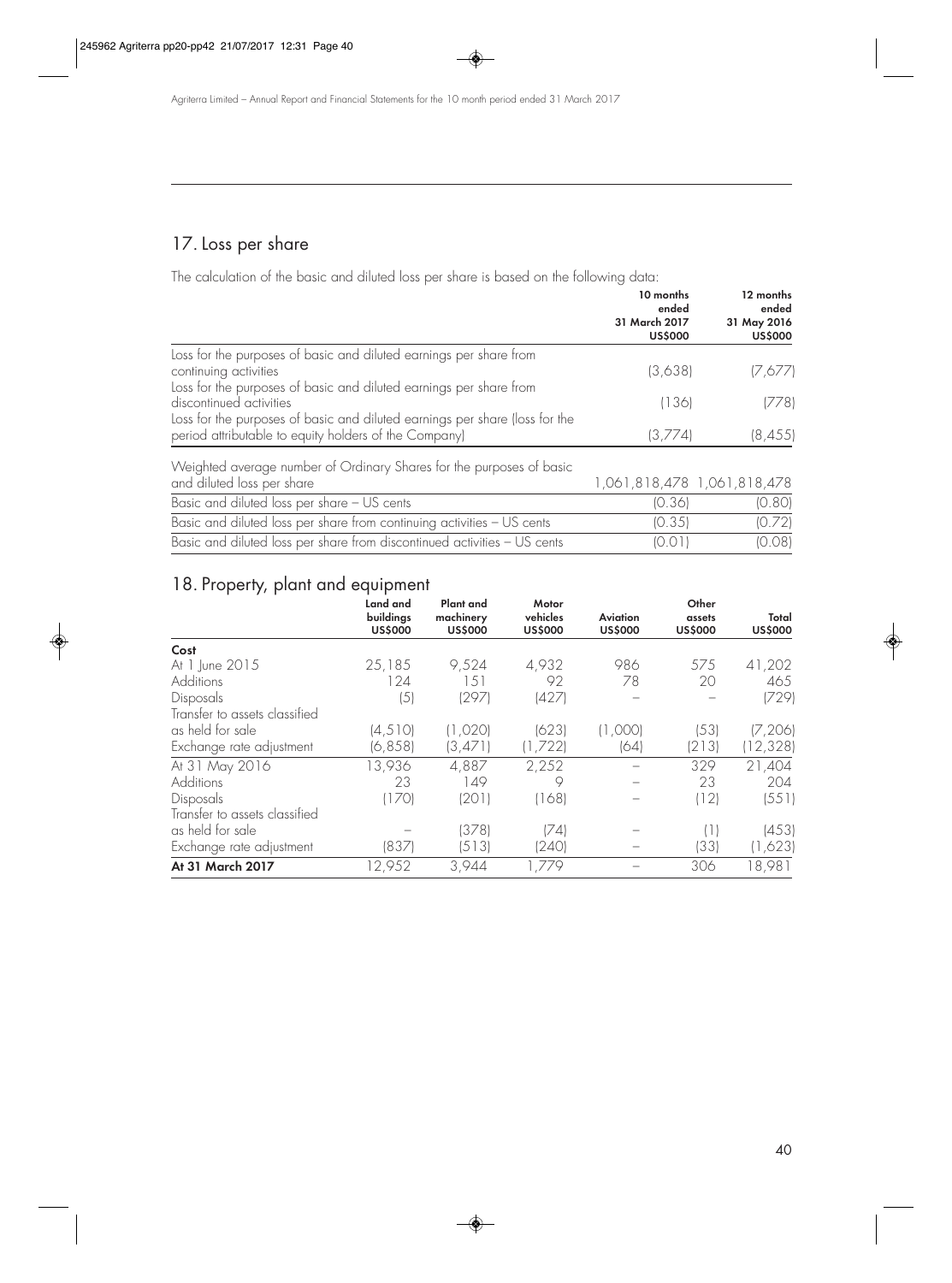|                               | Land and<br>buildings<br><b>US\$000</b> | Plant and<br>machinery<br><b>US\$000</b> | Motor<br>vehicles<br><b>USS000</b> | <b>Aviation</b><br><b>US\$000</b> | Other<br>assets<br><b>US\$000</b> | Total<br><b>US\$000</b> |
|-------------------------------|-----------------------------------------|------------------------------------------|------------------------------------|-----------------------------------|-----------------------------------|-------------------------|
| Accumulated                   |                                         |                                          |                                    |                                   |                                   |                         |
| depreciation and              |                                         |                                          |                                    |                                   |                                   |                         |
| impairment                    |                                         |                                          |                                    |                                   |                                   |                         |
| At 1 June 2015                | 12,891                                  | 3,775                                    | 4,025                              | 443                               | 322                               | 21,456                  |
| Charge for the year           | 283                                     | 762                                      | 417                                | 44                                | 45                                | 1,551                   |
| Disposals                     |                                         | (209)                                    | (361)                              |                                   |                                   | (570)                   |
| Impairment loss (note 11)     | 2,497                                   | 546                                      | 25                                 |                                   |                                   | 3,069                   |
| Transfer to assets classified |                                         |                                          |                                    |                                   |                                   |                         |
| as held for sale              | (4, 182)                                | (996)                                    | (538)                              | (434)                             | (53)                              | (6, 203)                |
| Exchange rate adjustment      | (2, 245)                                | (1,491)                                  | (1,490)                            | (53)                              | (125)                             | (5,404)                 |
| At 31 May 2016                | 9,244                                   | 2,387                                    | 2,078                              |                                   | 190                               | 13,899                  |
| Charge for the period         | 101                                     | 235                                      | 85                                 |                                   | 24                                | 445                     |
| Disposals                     | (15)                                    | (144)                                    | (167)                              |                                   | (9)                               | (335)                   |
| Transfer to assets classified |                                         |                                          |                                    |                                   |                                   |                         |
| as held for sale              |                                         | (238)                                    | (74)                               |                                   |                                   | (312)                   |
| Exchange rate adjustment      | (335)                                   | (241)                                    | (216)                              |                                   | (18)                              | (810)                   |
| At 31 March 2017              | 8,995                                   | 1,999                                    | 1,706                              |                                   | 187                               | 12,887                  |
| Net book value                |                                         |                                          |                                    |                                   |                                   |                         |
| 31 March 2017                 | 3,957                                   | 1,945                                    | 73                                 |                                   | 119                               | 6,094                   |
| 31 May 2016                   | 4,692                                   | 2,500                                    | 174                                |                                   | 139                               | 7,505                   |

For the 10 month period ended 31 March 2017, a depreciation charge of \$445,000 (12 month period ending 31 May 2016: \$1,160,000) has been included in the consolidated income statement within operating expenses and \$nil (12 month period ending 31 May 2016: \$391,000) has been included within discontinued operations.

Property, plant and equipment with a carrying amount of \$4,479,000 (31 May 2016: \$5,311,000) have been pledged to secure the Group's bank overdrafts and loans (note 25). The Group is not allowed to pledge these assets as security for other borrowings or sell them to another entity.

At 31 March 2017 and 31 May 2016, the Group had no contractual commitments for the acquisition of property, plant and equipment.

### 19. Interests in associates

The Group's interest in associates represents a 40% equity investment in African Management Services Limited ('AMS'). The Group's share of the result of AMS for all periods presented was \$nil. The share of the cumulative results and net assets of AMS is \$4,000 (31 May 2016: \$4,000). The Group's initial investment in AMS was \$nil.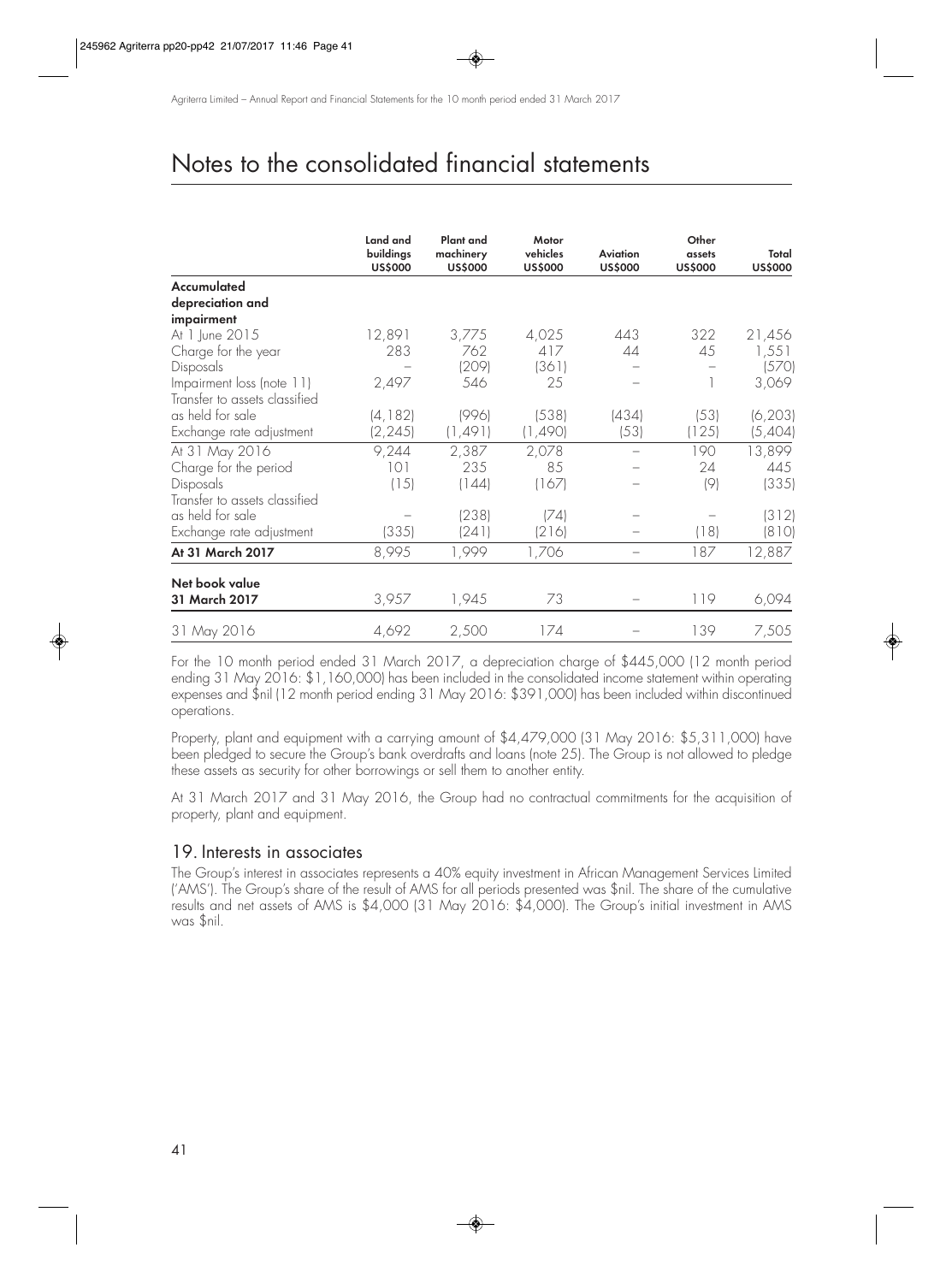### 20. Investments

'Investments' comprise financial assets at FVTPL. Changes in market value are recorded in profit and loss within other gains and losses. As at 31 March 2017 and 31 May 2016, these investments comprise 8,337,682 ordinary shares in Atlas African Industries Limited ('AAI'), a company quoted on AIM until 18 November 2016, when its listing was cancelled. Movements in the value of the investment in AAI were as follows:

|                                  | <b>US\$000</b> |
|----------------------------------|----------------|
| At 1 June 2015                   | 376            |
| Decrease in fair value (note 13) | (360)          |
| At 31 May 2016                   | 16             |
| Decrease in fair value (note 13) | 16             |
| At 31 March 2017                 |                |

The fair value as at 31 May 2016 was determined based on quoted market prices in an active market and comprised a level 1 fair value in the IFRS 13 fair value hierarchy. As at 31 March 2017, AAI is no longer quoted and the fair value has been determined at the Directors best estimate and comprised a level 3 fair value in the IFRS 13 fair value hierarchy.

## 21. Biological assets

|                                                        | <b>US\$000</b> |
|--------------------------------------------------------|----------------|
| Fair value                                             |                |
| At 1 June 2015                                         | 3,265          |
| Purchase of biological assets                          | 2,815          |
| Sale, slaughter or other disposal of biological assets | (4,407)        |
| Change in fair value                                   | 1,637          |
| Foreign exchange adjustment                            | (1, 316)       |
| At 31 May 2016                                         | 1,994          |
| Purchase of biological assets                          | 1,667          |
| Sale, slaughter or other disposal of biological assets | (3, 121)       |
| Change in fair value                                   | 487            |
| Foreign exchange adjustment                            | (281)          |
| At 31 March 2017                                       | 746            |

Biological assets comprise cattle in Mozambique held for breeding purposes (the 'Breeding herd') or for slaughter (the 'Slaughter herd'). The Slaughter herd has been classified as a current asset. The Breeding herd is classified as a non-current asset. Biological assets are accordingly classified as current or non-current assets as follows:

|                   | 31 March 2017<br>Head | 31 May 2016<br>Head | 31 March 2017<br><b>US\$000</b> | 31 May 2016<br><b>US\$000</b> |
|-------------------|-----------------------|---------------------|---------------------------------|-------------------------------|
| Non-current asset |                       | 3,564               |                                 | 888                           |
| Current asset     | 3.475                 | 3.216               | 746                             | 06                            |
|                   | 3.475                 | 6,780               | 746                             | 994                           |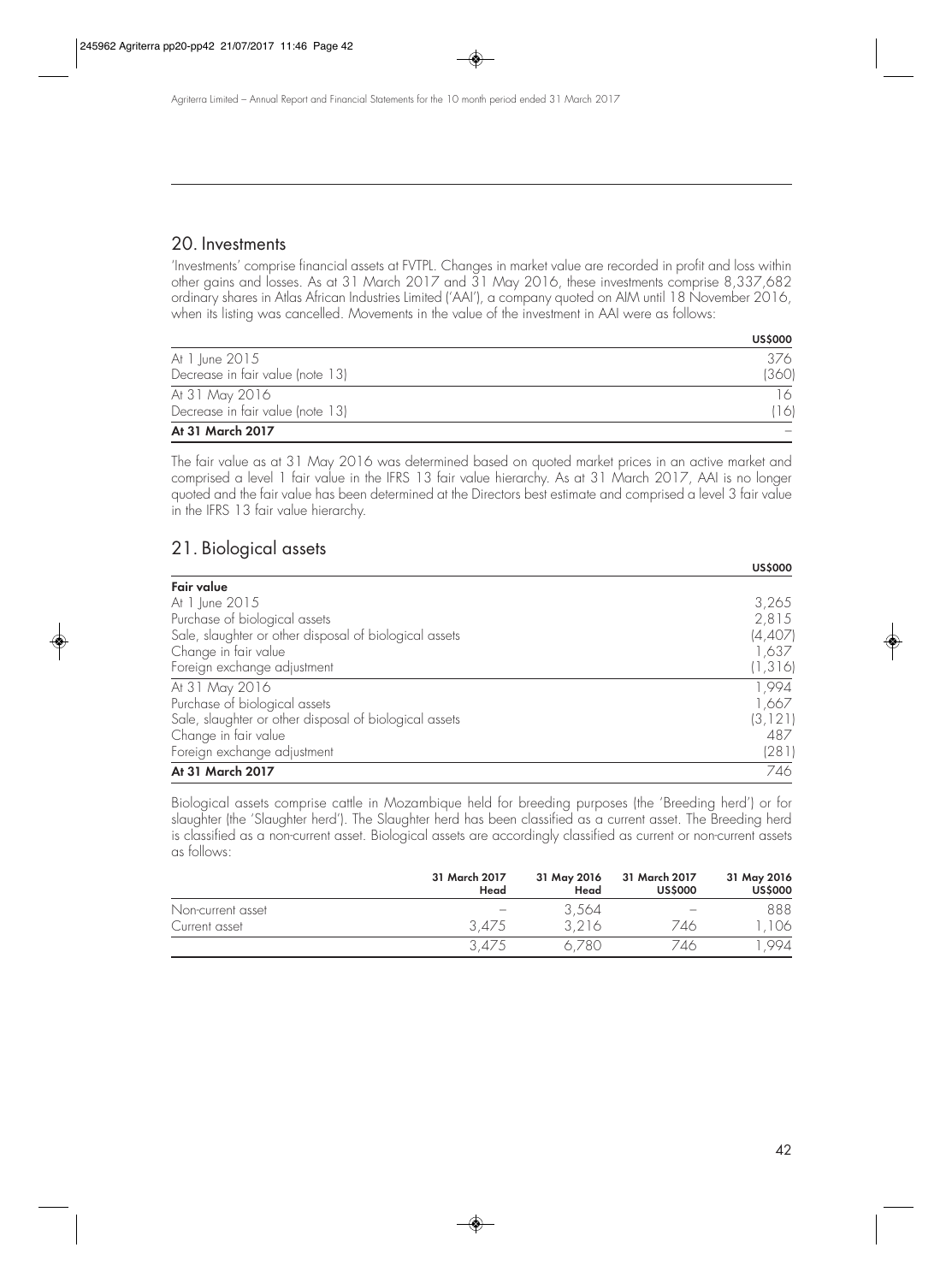For valuation purposes, cattle are grouped into classes of animal (e.g. bulls, cows, steers etc). Up to and including 31 May 2016, a standard animal weight per breed and class was then multiplied by the number of animals in each class to determine the estimated total live weight of all animals in the herd. This approach has continued to be applied for animals that are not in the feedlot. For animals in the feedlot, for the period ended 31 March 2017, the animal's weight has been estimated based on their individual weigh in data at the closest weigh in date to the period end. This change in approach to estimating the live weight of animals in the feedlot has not resulted in a material change in the estimated weight of the feedlot animals.

The herd is then valued by reference to market prices for meat in Mozambique, less estimated costs to sell. The valuation is accordingly a level 2 valuation in the IFRS 13 hierarchy whereby inputs other than quoted prices that are observable for the asset are used.

The Group's biological assets have been pledged in full to secure the Beef division's bank overdraft and loans (see note 25).

During the period and for the reasons described in the Chair's statement, the Board made the decision to close the breeding farms. Accordingly, all cattle are disclosed as current assets as at 31 March 2017.

### 22. Inventories

|                        | 31 March 2017<br><b>US\$000</b> | 31 May 2016<br><b>US\$000</b> |
|------------------------|---------------------------------|-------------------------------|
| Consumables and spares | 56                              | 139                           |
| Raw materials          | 907                             | ,028                          |
| Work in progress       | 12                              | 14                            |
| Finished goods         | 178                             | 76                            |
|                        | .253                            | ,357                          |

During the period inventories amounting to \$10,925,000 (31 May 2016: \$14,267,000) were included in cost of sales and \$nil (31 May 2016: \$127,000) were included within discontinued operations.

Raw materials include a provision against the carrying value of maize inventories amounting to \$769,000 (31 May 2016: nil) which was recorded during the period to adjust the carrying value of this class of inventory to its expected recoverable amount, being the higher of net realisable value and resale value.

Inventories with a carrying amount of \$917,000 (31 May 2016: \$1,022,000) have been pledged to secure the Grain division's bank overdraft and inventories with a carrying value of \$126,000 (31 May 2016: \$134,000) have been pledged to secure the Beef division bank overdraft and loans (see note 25).

## 23. Trade and other receivables

|                   | 31 March 2017<br><b>US\$000</b> | 31 May 2016<br><b>US\$000</b> |
|-------------------|---------------------------------|-------------------------------|
| Trade receivables | .459                            | 578                           |
| Other receivables |                                 | 580                           |
| Prepayments       | 26                              | つつ                            |
|                   | .55                             | 290                           |

'Trade receivables' and 'Other receivables' disclosed above are classified as loans and receivables and measured at amortised cost.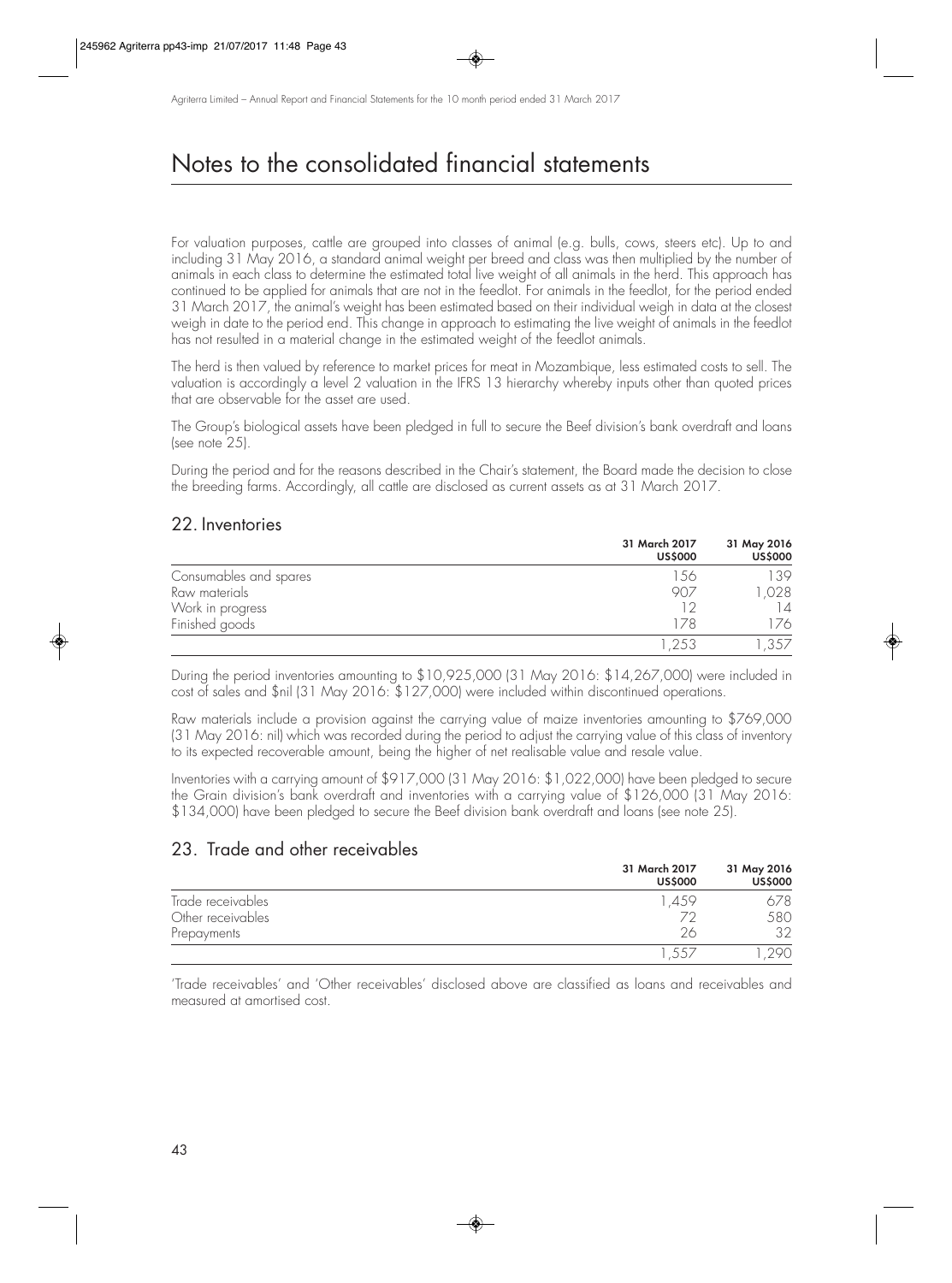Included in 'Trade receivables' and 'Other receivables' are receivables which have been provided against. Movements in the allowance account against these receivables are as follows:

|                             | <b>US\$000</b> |
|-----------------------------|----------------|
| At 1 June 2015              | 1,319          |
| Charged to profit and loss  | 182            |
| Written off in the period   | (96)           |
| Foreign exchange gain       | (495)          |
| At 31 May 2016              | 910            |
| Credited to profit and loss | (1)            |
| Written off in the period   | (6)            |
| Foreign exchange loss       |                |
| At 31 March 2017            | 912            |

As at 31 March 2017, \$857,000 (31 May 2016: \$837,000) of the allowance account relates to input IVA recoverable in Mozambique (refer to note 4.4). The movement in the allowance account against the IVA recoverable during both periods presented principally reflects the increase in the underlying input IVA balance recorded by the Group offset by the effect of the devaluation of the Mozambique Metical against the United States Dollar.

Other receivables include \$nil (31 May 2016: \$361,000) due from related parties (see note 31).

Trade receivables with a carrying amount of \$1,078,000 (31 May 2016: \$496,000) have been pledged to secure the Grain division's bank overdraft and trade receivables with a carrying value of \$381,000 (31 May 2016: \$182,000) have been pledged to secure the Beef division's bank overdraft and loans (see note 25).

The Directors consider that the carrying amount of financial assets approximates their fair value. Included within 'Trade receivables' and 'Other receivables' are receivables which are past due but not impaired as follows:

|                       | 31 March 2017<br><b>US\$000</b> | 31 May 2016<br><b>US\$000</b> |
|-----------------------|---------------------------------|-------------------------------|
| 60-90 days            |                                 |                               |
| 90-120 days           | 57                              |                               |
| Greater than 120 days | 38                              | 385                           |
|                       | 96                              | 385                           |

Further details on the Group's financial assets are provided in note 27.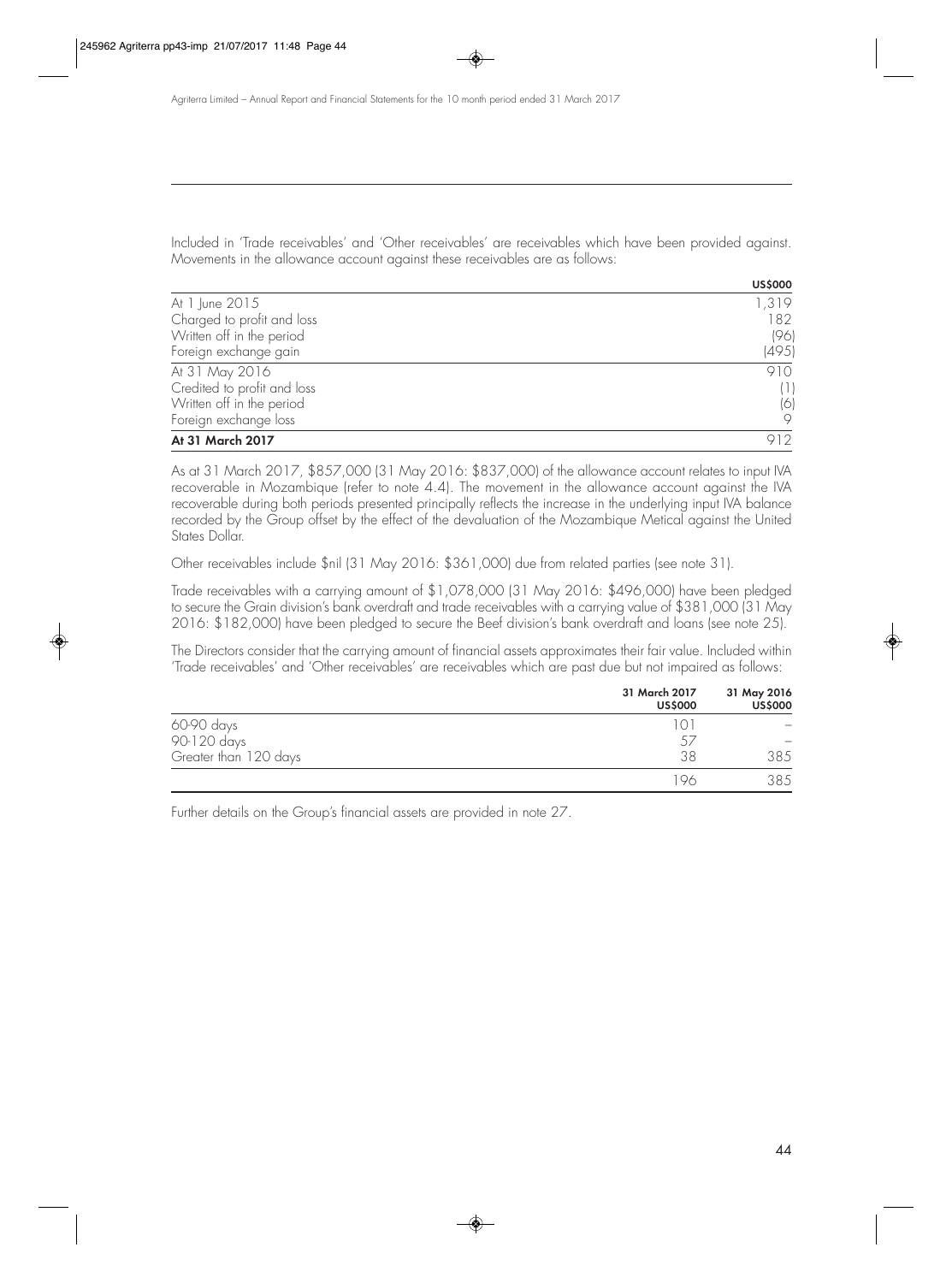## 24. Disposal groups held for sale

The major classes of assets and liabilities comprising the operations classified as held for sale as at 31 March 2017 are as follows:

|                                                                      | Cocoa<br>disposal<br>group<br><b>US\$000</b> | Other assets<br>disposal<br>group<br><b>US\$000</b> | Total<br><b>US\$000</b> |
|----------------------------------------------------------------------|----------------------------------------------|-----------------------------------------------------|-------------------------|
|                                                                      |                                              |                                                     |                         |
| Assets classified as held for sale:                                  |                                              |                                                     |                         |
| Property, plant and equipment                                        | 363                                          | 120                                                 | 483                     |
| Trade and other receivables                                          | 88                                           |                                                     | 88                      |
| Cash and cash equivalents                                            |                                              |                                                     |                         |
| Total assets classified as held for sale                             | 453                                          | 120                                                 | 573                     |
| Liabilities associated with assets classified as held for sale:      |                                              |                                                     |                         |
| Trade and other payables                                             | (128)                                        |                                                     | (128)                   |
| Total liabilities associated with assets classified as held for sale | (128)                                        |                                                     | (128)                   |
| Net assets of the disposal group                                     | 325                                          | 120                                                 | 445                     |
| Losses recognised on assets classified as held for sale              |                                              | (21)                                                | (21)                    |

The major classes of assets and liabilities comprising the operations classified as held for sale as at 31 May 2016 are as follows:

|                                                                      | Cocoa<br>disposal<br>group<br><b>US\$000</b> | Aircraft<br>disposal<br>group<br><b>US\$000</b> | Total<br><b>US\$000</b> |
|----------------------------------------------------------------------|----------------------------------------------|-------------------------------------------------|-------------------------|
| Assets classified as held for sale:                                  |                                              |                                                 |                         |
| Property, plant and equipment                                        | 436                                          | 285                                             | 721                     |
| Inventories                                                          | 126                                          |                                                 | 126                     |
| Trade and other receivables                                          |                                              |                                                 |                         |
| Cash and cash equivalents                                            | Ш                                            |                                                 |                         |
| Total assets classified as held for sale                             | 575                                          | 285                                             | 860                     |
| Liabilities associated with assets classified as held for sale:      |                                              |                                                 |                         |
| Trade and other payables                                             | (142)                                        |                                                 | (142)                   |
| Total liabilities associated with assets classified as held for sale | (142)                                        |                                                 | (142)                   |
| Net assets of the disposal group                                     | 433                                          | 28.5                                            | 718                     |

Assets and associated liabilities within the 'Cocoa disposal group' represent the net assets of the Group's Cocoa division. This division was sold subsequent to the period end realising gross proceeds of \$500,000 (refer to notes 4.5 and 33.2). No impairments were recorded against the assets in the Cocoa division during the year, or subsequent to the period end.

Assets classified as held for sale within the 'Other assets disposal group' comprise various assets identified for disposal as part of the Group's rationalisation programme, being primarily vehicles, heavy plant and machinery, and butchery equipment and fixtures and fittings. Subsequent to the period end, \$81,000 of the carrying value of these has been sold for proceeds of \$112,000.

During the 12 month period ended 31 May 2016, assets classified as held for sale within the 'Aircraft disposal group' comprised all of the Group's aircraft assets which were identified as being surplus to requirements. The aircraft were sold during the period, realising gross proceeds of \$570,000. No adjustments were made to the carrying value of the Aircraft disposal group during the current reporting period.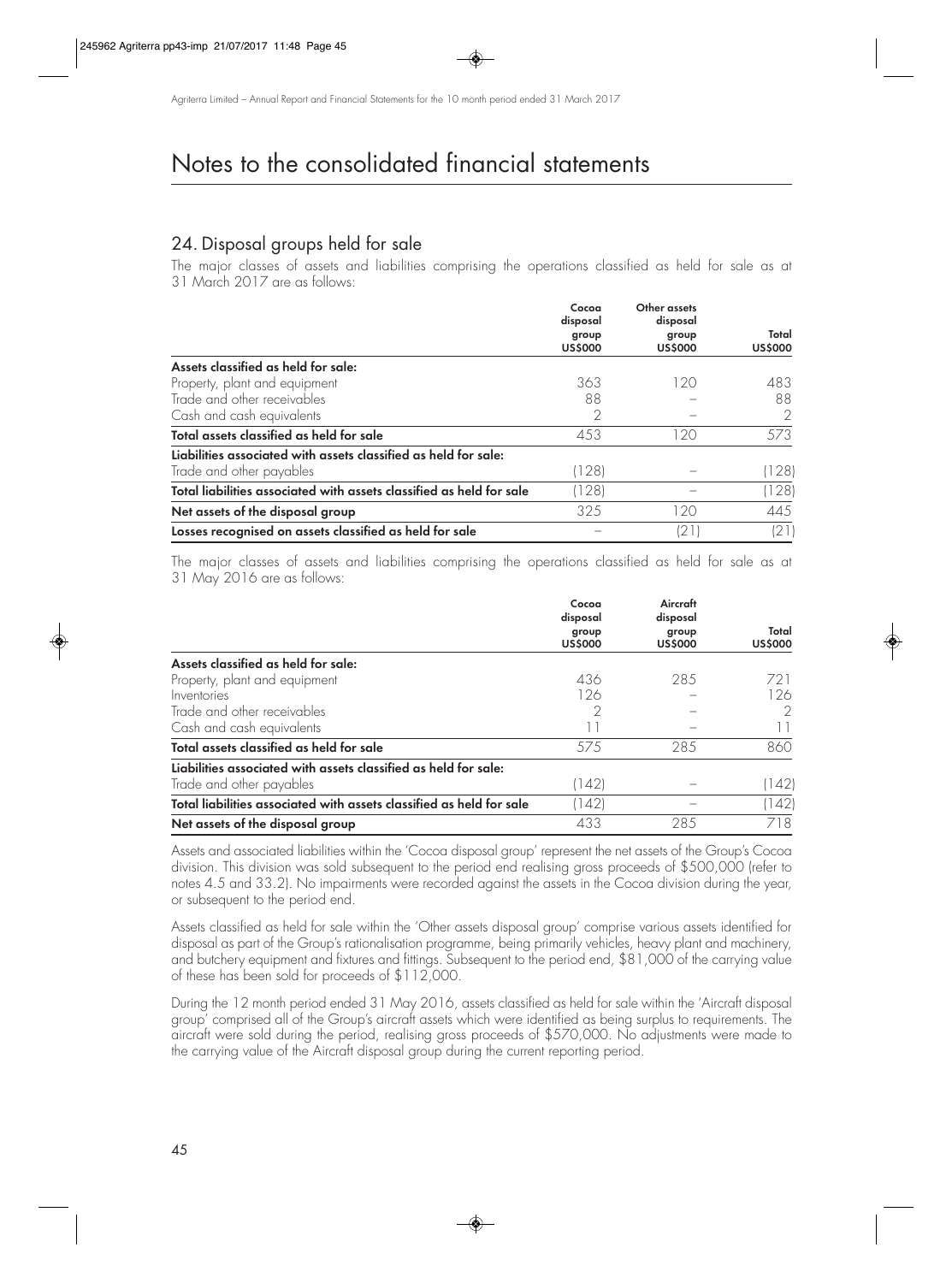## 25. Borrowings

|                                | 31 March 2017<br><b>US\$000</b> | 31 May 2016<br><b>US\$000</b> |
|--------------------------------|---------------------------------|-------------------------------|
| <b>Non-current liabilities</b> |                                 |                               |
| Bank loans                     | 734                             | ,105                          |
| <b>Current liabilities</b>     |                                 |                               |
| Bank loans                     | 264                             | 137                           |
| Overdraft                      | 2,466                           | 1,675                         |
|                                | 2,730                           | 1,812                         |
|                                | 3,464                           | 2,917                         |

#### **Beef division**

On 24 June 2015, the Group agreed lending facilities totalling 105,000,000 Metical with Standard Bank to finance the Beef division in Mozambique. The facilities comprised 75,000,000 Metical (\$1,128,000 at the 31 March 2017 US\$ to Metical exchange rate) of term loans for the purchase of cattle, irrigation equipment, butchery equipment, refrigerated vehicles and general capital purposes, and a 30,000,000 Metical (\$451,000 at the 31 March 2017 US\$ to Metical exchange rate) overdraft. The term loans carry interest at the bank's prime lending rate plus 0.25% (being a rate of 28.25% as at 31 March 2017), and have a five year term from draw down with a moratorium on capital repayments of 15 months. Capital repayments on these loans commenced in October 2016. The overdraft renewed annually on 29 September, and carried interest at the bank's prime lending rate. By mutual agreement between the Company and Standard Bank, the overdraft was not renewed during the period. The lending facilities are secured with a fixed charge against certain of the Group's property, plant and equipment with a carrying value of \$1,848,000 (31 May 2016: \$2,137,000) (refer to note 18), and with floating charges against all cattle and meat inventories with a carrying value of respectively \$746,000 (31 May 2016: \$1,994,000) (refer to note 21) and \$126,000 (31 May 2016: \$134,000) (refer to note 22), and trade receivables with a carrying value of \$381,000 (31 May 2016: \$182,000) (refer to note 23).

As at 31 March 2017, \$998,000 (31 May 2016: \$1,242,000) was drawn against the term loans and \$nil (31 May 2016: \$445,000) was drawn against the overdraft. As at 31 March 2017, the Beef division had no undrawn borrowing facilities (31 May 2016: had undrawn and available borrowing facilities of 4,477,000 Metical).

Subsequent to the period end the Company restructured its lending facilities with Standard Bank as more fully described in note 33.1.

#### **Grain division**

On 19 May 2016, the Group entered into a 300,000,000 Metical (\$4,511,000 at the 31 March 2017 US\$ to Metical exchange rate) overdraft facility with Standard Bank S.A (the 'Facility') to provide working capital funding, principally for the purchase of maize and related operating expenditure. The balance outstanding on the Grain division's overdraft as at 31 March 2017 was \$2,466,000 (31 May 2016: \$1,263,000 before overdraft arrangement fees and \$1,230,000 net of arrangement fees). It is secured by a fixed charge against \$2,631,000 (31 May 2016: \$3,174,000) of the Group's property, plant and equipment (refer to note 18) and by a floating charge over all maize inventory and finished maize products totalling \$917,000 (31 May 2016: \$1,022,000) (refer to note 22) and trade receivables totalling \$1,078,000 (31 May 2016: \$496,000) (refer to note 23). Interest is charged at the counterparty bank's prime lending rate less 1.75%, being a rate as at 31 March 2017 of 26.25% (31 May 2016 of 17.75%). Unless it is cancelled by either party, the Facility renews annually on 25 March. On 30 March 2017, the Facility was renewed on a short term basis until 5 May 2017 in order for the formal renewal process to be completed. This process was completed on 27 April 2017 and the Facility was renewed on substantially the same terms as described above (refer to note 33.1).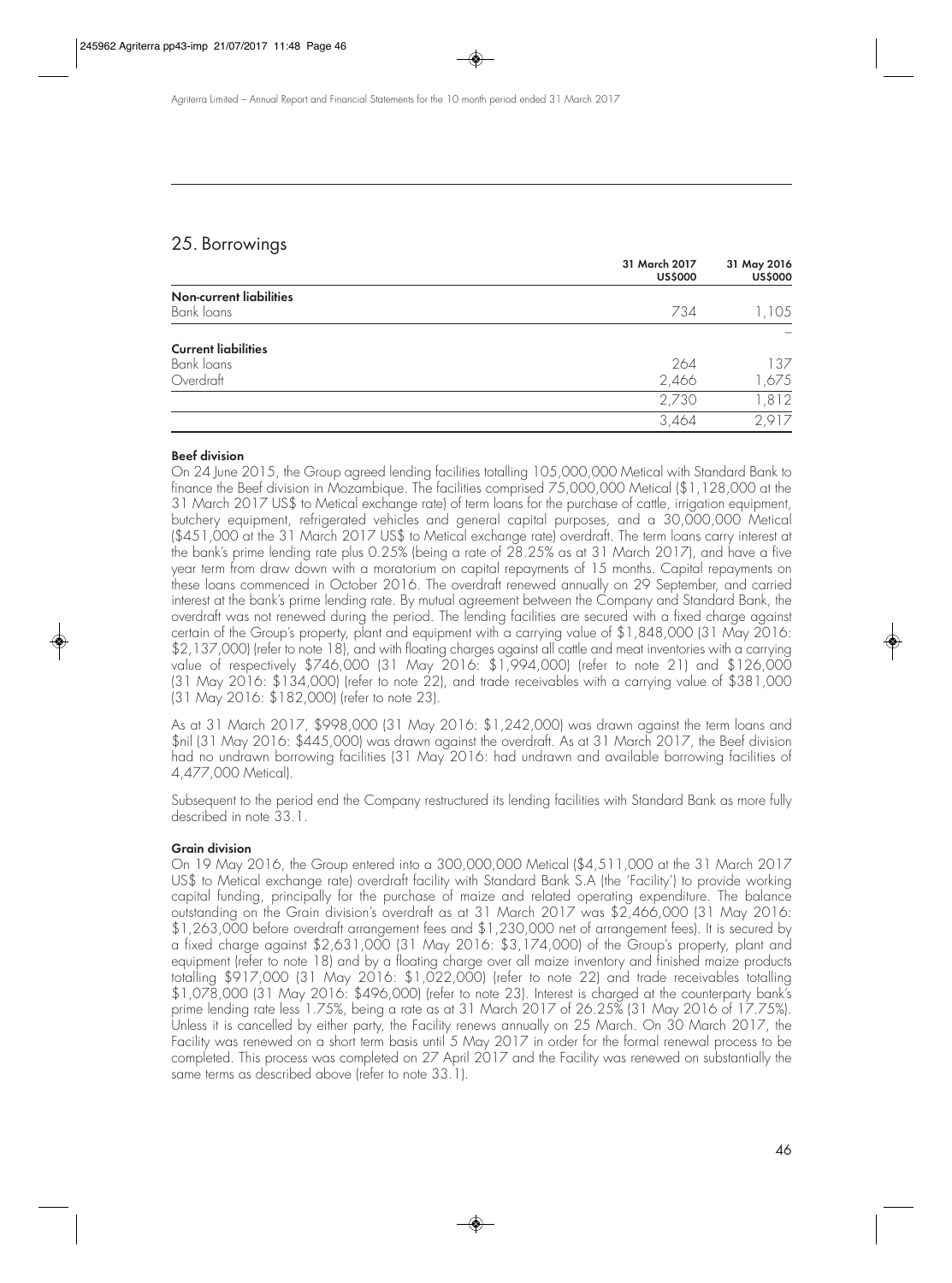As at 31 March 2017, the Grain division had available, undrawn borrowing facilities of approximately 136,006,000 Metical (31 May 2016: 224,756,000 Metical) (\$2,045,000 at the 31 March 2017 US\$ to Metical exchange rate).

## 26. Trade and other payables

|                     | 31 March 2017<br><b>US\$000</b> | 31 May 2016<br><b>US\$000</b> |
|---------------------|---------------------------------|-------------------------------|
| Trade payables      | 56                              | 266                           |
| Other payables      | 89                              | 25                            |
| Accrued liabilities | 289                             | 317                           |
|                     |                                 | 708                           |

'Trade payables', 'Other payables' and 'Accrued liabilities' principally comprise amounts outstanding for trade purchases and ongoing costs. No interest is charged on any balances.

The Directors consider that the carrying amount of financial liabilities approximates their fair value.

## 27 Financial instruments

#### **27.1. Capital risk management**

The Group manages its capital to ensure that entities in the Group will be able to continue as going concerns while maximising the return to shareholders. The capital structure of the Group comprises its net debt (the borrowings disclosed in note 25 after deducting cash and bank balances) and equity of the Group as shown in the statement of financial position. The Group is not subject to any externally imposed capital requirements.

The ExCom reviews the capital structure on a regular basis and seeks to match new capital requirements of subsidiary companies to new sources of external debt funding denominated in the currency of operations of the relevant subsidiary. Where such additional funding is not available, the Group funds the subsidiary company by way of loans from the Company. The Group places funds which are not required in the short term on deposit at the best interest rates it is able to secure from its bankers.

Current interest rates on borrowings in Mozambique are very high, with the prime lending rate at 28%. In light of this, the Group has been rationalising its operations, with particular focus on disposing of surplus assets to reduce external debt levels in the Beef division. This has culminated in the revision to the terms of the Beef division's borrowing facilities (refer to note 33.1). The Group has continued to maintain its overdraft facility in Mozambique to finance its Grain operations (note 25 and 33.1).

#### **27.2. Categories of financial instruments**

The following are the Group financial instruments as at the period end:

|                                     | 31 March 2017<br><b>US\$000</b> | 31 May 2016<br><b>US\$000</b> |
|-------------------------------------|---------------------------------|-------------------------------|
| <b>Financial assets</b>             |                                 |                               |
| Cash and bank balances              | 2,425                           | 4,055                         |
| Fair value through profit and loss: |                                 |                               |
| Held for trading                    |                                 | 16                            |
| Other loans and receivables         | 1,531                           | 1,257                         |
|                                     | 3,956                           | 5,328                         |
| <b>Financial liabilities</b>        |                                 |                               |
| Amortised cost                      | 4,033                           | 3,560                         |
|                                     | 4,033                           | 3,560                         |
|                                     | 177                             | ,768                          |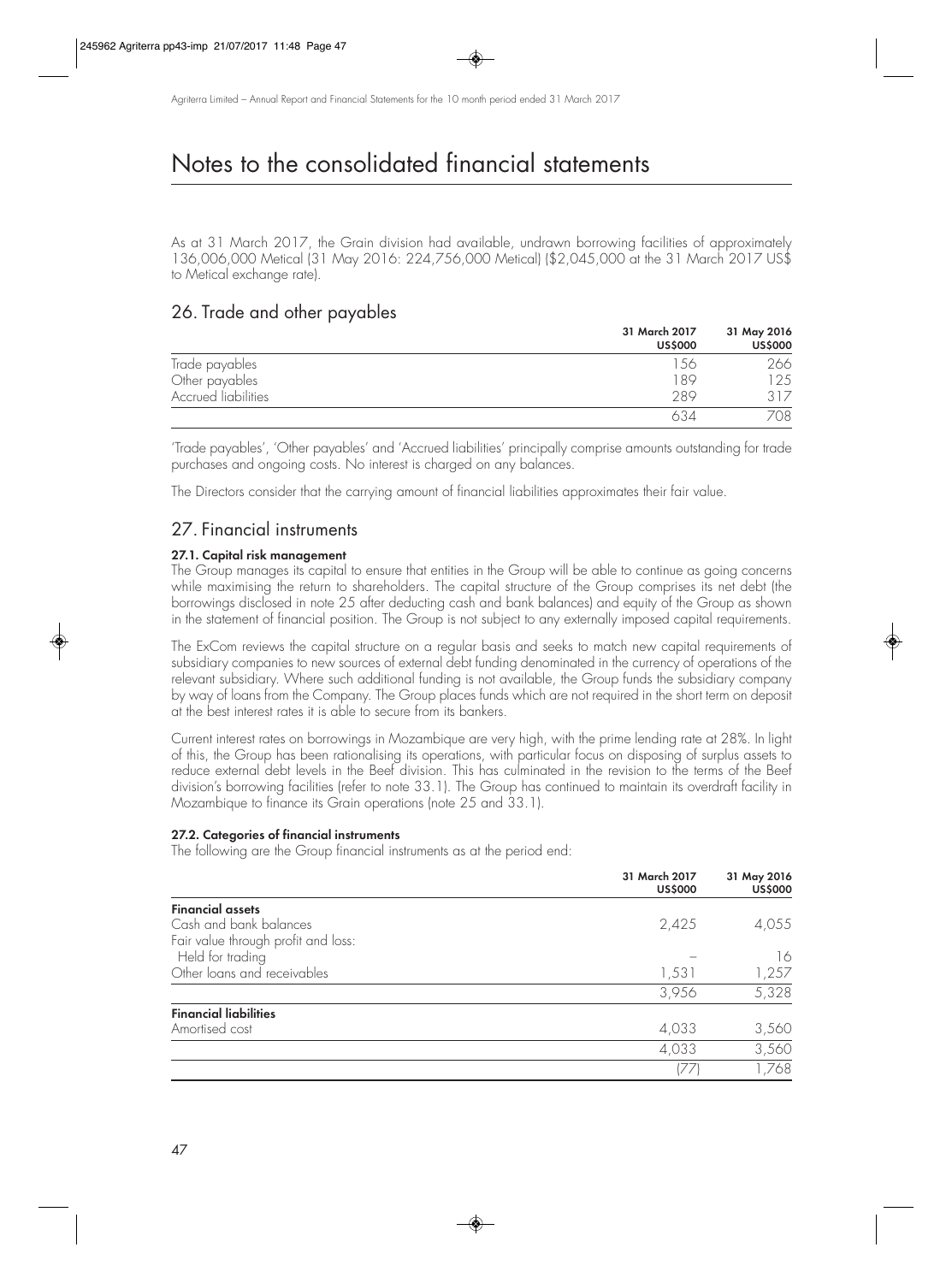#### **27.3. Financial risk management objectives**

The Group manages the risks arising from its operations, and financial instruments at ExCom and Board level. The Board has overall responsibility for the establishment and oversight of the Group's risk management framework and to ensure that the Group has adequate policies, procedures and controls to manage successfully the financial risks that the Group faces.

While the Group does not have a written policy relating to risk management of the risks arising from any financial instruments held, the close involvement of the ExCom in the day to day operations of the Group ensures that risks are monitored and controlled in an appropriate manner for the size and complexity of the Group. Financial instruments are not traded, nor are speculative positions taken. The Group has not entered into any derivative or other hedging instruments.

The Group's key financial market risks arise from changes in foreign exchange rates ('currency risk') and changes in interest rates ('interest risk'). The Group is also exposed to credit risk and liquidity risk. The principal risks that the Group faces as at 31 March 2017 with an impact on financial instruments are summarised below.

#### **27.4. Market Risk**

The Group is exposed to currency risk and interest risk. These are discussed further below.

#### **27.4.1. Currency risk**

Certain of the Group companies have functional currencies other than US\$ and the Group is therefore subject to fluctuations in exchange rates in translation of their results and financial position into US\$ for the purposes of presenting consolidated accounts. The Group does not hedge against this translation risk. The Group's financial assets and liabilities by functional currency of the relevant Group company are as follows:

|                               | <b>Assets</b>  |                | <b>Liabilities</b> |                        |
|-------------------------------|----------------|----------------|--------------------|------------------------|
|                               | 31 March 2017  | 31 May 2016    | 31 March 2017      | 31 May 2016            |
|                               | <b>US\$000</b> | <b>US\$000</b> | <b>US\$000</b>     | <b>US\$000</b>         |
| United States Dollar ('US\$') | 2,013          | 3,877          | 103                | 222                    |
| Mozambique Metical ('MZN')    | ,942           | 1,450          | 3.930              | 3,336                  |
| Other                         | 3,956          | 5,328          | 4,033              | $\mathcal{D}$<br>3,560 |

The Group transacts with suppliers and/or customers in currencies other than the functional currency of the relevant group company (foreign currencies). The Group does not hedge against this transactional risk. As at 31 March 2017 and 31 May 2016, the Group's outstanding foreign currency denominated monetary items were principally exposed to changes in the US\$/GBP and US\$/MZN exchange rate.

The following tables detail the Group's exposure to a 5, 10 and 15 per cent increase in the US\$ against GBP and separately to a 10, 20 and 30 per cent increase against the Metical. For a weakening of the US\$ against the relevant currency, there would be a comparable impact on the profit and other equity, and the balances would be of opposite sign. The sensitivity analysis includes only outstanding foreign currency denominated items and excludes the translation of foreign subsidiaries and operations into the Group's presentation currency. The sensitivity also includes intra-group loans where the loan is in a currency other than the functional currency of the lender or borrower. A negative number indicates a decrease in profit and other equity.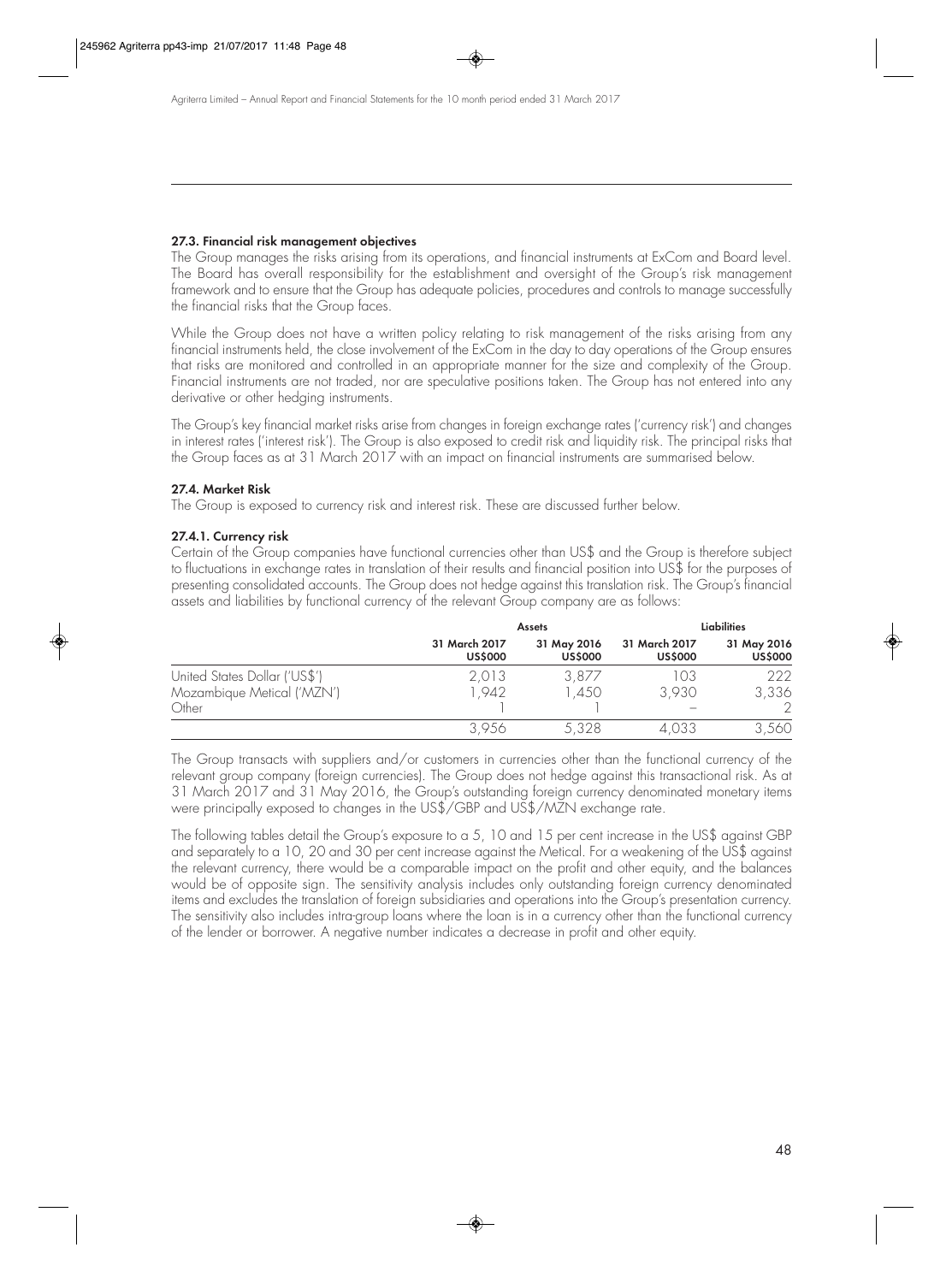|                                                                                                             | 31 March 2017<br><b>US\$000</b> | 31 May 2016<br><b>US\$000</b>    |
|-------------------------------------------------------------------------------------------------------------|---------------------------------|----------------------------------|
| <b>GBP Impact</b>                                                                                           |                                 |                                  |
| <b>Profit or loss</b><br>5% Increase in US\$<br>10% Increase in US\$<br>15% Increase in US\$                | 6<br>12<br>18                   | $\left( 4\right)$<br>17<br>(11)  |
| Other equity<br>5% Increase in US\$<br>10% Increase in US\$<br>15% Increase in US\$                         | (59)<br> 118 <br> 177           | (69)<br>(138)<br>(208)           |
| <b>MZN Impact</b><br>Profit or loss<br>10% Increase in US\$<br>20% Increase in US\$<br>30% Increase in US\$ | 39<br>77<br>116                 | 23<br>46<br>69                   |
| Other equity <sup>(1)</sup><br>10% Increase in US\$<br>20% Increase in US\$<br>30% Increase in US\$         | (3,069)<br>(6, 138)<br>(9, 207) | (6,039)<br>(12,078)<br>(18, 117) |

(1) This is mainly due to the exposure arising on the translation of US\$ denominated intra-group loans provided to Metical functional currency entities which are included as part of the Group's net investment in the related entities.

#### **27.4.2. Interest rate risk**

The Group is exposed to interest rate risk because entities in the Group hold cash balances and borrow funds at floating interest rates. As at 31 March 2017 and 31 May 2016, the Group has no interest bearing fixed rate instruments.

The Group maintains cash deposits at variable rates of interest for a variety of short term periods, depending on cash requirements. The Grain and Beef operations in Mozambique are also financed through bank facilities. The rates obtained on cash deposits are reviewed regularly and the best rate obtained in the context of the Group's needs. The weighted average interest rate on deposits was 0.50% (12 month period ending 31 May 2016: 0.23%). The weighted average interest on drawings under the overdraft facilities and bank loans was 25.23% (12 month period ending 31 May 2016: 16.42%). The Group does not hedge interest rate risk.

The following table details the Group's exposure to interest rate changes, all of which affect profit and loss only with a corresponding effect on accumulated losses. The sensitivity has been prepared assuming the liability outstanding at the balance sheet date was outstanding for the whole period. In all cases presented, a negative number in profit and loss represents an increase in finance expense / decrease in interest income. The sensitivity as at 31 March 2017 and 31 May 2016 is presented assuming interest rates on cash balances remain constant, with increases of between 20bp and 1000bp on outstanding overdraft and bank loans. This sensitivity to interest rate rises is deemed appropriate because the Group interest bearing liabilities are Metical based. The recent macroeconomic circumstances in Mozambique, particularly due to the significant weakening of the Metical, led to a rapid increase in interest rates a prime rate of 28.0% which was 850bp increase compared to 31 May 2016. The macroeconomic scenario in Mozambique is now improving and it is expected that interest rates will start to reduce and in all likelihood will, in the medium term, reverse the recent increases.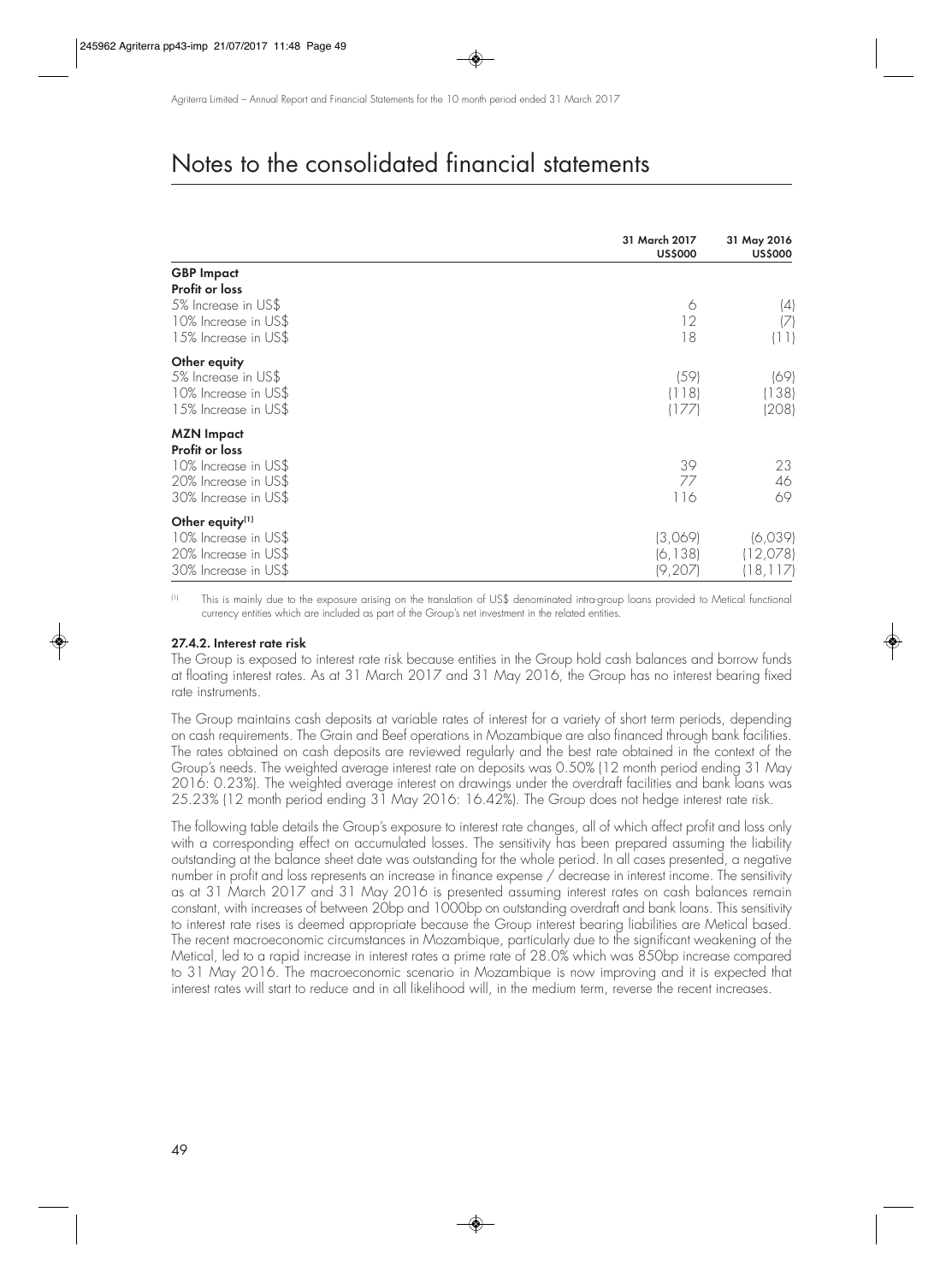|                                      | 31 March 2017 <sup>(1)</sup><br><b>US\$000</b> | 31 May 2016 <sup>(1)</sup><br><b>US\$000</b> |
|--------------------------------------|------------------------------------------------|----------------------------------------------|
| + 20 bp increase in interest rates   | 17                                             | (6)                                          |
| + 50 bp increase in interest rates   | $\Box$                                         | (15)                                         |
| + 100 bp increase in interest rates  | (35)                                           | (29)                                         |
| + 200 bp increase in interest rates  | (69)                                           | (58)                                         |
| + 500 bp increase in interest rates  | (173)                                          | (146)                                        |
| + 800 bp increase in interest rates  | 12771                                          | (233)                                        |
| + 1000 bp increase in interest rates | 13461                                          | (291)                                        |

(1) The table above is prepared on the basis of an increase in rates. A decrease in rates would have the opposite effect.

#### **27.5. Credit risk**

Credit risk arises from cash and cash equivalents, and deposits with banks and financial institutions, as well as outstanding receivables. The Group's principal deposits are held with various banks with a high credit rating to diversify from a concentration of credit risk. Receivables are regularly monitored and assessed for recoverability.

The maximum exposure to credit risk is the carrying value of the Group financial assets disclosed in note 27.2. Details of provisions against financial assets are provided in note 23.

#### **27.6. Liquidity risk**

The Group policy throughout the period has been to ensure that it has adequate liquidity by careful management of its working capital. The ExCom continually monitors the Group's actual and forecast cash flows and cash positions. The ExCom pays particular attention to ongoing expenditure, both for operating requirements and development activities, and matching of the maturity profile of the Group's overdrafts to the processing and sale of the Group's maize and beef products.

At 31 March 2017 the Group held cash deposits of \$2,425,000 (31 May 2016: \$4,055,000). At 31 March 2017 the Group had overdraft and bank loans facilities of approximately \$5,638,000 (31 May 2016: \$6,800,000) of which \$3,464,000 (31 May 2016: \$2,950,000) was drawn. Certain of these facilities have been restructured subsequent to the period end as more fully described in note 33.1. As at the date of this report the Group has adequate liquidity to meet its obligations as they fall due.

The following table details the Group's remaining contractual maturity of its financial liabilities. The table is drawn up utilising undiscounted cash flows and based on the earliest date on which the Group could be required to settle its obligations. The table includes both interest and principal cash flows.

|                | 31 March 2017<br><b>US\$000</b> | 31 May 2016<br><b>US\$000</b> |
|----------------|---------------------------------|-------------------------------|
| 1 month        | 653                             | 689                           |
| 2 to 3 months  | 193                             | 100                           |
| 4 to 12 months | 3,215                           | 2,224                         |
| 1 to 2 years   | 433                             | 501                           |
| 3 to 5 years   | 485                             | 892                           |
|                |                                 | 4,406                         |

#### **27.7. Fair values**

The Directors have reviewed the financial statements and have concluded that there is no significant difference between the carrying values and the fair values of the financial assets and liabilities of the Group as at 31 March 2017 and 31 May 2016.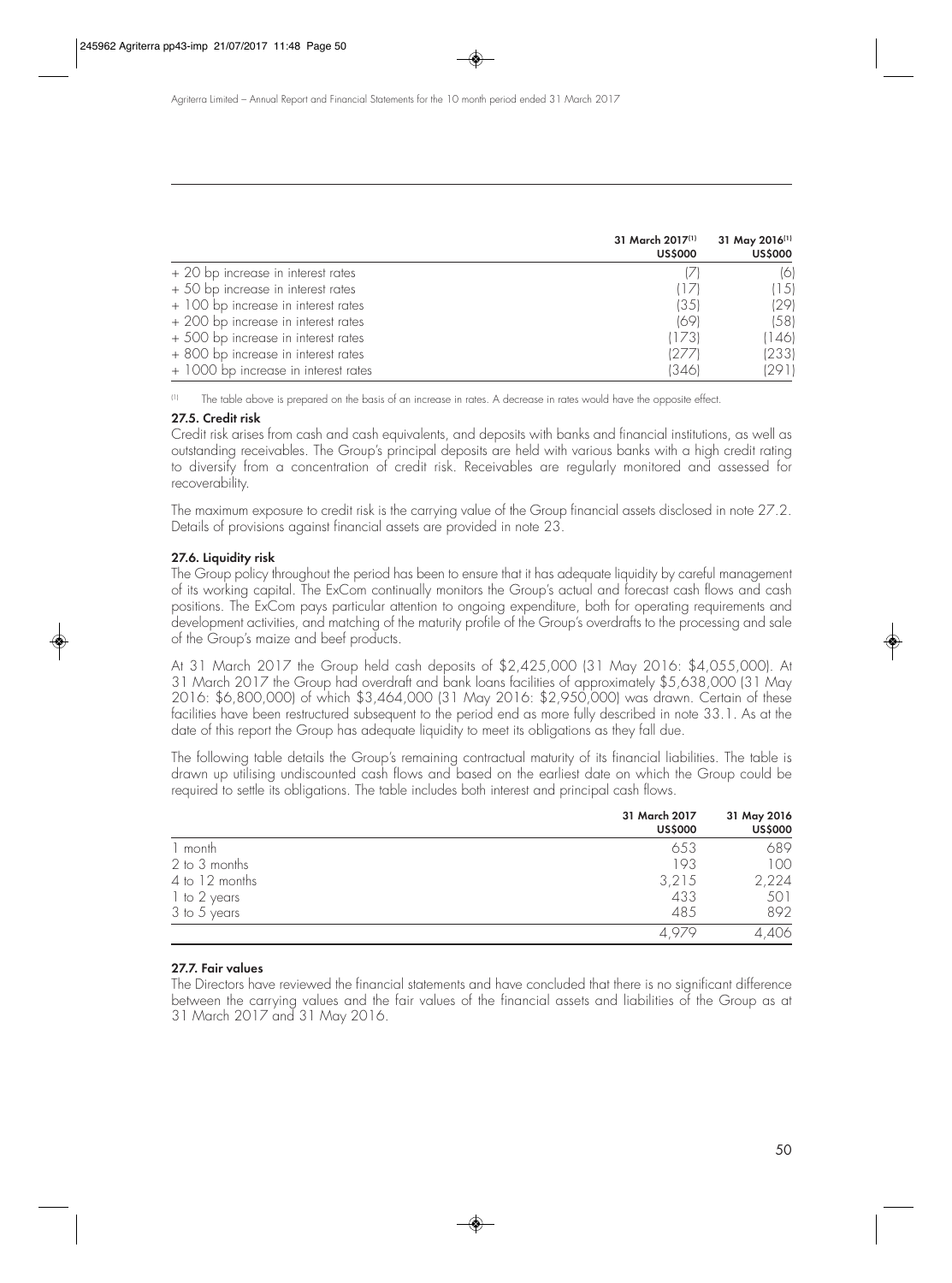## 28. Share capital

|                                   | Authorised<br>Number | Allotted and<br>fully paid<br>Number | <b>US\$000</b> |
|-----------------------------------|----------------------|--------------------------------------|----------------|
| At 31 March 2017 and 31 May 2016: |                      |                                      |                |
| Ordinary shares of 0.1p each      | 2,345,000,000        | 1,061,818,478                        | 1,722          |
| Deferred shares of 0.1p each      | 155,000,000          | 155,000,000                          | 238            |
| Total share capital               | 2,500,000,000        | 1,216,818,478                        | ,960           |

The Company has one class of ordinary share which carries no right to fixed income.

The deferred shares carry no right to any dividend; no right to receive notice, attend, speak or vote at any general meeting of the Company; and on a return of capital on liquidation or otherwise, the holders of the deferred shares are entitled to receive the nominal amount paid up after the repayment of £1,000,000 per ordinary share. The deferred shares may be converted into ordinary shares by resolution of the Board.

## 29. Reserves

Movements in the Group reserves are included in the consolidated statement of changes in equity. A description of each reserve is provided below.

#### **29.1. Translation reserve**

For the purpose of presenting consolidated financial statements, the assets and liabilities of the Group's foreign operations are translated at exchange rates prevailing on the balance sheet date. Income and expense items are translated at the average exchange rates for the period, unless exchange rates fluctuate significantly during that period, in which case the exchange rates at the date of transactions are used. Exchange differences arising, if any, are taken to the translation reserve.

## 30. Share based payments

### **30.1. Charge in the period**

The Group recorded a charge within Operating expenses for share based payments of \$5,000 (12 months ended 31 May 2016: \$66,000).

#### **30.2. Outstanding options and warrants**

The Group, through the Company, has two unapproved share option schemes which were established to provide equity incentives to the Directors of, employees of and consultants to the Group. The schemes' rules provide that the Board shall determine the exercise price for each grant which shall be at least the average mid-market closing price for the three days immediately prior to the grant of the options. The minimum vesting period is generally one year. If options remain unexercised after a period of 4 or 5 years from the date of grant, or vesting, the options expire. Options are forfeited if the employee leaves the Group before the options vest.

In addition to share options issued under the unapproved share option schemes, on 1 June 2015, the Group created a warrant instrument (the 'Instrument') to provide suitable incentives to the Group's employees, consultants and agents, and in particular those based, or those spending considerable time, on site at the Group's operations. Up to 100,000,000 warrants (the 'Warrants') to subscribe for new Ordinary Shares in the Company (the 'Warrant Shares') may be issued pursuant to the Instrument. The exercise price of each Warrant is 0.65p (the share price of the Company being approximately 0.6p when the Instrument was created) and the subscription period during which time the Warrants may be exercised and Warrants Shares issued is the 5-year period from 1 June 2016 to 1 June 2021. Subject to various acceleration provisions, a holder of Warrants is not entitled to sell more than 100,000 Warrant Shares in any day nor more than 1m Warrant Shares (in aggregate) in any calendar month, without board consent. 22,500,000 Warrants are in issue.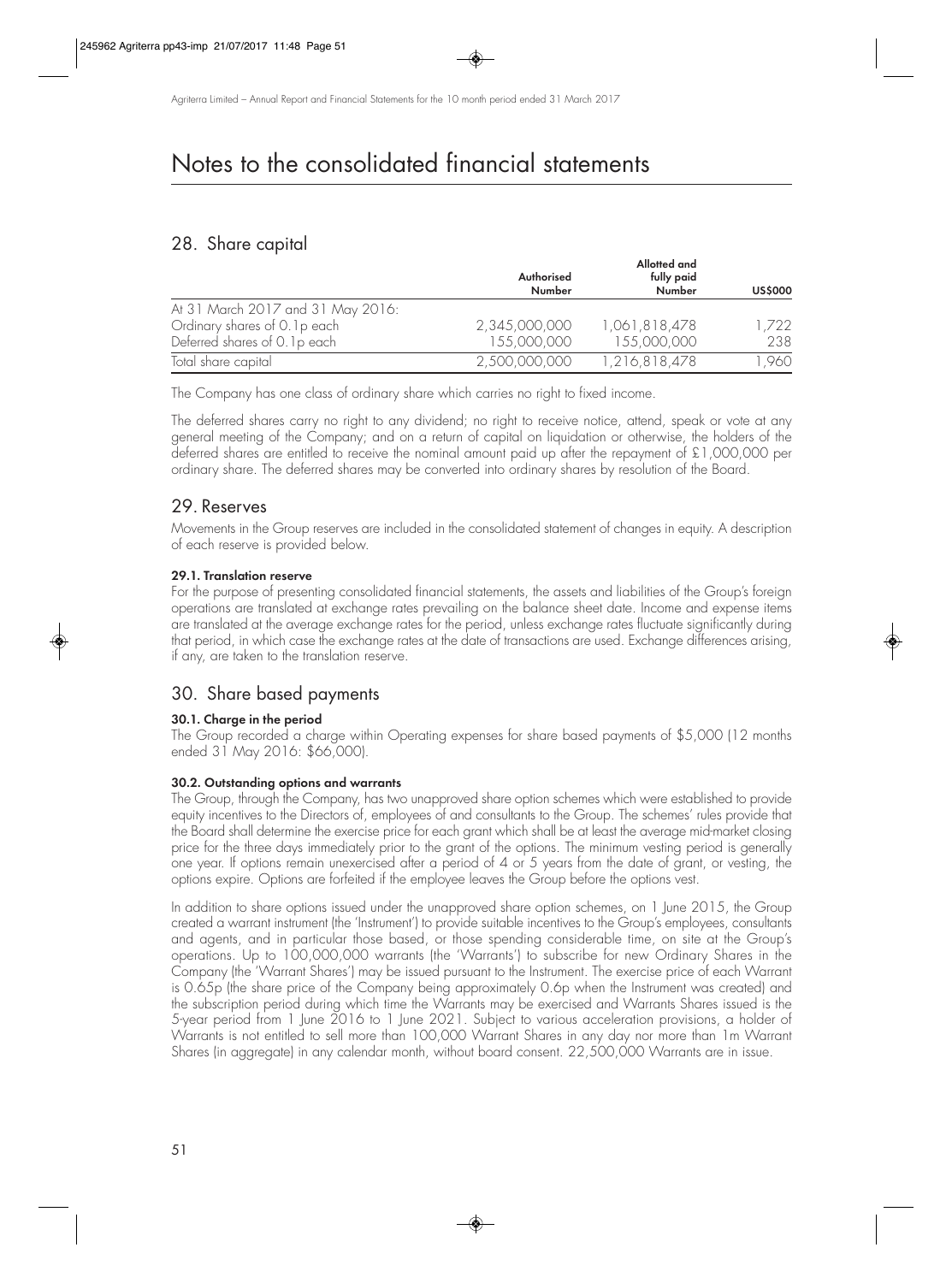|                           | 10 months<br>ended<br>31 March 2017<br><b>Number</b> | Weighted<br>average<br>exercise<br>price | 12 months<br>ended<br>31 May 2016<br><b>Number</b> | Weighted<br>average<br>exercise<br>price |
|---------------------------|------------------------------------------------------|------------------------------------------|----------------------------------------------------|------------------------------------------|
| At beginning of period    | 51,003,998                                           | 2.0                                      | 36,499,998                                         | 3.4                                      |
| Granted in the period     |                                                      |                                          | 22,500,000                                         | 07                                       |
| Terminated in the period  | (5, 166, 000)                                        | 3.1                                      | (5, 166, 000)                                      | 4.5                                      |
| Lapsed in the period      | (12, 253, 000)                                       | 2.5                                      | (2,830,000)                                        | 4.5                                      |
| At end of period          | 33,584,998                                           | l .6                                     | 51,003,998                                         | 2.0                                      |
| Exercisable at period end | 30,251,006                                           |                                          | 7,504,006                                          | 1.9                                      |

The following table provides a reconciliation of share options and warrants outstanding during the period:

The fair value of the 22,500,000 Warrants granted during the year ended 31 May 2016 was determined using the Black-Scholes option pricing model using the following assumptions:

- Share price at the date of grant was the closing price on that date, being 0.54p.
- The risk free rate was 0.91% based on the gilt yield over the expected life of the Warrants at the date of grant.
- The annual dividend yield was expected to be nil based on the Board's intention to reinvest operating cash flows.
- The annual volatility was 83.82% and was derived from the historic daily share prices of the Company over the period matching the expected life of the Warrants at the date of grant.
- The Warrants had a fair value of 0.27p with the total fair value of the Warrants granted during the year ended 31 May 2016 calculated at \$92,000.

On 12 January 2010, options over 50,000,000 ordinary shares with an exercise price of 5.5p were issued to Ely Place Nominees Limited ('EPN') to be held on trust to be issued at the discretion of the Board as incentives to Directors, employees or consultants (the 'Incentive Options'). Between January 2010 and 15 May 2014, 14,999,999 Incentive Options were allocated. On 15 May 2014 and in light of the share price at that date, the Directors concluded that these Incentive Options would not provide an appropriate mechanism for incentivising Directors, employees and consultants. As such, and with the agreement of EPN, EPN waived their rights to the Incentive Options, which were cancelled and replaced by 35,000,001 new incentive options granted at the prevailing price on 15 May 2014 (rounded up to the nearest half penny) of 1.5p, otherwise to be held on the same terms as the Incentive Options. No further Incentive Options have been allocated.

At 31 March 2017, the following options and warrants over ordinary shares of 0.1p each have been granted and remain unexercised:

|               | Total      | Exercisable | <b>Exercise</b>  | <b>Expiry</b>   |
|---------------|------------|-------------|------------------|-----------------|
| Date of grant | options    | options     | price            | date            |
| 29 July 2012  | 2,499,999  | 1,500,003   | 3.5p             | 29 July 2023    |
| 29 July 2012  | 2,084,999  | 1,251,003   | 5.5p             | 11 January 2020 |
| 01 May 2013   | 2,000,000  | 2,000,000   | 2.8 <sub>p</sub> | 30 April 2019   |
| 01 May 2013   | 2,000,000  | 2,000,000   | 5.5p             | 11 January 2020 |
| 15 May 2014   | 2,500,000  | 1,000,000   | 1.5p             | 15 May 2024     |
| 1 June 2015   | 22,500,000 | 22,500,000  | 0./p             | 1 June 2021     |
|               | 33,584,998 | 30,251,006  |                  |                 |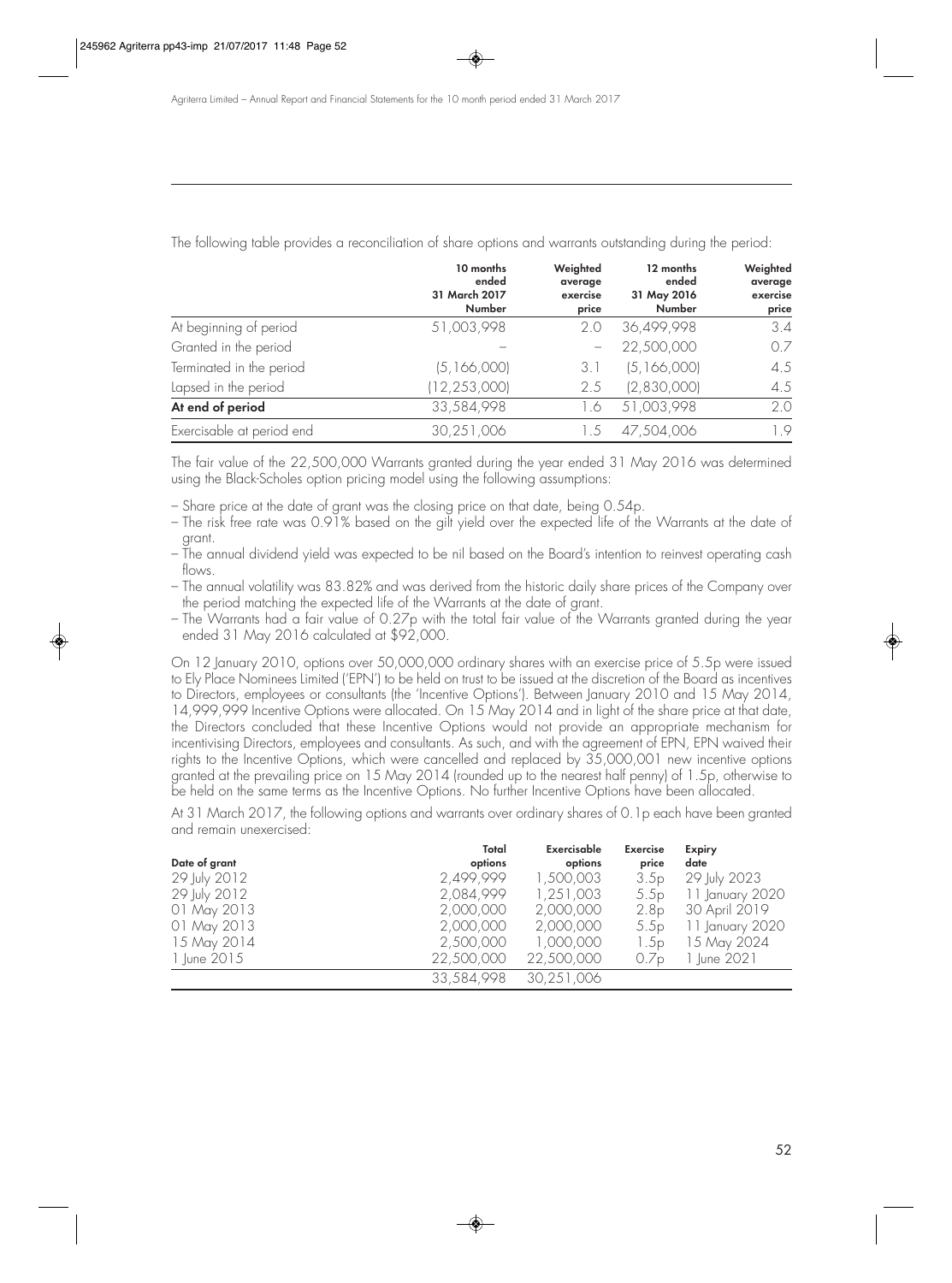## 31. Related party disclosures

AS Groves, a director of the Company, is also a director of Liberian Cocoa Corporation ('LCC'), African Management Services Limited ('AMS'), Consolidated Growth Holdings Limited (formerly Sable Mining Africa Limited, 'CGH'), Atlas African Industries Limited ('AAI') and East Africa Packaging Limited ('EAPC'). The Group has transacted with these companies during the period. Related party transactions are entered into on an arm's length basis.

During the 10 month period ending 31 March 2017, AMS provided accounting, office, treasury and administrative services to the Group for fees of \$305,000 (12 month period ending 31 May 2016: \$510,000). As at 31 March 2017 the Group owed \$8,000 to AMS (31 May 2016: \$116,000 owed to Agriterra). During the period ending 31 March 2017 the Group provided against \$129,000 of amounts due from AMS which are no longer deemed recoverable.

As at 31 March 2017 the Group was owed \$89,000 from LCC (31 May 2016: \$89,000), which is included within the Cocoa disposal group (note 24) (31 May 2016: included within 'Other receivables').

During the period the Group and CGH incurred certain expenses on each other's behalf, which were refunded in full during the period. At 31 March 2017, the amount due to CGH was \$nil (31 May 2016: \$nil).

During the year ended 31 May 2016, the Group and AAI incurred certain expenses on each other's behalf. In addition, AAI acquired EAPC, and assumed EAPC's outstanding debt to the Group of \$150,000. During the 10 month period ended 31 March 2017, the Group provided against \$150,000 of the amounts receivable from AAI, reducing the carrying value of the amounts due from AAI to \$nil (31 May 2016: \$156,000).

The remuneration of the Directors, who are the key management personnel of the Group, is set out in note 10.

### 32. Operating leases

The Group had commitments for future minimum lease payments under non-cancellable operating leases for land and buildings, which fall due as follows:

|                                                                      | 31 March 2017<br><b>US\$000</b> | 31 May 2016<br><b>US\$000</b> |
|----------------------------------------------------------------------|---------------------------------|-------------------------------|
| Within one year                                                      | 89                              | .52                           |
| In the second to fifth years inclusive                               |                                 | 190                           |
|                                                                      | ХY                              | 342                           |
| Operating lease rentals recognised as an expense in the consolidated |                                 |                               |

income statement were as follows: Land and buildings 140 187

## 33. Events subsequent to the balance sheet date

#### **33.1. Re-structuring of the Group's borrowing facilities with Standard Bank**

On 27 April 2017, the Group and Standard Bank agreed to modify the terms of the Group's borrowing facilities for the Beef division as follows:

- 1. a new overdraft facility was provided on the same terms as the previous overdraft facility (described more fully in note 25), other than for its renewal date, which was revised to 25 March 2018; and
- 2. the term loans disclosed in note 25 were replaced by a single loan, with a twelve month term, repayable in equal monthly instalments commencing in May 2017. The balance outstanding on the term loans at that date was 39,133,000 Metical.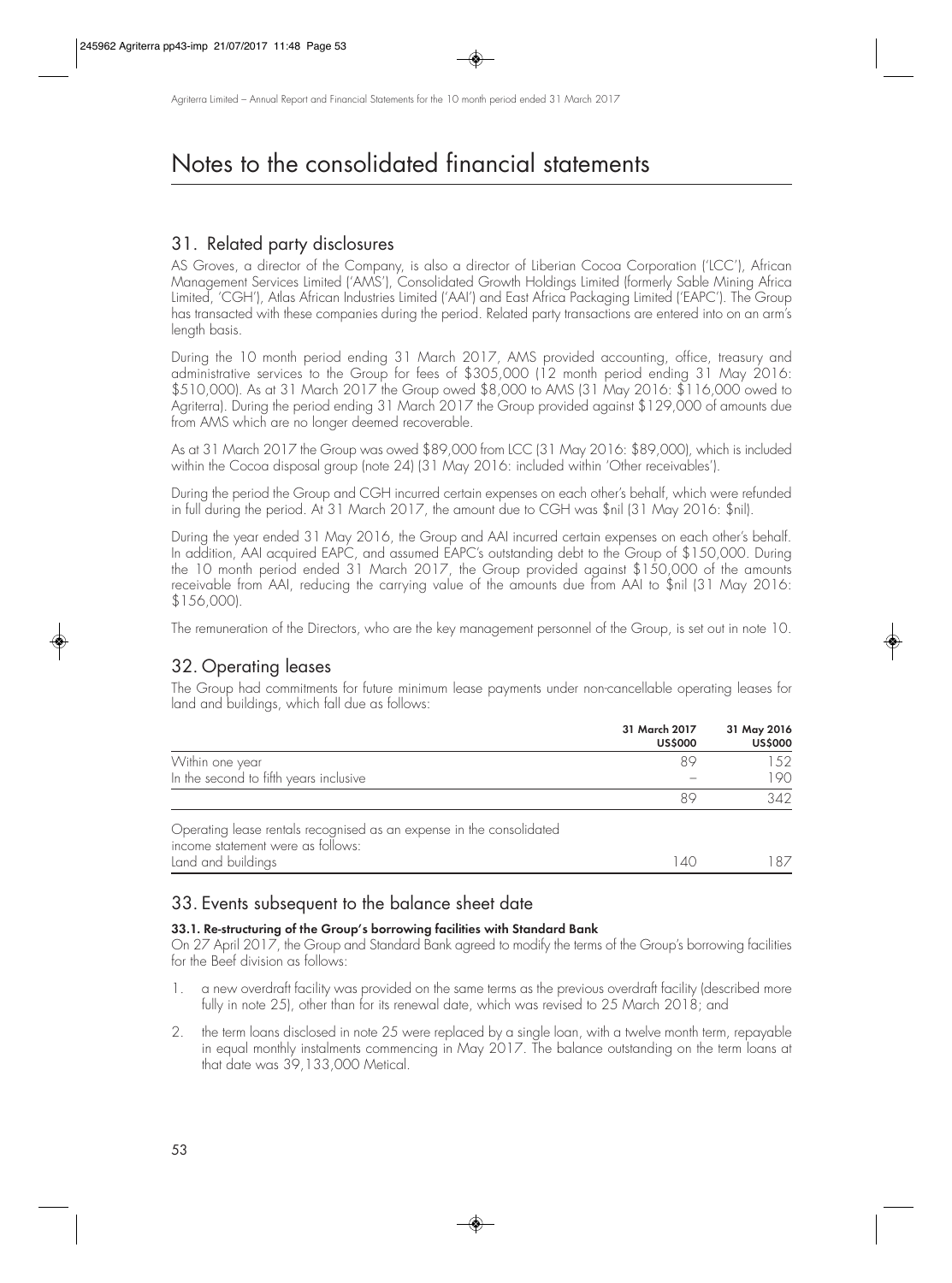All other terms remained unchanged. The restructuring was required due to the change in the nature of the Company's business following the decision to close and de-stock the cattle farms.

In addition and on 27 April 2017, Standard Bank and the Group formally completed the renewal of the Grain division's 300,000,000 Metical overdraft facility (refer to note 25); the overdraft had been extended on a temporary basis until that date to complete certain procedural matters relating to the renewal.

#### **33.2. Disposal of the Cocoa division**

On 1 June 2017, the Group completed the sale of its Sierra Leone cocoa assets for a cash consideration of \$500,000 (the 'Disposal').

Under the terms of the Disposal, the Group disposed of its interests in Tropical Farms Limited and Tropical Farms Plantations (SL) Limited (the local companies which hold the assets comprising the Group's cocoa business in Sierra Leone) with immediate effect against payment in full. These assets have been sold in excess of their collective book value at 31 March 2017 of \$325,000. Further details are included in notes 4.5 and 24.